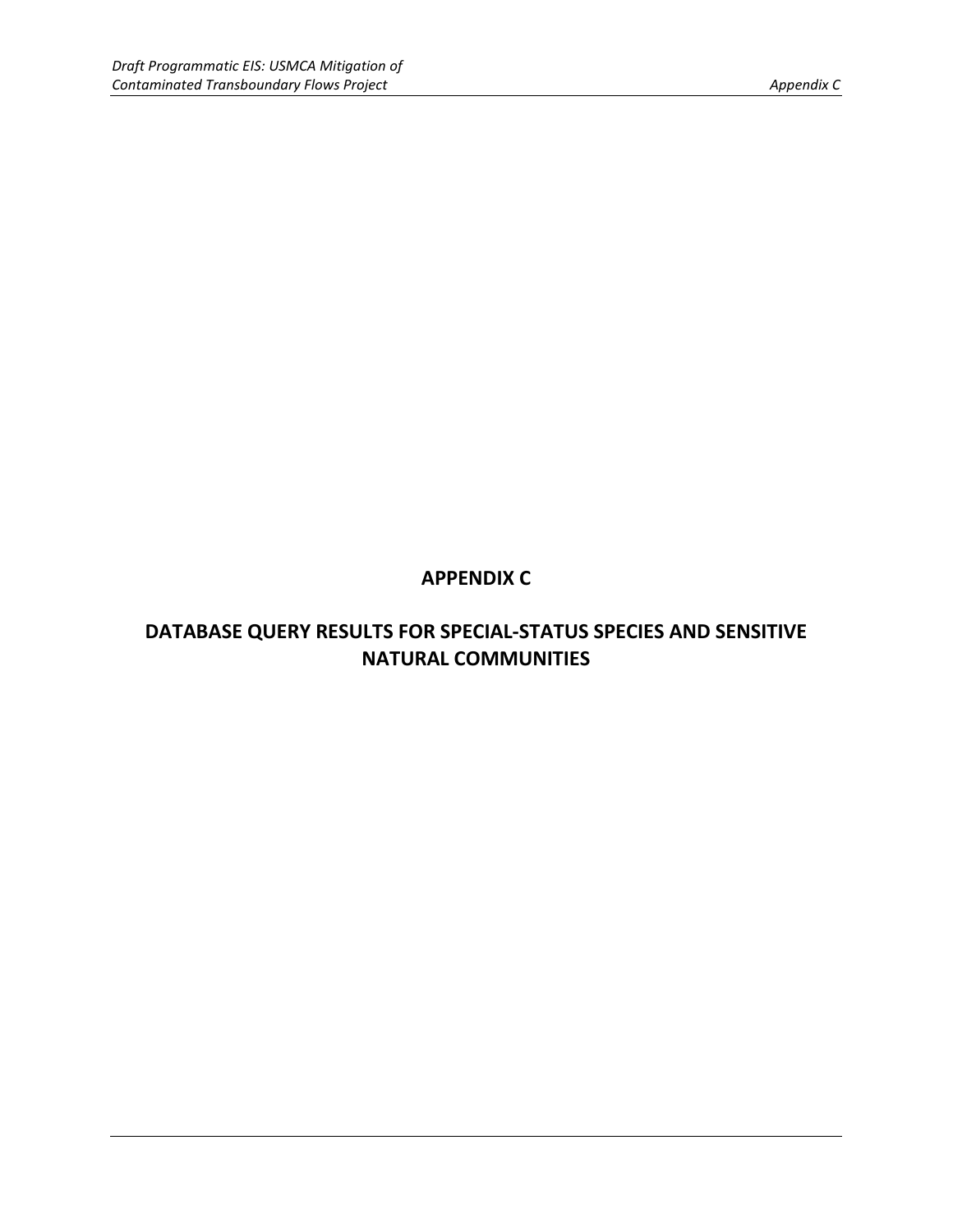# THIS PAGE INTENTIONALLY LEFT BLANK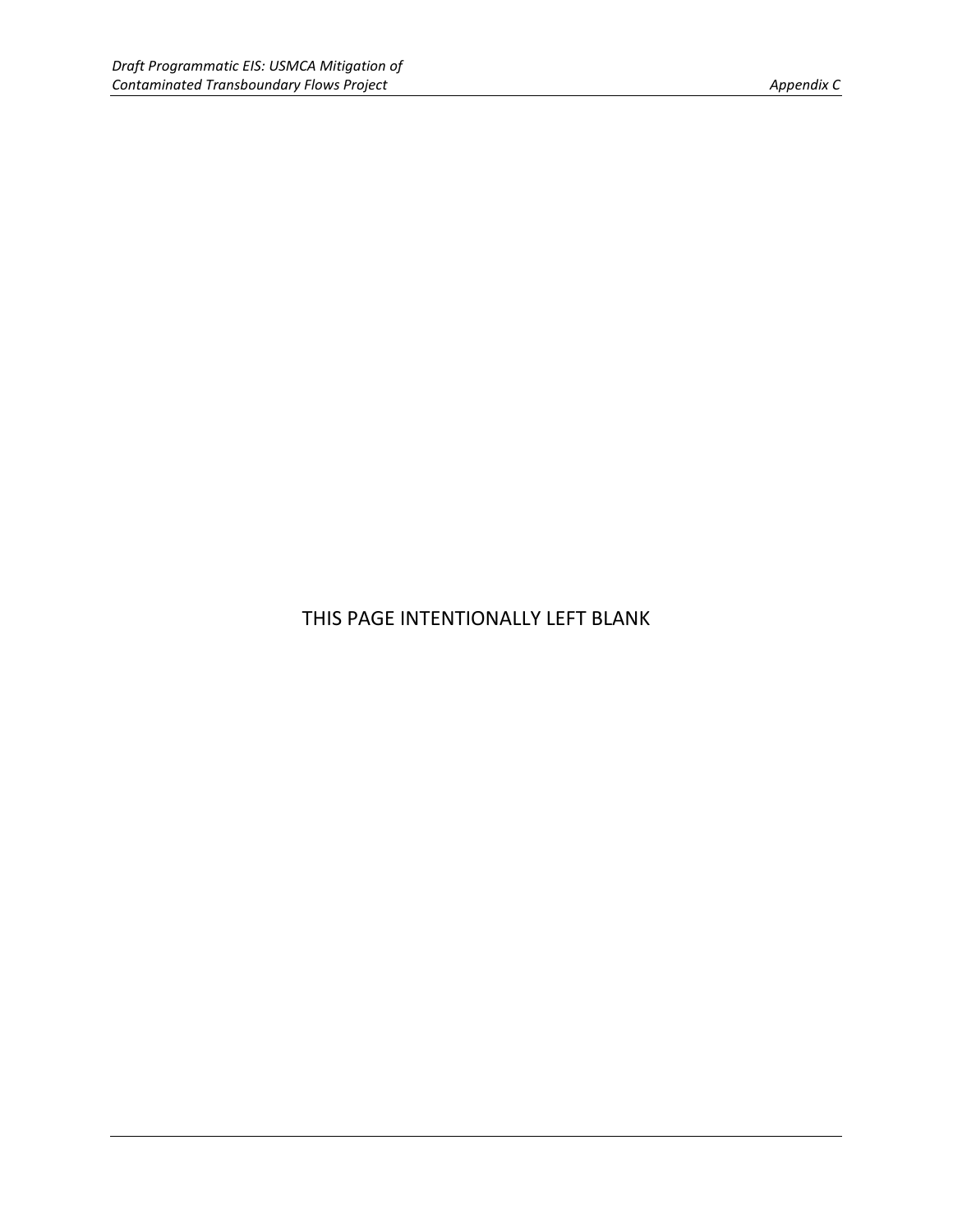| <b>Scientific Name</b>                             | <b>Common Name</b>        | Status <sup>a</sup><br>Federal/ | Query<br><b>Sources</b>                  | Family         | <b>Life Form</b>                 | <b>Blooming</b><br>Period <sup>b</sup> | Elev.<br>Range <sup>b</sup> | <b>Habitat Associations</b> b                                                                                                                            | <b>Potential Habitat</b><br><b>Within Alternative 1 or</b>                             |
|----------------------------------------------------|---------------------------|---------------------------------|------------------------------------------|----------------|----------------------------------|----------------------------------------|-----------------------------|----------------------------------------------------------------------------------------------------------------------------------------------------------|----------------------------------------------------------------------------------------|
| <b>Vascular plants</b>                             |                           | <b>State/CRPR</b>               |                                          |                |                                  |                                        | (feet)                      |                                                                                                                                                          | 2?                                                                                     |
| Abronia maritima                                   | Red sand-verbena          | $-/-/4.2$                       | <b>CNPS</b>                              | Nyctaginaceae  | perennial herb                   | February-<br>November                  | $0 - 330$                   | Coastal dunes                                                                                                                                            | No; potential habitat<br>not present.                                                  |
| Acanthomintha<br>ilicifolia                        | San Diego thorn-<br>mint  | FT/CE/1B.1                      | CNPS,<br>CNDDB,<br>USFWS,<br><b>MSCP</b> | Lamiaceae      | annual herb                      | April-June                             | $30 - 3,150$                | Clay soils in openings of chaparral, coastal<br>scrub, and valley and foothill grassland;<br>vernal pools                                                | Yes; potentially suitable<br>habitat present.                                          |
| Acmispon<br>prostratus                             | Nuttall's<br>acmispon     | $-/-/1B.1$                      | CNPS,<br><b>CNDDB</b>                    | Fabaceae       | annual herb                      | March-June<br>(sometimes<br>July)      | $0 - 35$                    | Coastal dunes, sandy soils in coastal scrub                                                                                                              | Yes; potentially suitable<br>habitat present.                                          |
| Adolphia<br>californica                            | California<br>adolphia    | $-/-/2B.1$                      | CNPS,<br><b>CNDDB</b>                    | Rhamnaceae     | perennial<br>deciduous shrub     | December-<br>May                       | $30 - 2,430$                | Clay soils in chaparral, coastal scrub, valley<br>and foothill grassland                                                                                 | Yes; potentially suitable<br>habitat present.                                          |
| Agave shawii var.<br>shawii                        | Shaw's agave              | $-/-/2B.1$                      | CNPS,<br>CNDDB,<br><b>MSCP</b>           | Agavaceae      | perennial leaf<br>succulent      | September-<br>May                      | $5 - 395$                   | Coastal bluff scrub, coastal scrub,<br>maritime succulent scrub                                                                                          | Yes; potentially suitable<br>habitat present.                                          |
| Ambrosia<br>chenopodiifolia                        | San Diego bur-<br>sage    | $-/-/2B.1$                      | CNPS,<br><b>CNDDB</b>                    | Asteraceae     | perennial shrub                  | April-June                             | 180-510                     | Coastal scrub                                                                                                                                            | Yes; potentially suitable<br>habitat present.                                          |
| Ambrosia<br>monogyra                               | Singlewhorl<br>burrobrush | $-/-/2B.2$                      | CNPS,<br><b>CNDDB</b>                    | Asteraceae     | perennial shrub                  | August-<br>November                    | $30 - 1,640$                | Sandy soils in chaparral and Sonoran<br>Desert scrub                                                                                                     | Yes; this species is<br>documented adjacent<br>to Alternatives 1 and 2<br>(CDFW 2022). |
| Ambrosia pumila                                    | San Diego<br>ambrosia     | $FE/-/1B.1$                     | CNPS,<br>CNDDB,<br>USFWS,<br><b>MSCP</b> | Asteraceae     | perennial<br>rhizomatous<br>herb | April-October                          | $65 - 1,360$                | Sandy loam or clay, sometimes alkaline<br>soils and often disturbed areas of<br>chaparral, coastal scrub, valley and foothill<br>grassland, vernal pools | Yes; potentially suitable<br>habitat present.                                          |
| Aphanisma<br>blitoides                             | Aphanisma                 | $-/-/1B.2$                      | CNPS,<br>CNDDB,<br><b>MSCP</b>           | Chenopodiaceae | annual herb                      | February-June                          | $0 - 1,000$                 | Sandy or gravelly areas of coastal bluff<br>scrub, coastal dunes, coastal scrub                                                                          | Yes; potentially suitable<br>habitat present.                                          |
| Arctostaphylos<br>glandulosa subsp.<br>crassifolia | Del Mar<br>manzanita      | $FE/-/1B.1$                     | USFWS,<br><b>MSCP</b>                    | Ericaceae      | perennial<br>evergreen shrub     | December-<br>June                      | $0 - 1,200$                 | Sandy soils in maritime chaparral                                                                                                                        | No; potential habitat<br>not present.                                                  |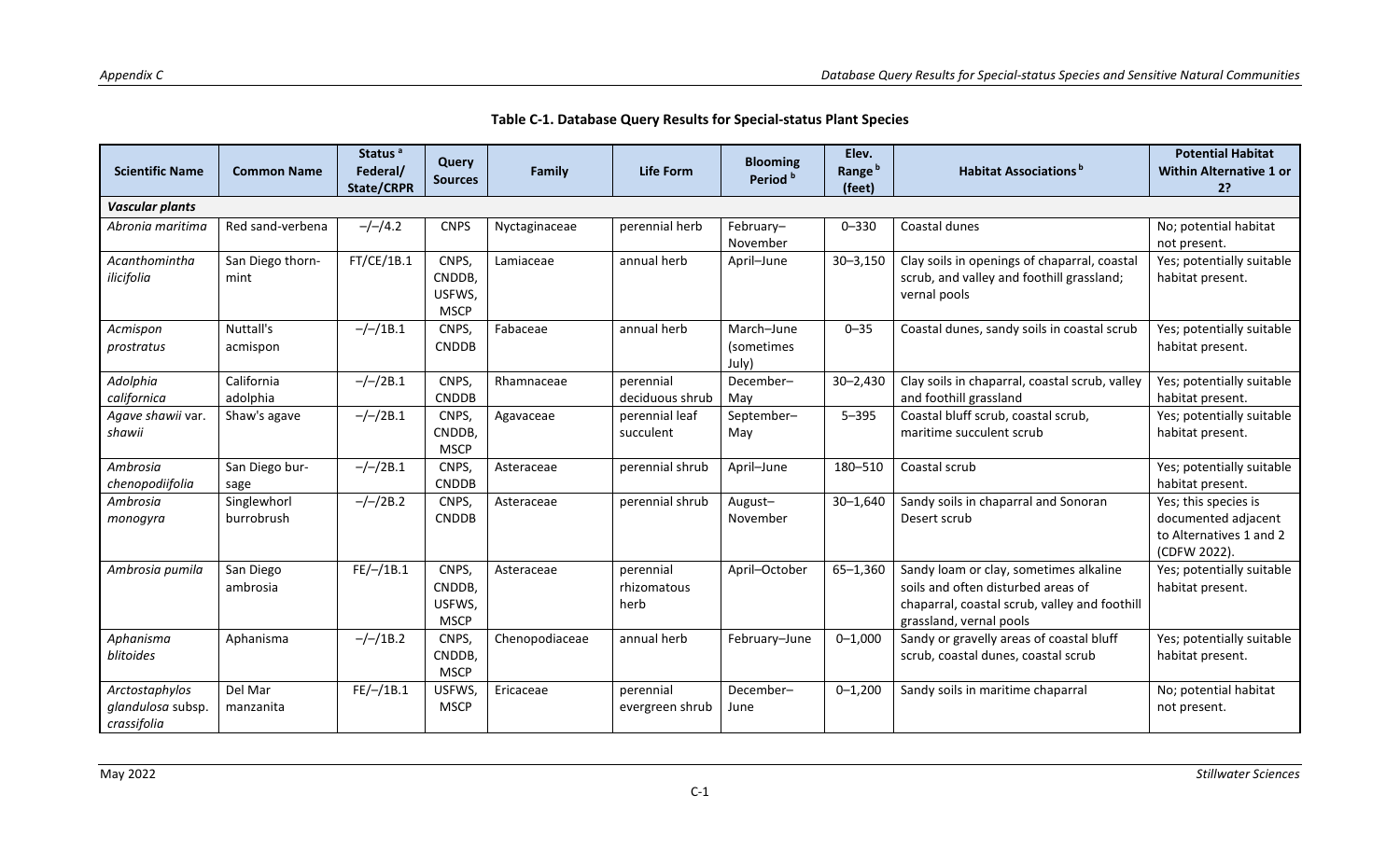| <b>Scientific Name</b>         | <b>Common Name</b>            | Status <sup>a</sup><br>Federal/<br><b>State/CRPR</b> | Query<br><b>Sources</b>        | Family         | <b>Life Form</b>                 | <b>Blooming</b><br>Period <sup>b</sup>         | Elev.<br>Range <sup>b</sup><br>(feet) | Habitat Associations <sup>b</sup>                                                                                | <b>Potential Habitat</b><br><b>Within Alternative 1 or</b><br>2?       |
|--------------------------------|-------------------------------|------------------------------------------------------|--------------------------------|----------------|----------------------------------|------------------------------------------------|---------------------------------------|------------------------------------------------------------------------------------------------------------------|------------------------------------------------------------------------|
| Arctostaphylos<br>otayensis    | Otay manzanita                | $-/-/1B.2$                                           | CNPS,<br>CNDDB,<br><b>MSCP</b> | Ericaceae      | perennial<br>evergreen shrub     | January-April                                  | $900 -$<br>5,575                      | Chaparral and cismontane woodland                                                                                | No; species is not<br>within elevation range<br>of either Alternative. |
| Artemisia palmeri              | San Diego<br>sagewort         | $-/-/4.2$                                            | CNPS,<br><b>CNDDB</b>          | Asteraceae     | perennial<br>deciduous shrub     | (sometimes<br>February)<br>$May-$<br>September | $45 - 3,000$                          | Sandy or mesic soils in chaparral, coastal<br>scrub, riparian forest, riparian scrub,<br>riparian woodland       | Yes; potentially suitable<br>habitat present.                          |
| Asplenium<br>vespertinum       | Western<br>spleenwort         | $-/-/4.2$                                            | <b>CNPS</b>                    | Aspleniaceae   | perennial<br>rhizomatous<br>herb | February-June                                  | $590 -$<br>3,280                      | Rocky areas of chaparral, cismontane<br>woodland, or coastal scrub                                               | No; species is not<br>within elevation range<br>of either Alternative. |
| Astragalus deanei              | Dean's milk-vetch             | $-/-/1B.1$                                           | CNPS,<br><b>CNDDB</b>          | Fabaceae       | perennial herb                   | February-May                                   | $245 -$<br>2,280                      | Chaparral, cismontane woodland, coastal<br>scrub, riparian forest                                                | No; species is not<br>within elevation range<br>of either Alternative. |
| Astragalus tener<br>var. titi  | Coastal dunes<br>milk-vetch   | FE/CE/1B.1                                           | CNPS,<br>CNDDB,<br><b>MSCP</b> | Fabaceae       | annual herb                      | March-May                                      | $0 - 165$                             | Sandy soils in coastal bluff scrub; coastal<br>dunes, or often vernally mesic areas of<br>coastal prairie        | No; potential habitat<br>not present.                                  |
| Atriplex coulteri              | Coulter's saltbush            | $-/-/1B.2$                                           | CNPS,<br><b>CNDDB</b>          | Chenopodiaceae | perennial herb                   | March-<br>October                              | $5 - 1,510$                           | Alkaline or clay soils in coastal bluff scrub,<br>coastal dunes, coastal scrub, valley and<br>foothill grassland | Yes; potentially suitable<br>habitat present.                          |
| Atriplex pacifica              | South Coast<br>saltscale      | $-/-/1B.2$                                           | CNPS,<br><b>CNDDB</b>          | Chenopodiaceae | annual herb                      | March-<br>October                              | $0 - 460$                             | Coastal bluff scrub, coastal dunes, coastal<br>scrub, playas                                                     | Yes; potentially suitable<br>habitat present.                          |
| <b>Baccharis</b><br>vanessae   | Encinitas<br><b>Baccharis</b> | FT/CE/1B.1                                           | USFWS,<br><b>MSCP</b>          | Asteraceae     | perennial<br>deciduous shrub     | August,<br>October.<br>November                | $195 -$<br>2,360                      | Maritime chaparral, cismontane woodland                                                                          | No; species is not<br>within elevation range<br>of either Alternative. |
| Berberis nevinii               | Nevin's barberry              | FE/CE/1B.1                                           | <b>MSCP</b>                    | Berberidaceae  | perennial<br>evergreen shrub     | February,<br>March-June                        | $230 -$<br>2,705                      | Chaparral, cismontane woodland, coastal<br>scrub, and riparian scrub                                             | No; species is not<br>within elevation range<br>of either Alternative. |
| <b>Bergerocactus</b><br>emoryi | Golden-spined<br>cereus       | $-/-/2B.2$                                           | CNPS,<br><b>CNDDB</b>          | Cactaceae      | perennial stem<br>succulent      | May-June                                       | $5 - 1,295$                           | Sandy soils in closed-cone coniferous<br>forest, chaparral, coastal scrub                                        | Yes; potentially suitable<br>habitat present.                          |
| Bloomeria<br>clevelandii       | San Diego<br>goldenstar       | $-/-/1B.1$                                           | CNPS,<br>CNDDB,<br><b>MSCP</b> | Themidaceae    | perennial<br>bulbiferous<br>herb | April-May                                      | $160 -$<br>1,525                      | Clay soils in chaparral, coastal scrub, valley<br>and foothill grassland, vernal pools                           | Yes; potentially suitable<br>habitat present.                          |

### **Table C-1. Database Query Results for Special-status Plant Species**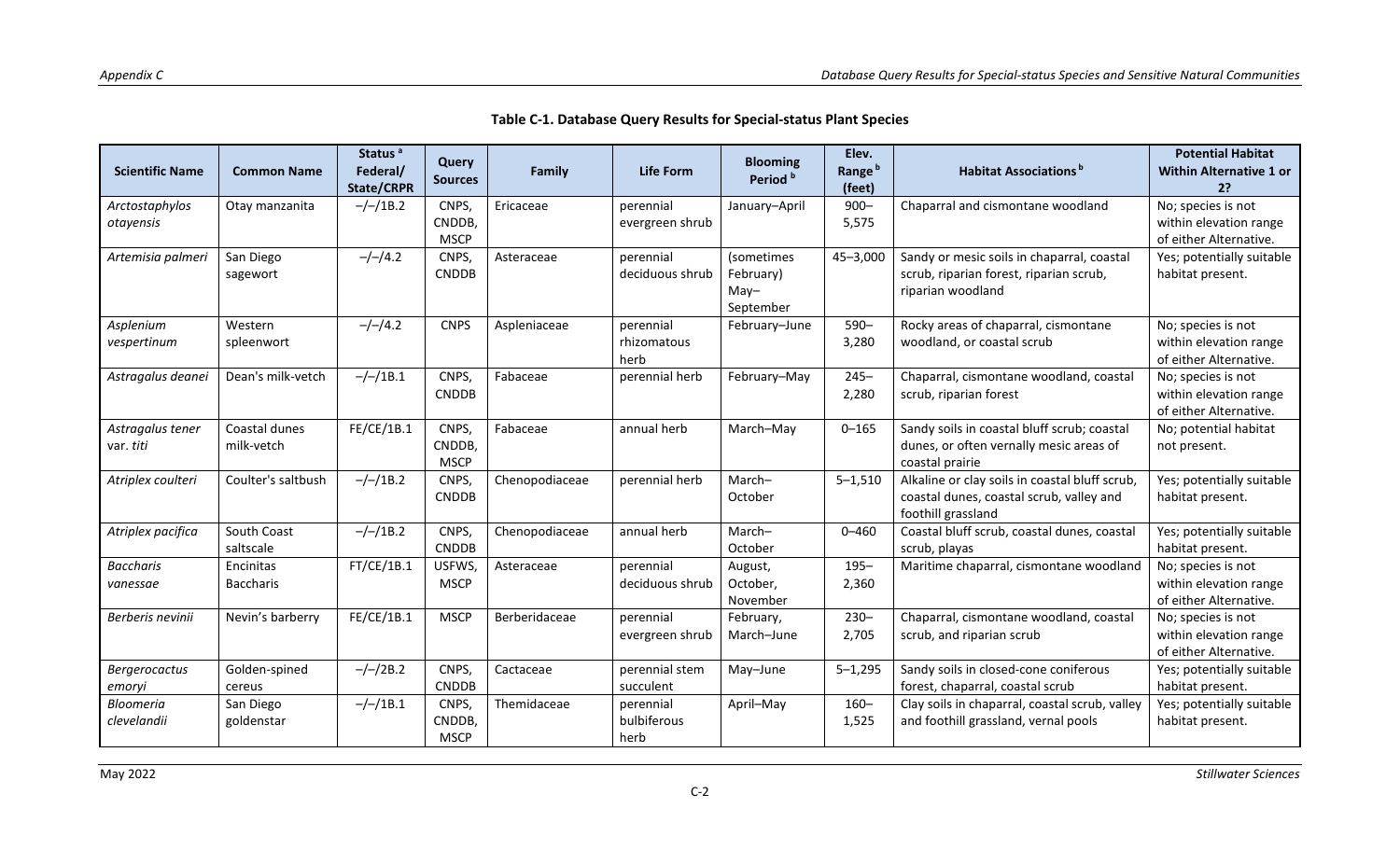| Appendix C |  |
|------------|--|
|------------|--|

|  | Table C-1. Database Query Results for Special-status Plant Species |  |  |  |  |
|--|--------------------------------------------------------------------|--|--|--|--|
|--|--------------------------------------------------------------------|--|--|--|--|

|                                               |                             | Status <sup>a</sup>           | Query                          |               |                                  | <b>Blooming</b>                       | Elev.                        |                                                                                                                                                               | <b>Potential Habitat</b>                                               |
|-----------------------------------------------|-----------------------------|-------------------------------|--------------------------------|---------------|----------------------------------|---------------------------------------|------------------------------|---------------------------------------------------------------------------------------------------------------------------------------------------------------|------------------------------------------------------------------------|
| <b>Scientific Name</b>                        | <b>Common Name</b>          | Federal/<br><b>State/CRPR</b> | <b>Sources</b>                 | <b>Family</b> | Life Form                        | Period <sup>b</sup>                   | Range <sup>b</sup><br>(feet) | Habitat Associations <sup>b</sup>                                                                                                                             | <b>Within Alternative 1 or</b><br>2?                                   |
| Brodiaea filifolia                            | Thread-leaved               | FE/CE/1B.1                    | USFWS,                         | Themidaceae   | perennial                        | March-June                            | $82 - 3,675$                 | Openings in chaparral; cismontane                                                                                                                             | Yes; potentially suitable                                              |
|                                               | <b>Brodiaea</b>             |                               | <b>MSCP</b>                    |               | bulbiferous<br>herb              |                                       |                              | woodland, coastal scrub, playas, valley<br>and foothill grassland, vernal pools                                                                               | habitat present.                                                       |
| Brodiaea orcuttii                             | Orcutt's brodiaea           | $-/-/1B.1$                    | CNPS,<br>CNDDB,<br><b>MSCP</b> | Themidaceae   | perennial<br>bulbiferous<br>herb | May-July                              | $95 - 5,550$                 | Mesic or clay soils in closed-cone<br>coniferous forest, chaparral, cismontane<br>woodland, meadows and seeps, valley and<br>foothill grassland, vernal pools | Yes; potentially suitable<br>habitat present.                          |
| Calandrinia<br>breweri                        | Brewer's<br>calandrinia     | $-/-/4.2$                     | <b>CNPS</b>                    | Montiaceae    | annual herb                      | (sometimes<br>January)<br>March-June  | $30 - 4,005$                 | Sandy or loamy soils, or disturbed sites<br>and burn areas in chaparral, coastal scrub                                                                        | Yes; potentially suitable<br>habitat present.                          |
| Calochortus<br>dunnii                         | Dunn's mariposa<br>lily     | $-/CR/1B.2$                   | CNPS,<br>CNDDB,<br><b>MSCP</b> | Liliaceae     | perennial<br>bulbiferous<br>herb | (sometimes<br>February)<br>April-June | $605 -$<br>6,005             | Gabbroic or metavolcanic and rocky areas<br>of closed-cone coniferous forest,<br>chaparral, valley and foothill grassland                                     | No; species is not<br>within elevation range<br>of either Alternative. |
| Camissoniopsis<br>lewisii                     | Lewis' evening-<br>primrose | $-/-/3$                       | <b>CNPS</b>                    | Onagraceae    | annual herb                      | March-May<br>(sometimes<br>June)      | $0 - 985$                    | Sandy or clay soils in coastal bluff scrub,<br>cismontane woodland, coastal dunes,<br>coastal scrub, valley and foothill grassland                            | Yes; potentially suitable<br>habitat present.                          |
| Ceanothus<br>cyaneus                          | Lakeside<br>ceanothus       | $-/-/1B.2$                    | CNPS,<br>CNDDB,<br><b>MSCP</b> | Rhamnaceae    | perennial<br>evergreen shrub     | April-June                            | $770 -$<br>2,475             | Closed-cone coniferous forest and<br>chaparral                                                                                                                | No; species is not<br>within elevation range<br>of either Alternative. |
| Ceanothus<br>otayensis                        | Otay Mountain<br>ceanothus  | $-/-/1B.2$                    | CNPS,<br><b>CNDDB</b>          | Rhamnaceae    | perennial<br>evergreen shrub     | January-April                         | $1,965 -$<br>3,610           | Metavolcanic or gabbroic areas of<br>chaparral                                                                                                                | No; species is not<br>within elevation range<br>of either Alternative. |
| Ceanothus<br>verrucosus                       | Wart-stemmed<br>ceanothus   | $-/-/2B.2$                    | CNPS,<br>CNDDB,<br><b>MSCP</b> | Rhamnaceae    | perennial<br>evergreen shrub     | December-<br>May                      | $0 - 1,245$                  | Chaparral                                                                                                                                                     | No; potential habitat<br>not present.                                  |
| Chaenactis<br>glabriuscula var.<br>orcuttiana | Orcutt's<br>pincushion      | $-/-/1B.1$                    | CNPS,<br><b>CNDDB</b>          | Asteraceae    | annual herb                      | January-<br>August                    | $0 - 330$                    | Sandy soils in coastal bluff scrub; coastal<br>dunes                                                                                                          | No; potential habitat<br>not present.                                  |
| Chamaebatia<br>australis                      | Southern<br>mountain misery | $-/-/4.2$                     | <b>CNPS</b>                    | Rosaceae      | perennial<br>evergreen shrub     | November-<br>May                      | $980 -$<br>3,345             | Gabbroic or metavolcanic areas of<br>chaparral                                                                                                                | No; species is not<br>within elevation range<br>of either Alternative. |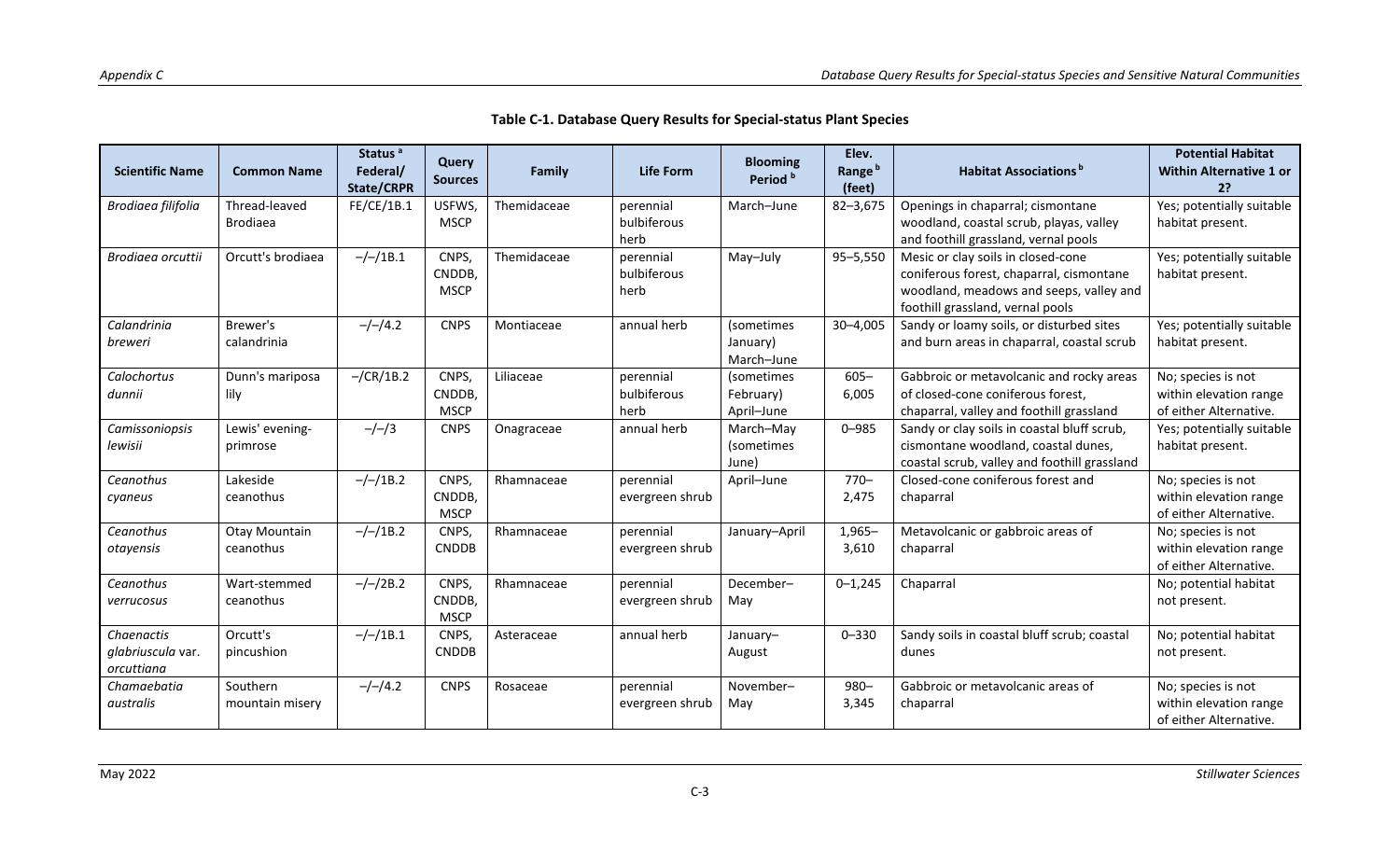| nendix C |  |  |  |
|----------|--|--|--|
|          |  |  |  |

| Table C-1. Database Query Results for Special-status Plant Species |
|--------------------------------------------------------------------|
|--------------------------------------------------------------------|

| <b>Scientific Name</b>                                 | <b>Common Name</b>              | Status <sup>a</sup><br>Federal/<br>State/CRPR | Query<br><b>Sources</b>                  | Family         | <b>Life Form</b>               | <b>Blooming</b><br>Period <sup>b</sup> | Elev.<br>Range <sup>b</sup><br>(feet) | <b>Habitat Associations</b> <sup>b</sup>                                                                                                          | <b>Potential Habitat</b><br><b>Within Alternative 1 or</b><br>2 <sup>2</sup>      |
|--------------------------------------------------------|---------------------------------|-----------------------------------------------|------------------------------------------|----------------|--------------------------------|----------------------------------------|---------------------------------------|---------------------------------------------------------------------------------------------------------------------------------------------------|-----------------------------------------------------------------------------------|
| Chloropyron<br>maritimum subsp.<br>maritimum           | Salt marsh bird's-<br>beak      | FE/CE/1B.2                                    | CNPS,<br>CNDDB,<br><b>MSCP</b>           | Orobanchaceae  | annual herb<br>(hemiparasitic) | May-October<br>(sometimes<br>November) | $0 - 100$                             | Coastal dunes, coastal salt marshes and<br>swamps                                                                                                 | No; potential habitat<br>not present.                                             |
| Chorizanthe<br>orcuttiana                              | Orcutt's<br>spineflower         | FE/CE/1B.1                                    | CNPS,<br>CNDDB,<br>USFWS,<br><b>MSCP</b> | Polygonaceae   | annual herb                    | March-May                              | $5 - 410$                             | Sandy openings in closed-cone coniferous<br>forest, maritime chaparral, coastal scrub                                                             | Yes; potentially suitable<br>habitat present.                                     |
| Chorizanthe<br>polygonoides var.<br>longispina         | Long-spined<br>spineflower      | $-/-/1B.2$                                    | CNPS,<br><b>CNDDB</b>                    | Polygonaceae   | annual herb                    | April-July                             | $95 - 5,020$                          | Clay soils in chaparral, coastal scrub,<br>meadows and seeps, valley and foothill<br>grassland, vernal pools                                      | Yes; potentially suitable<br>habitat present.                                     |
| Cistanthe<br>maritima                                  | Seaside cistanthe               | $-/-/4.2$                                     | <b>CNPS</b>                              | Montiaceae     | annual herb                    | late February-<br>early August         | 15-985                                | Sandy soils in coastal bluff scrub, coastal<br>scrub, valley and foothill grassland                                                               | Yes; potentially suitable<br>habitat present.                                     |
| Clarkia delicata                                       | Delicate clarkia                | $-/-/1B.2$                                    | CNPS,<br><b>CNDDB</b>                    | Onagraceae     | annual herb                    | April-June                             | $770-$<br>3,280                       | Gabbroic areas of chaparral, cismontane<br>woodland                                                                                               | No; species is not<br>within elevation range<br>of either Alternative.            |
| Clinopodium<br>chandleri                               | San Miguel savory               | $-/-/1B.2$                                    | CNPS,<br>CNDDB,<br><b>MSCP</b>           | Lamiaceae      | perennial shrub                | March-July                             | $390 -$<br>3,525                      | Rocky, gabbroic or metavolcanic areas of<br>chaparral, cismontane woodland, coastal<br>scrub, riparian woodland, valley and<br>foothill grassland | No; species is not<br>within elevation range<br>of either Alternative.            |
| Comarostaphylis<br>diversifolia subsp.<br>diversifolia | Summer holly                    | $-/-/1B.2$                                    | CNPS,<br><b>CNDDB</b>                    | Ericaceae      | perennial<br>evergreen shrub   | April-June                             | $95 - 2,590$                          | Chaparral and cismontane woodland                                                                                                                 | No; potential habitat<br>not present.                                             |
| Convolvulus<br>simulans                                | Small-flowered<br>morning-glory | $-/-/4.2$                                     | <b>CNPS</b>                              | Convolvulaceae | annual herb                    | March-July                             | $95 - 2,430$                          | Clay soils or serpentinite seeps in<br>openings in chaparral, coastal scrub, valley<br>and foothill grassland                                     | Yes; potentially suitable<br>habitat present.                                     |
| Corethrogyne<br>filaginifolia var.<br>incana           | San Diego sand<br>aster         | $-/-/1B.1$                                    | CNPS,<br><b>CNDDB</b>                    | Asteraceae     | perennial herb                 | June-<br>September                     | $5 - 375$                             | Coastal bluff scrub, chaparral, coastal<br>scrub                                                                                                  | Yes; this species is<br>documented within<br>Alternatives 1 and 2<br>(CDFW 2022). |
| Cylindropuntia<br>californica var.<br>californica      | Snake cholla                    | $-/-/1B.1$                                    | CNPS,<br>CNDDB,<br><b>MSCP</b>           | Cactaceae      | perennial<br>succulent         | April-May                              | 95-490                                | Chaparral, coastal scrub                                                                                                                          | Yes; potentially suitable<br>habitat present.                                     |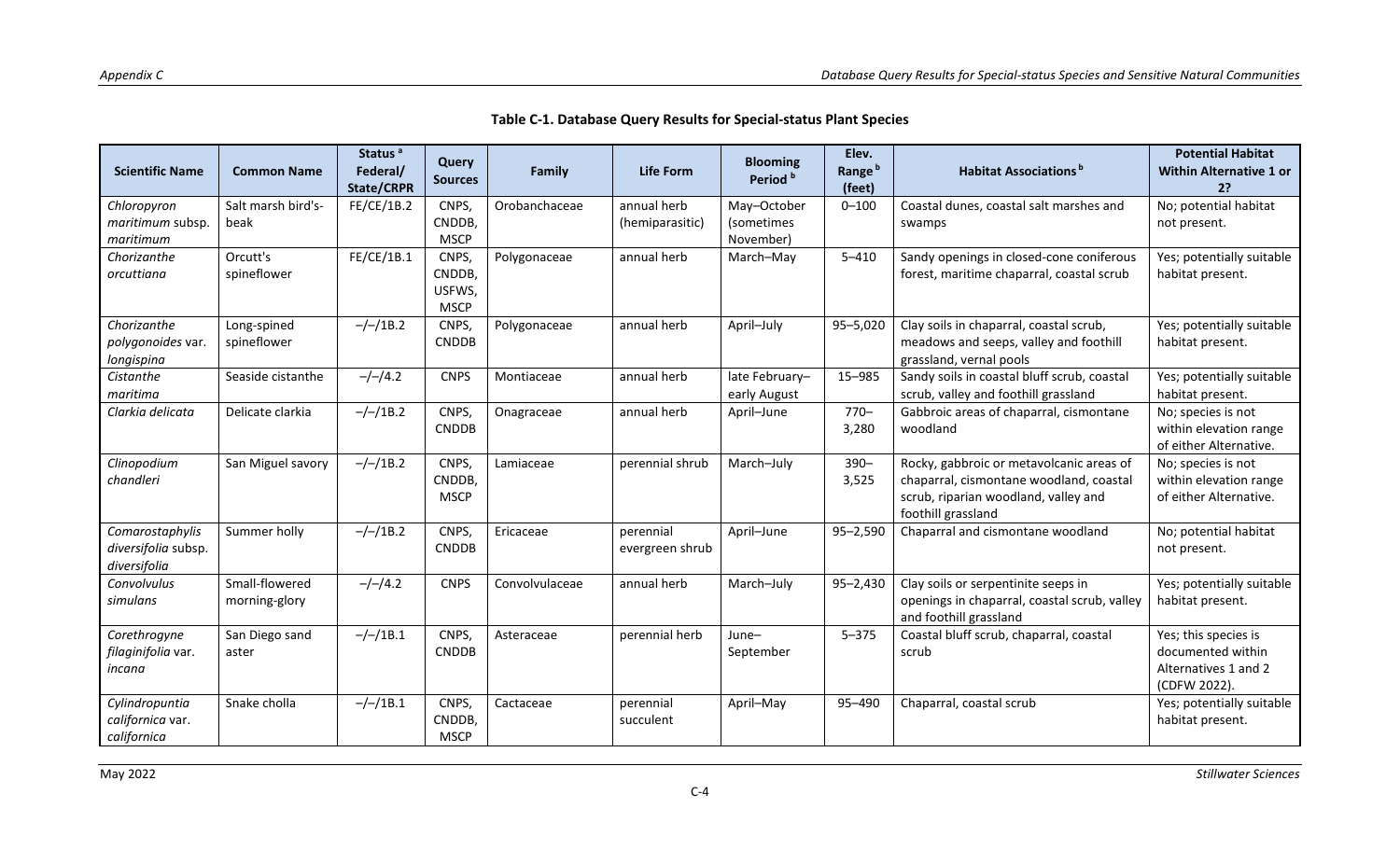| <b>Scientific Name</b>                          | <b>Common Name</b>               | Status <sup>a</sup><br>Federal/<br><b>State/CRPR</b> | Query<br><b>Sources</b>                  | Family         | <b>Life Form</b>                 | <b>Blooming</b><br>Period <sup>b</sup>                             | Elev.<br>Range <sup>b</sup><br>(feet) | <b>Habitat Associations</b> b                                                                                                         | <b>Potential Habitat</b><br><b>Within Alternative 1 or</b><br>2?       |
|-------------------------------------------------|----------------------------------|------------------------------------------------------|------------------------------------------|----------------|----------------------------------|--------------------------------------------------------------------|---------------------------------------|---------------------------------------------------------------------------------------------------------------------------------------|------------------------------------------------------------------------|
| Deinandra<br>conjugens                          | Otay tarplant                    | FT/CE/1B.1                                           | CNPS,<br>CNDDB,<br>USFWS,<br><b>MSCP</b> | Asteraceae     | annual herb                      | <i>(sometimes)</i><br>April) May-<br>June                          | 80-985                                | Clay soils in coastal scrub, valley and<br>foothill grassland                                                                         | Yes; potentially suitable<br>habitat present.                          |
| Deinandra<br>floribunda                         | Tecate tarplant                  | $-/-/1B.2$                                           | CNPS,<br>CNDDB,<br><b>MSCP</b>           | Asteraceae     | annual herb                      | August-<br>October                                                 | $225 -$<br>4,005                      | Chaparral, coastal scrub                                                                                                              | No; species is not<br>within elevation range<br>of either Alternative. |
| Deinandra<br>paniculata                         | Paniculate<br>tarplant           | $-/-/4.2$                                            | <b>CNPS</b>                              | Asteraceae     | annual herb                      | (sometimes<br>March) April-<br>November<br>(sometimes<br>December) | 80-3,085                              | Vernally mesic, sometimes sandy soils in<br>coastal scrub, valley and foothill grassland,<br>vernal pools                             | Yes; potentially suitable<br>habitat present.                          |
| Dichondra<br>occidentalis                       | Western<br>dichondra             | $-/-/4.2$                                            | <b>CNPS</b>                              | Convolvulaceae | perennial<br>rhizomatous<br>herb | <i>(sometimes)</i><br>January)<br>March-July                       | $160 -$<br>1,640                      | Chaparral, cismontane woodland, coastal<br>scrub, valley and foothill grassland                                                       | Yes; potentially suitable<br>habitat present.                          |
| Dicranostegia<br>orcuttiana                     | Orcutt's bird's-<br>beak         | $-/-/2B.1$                                           | CNPS,<br>CNDDB,<br><b>MSCP</b>           | Orobanchaceae  | annual herb<br>(hemiparasitic)   | (sometimes)<br>March) April-<br>July<br>(sometimes<br>September)   | $30 - 1,150$                          | Coastal scrub                                                                                                                         | Yes; potentially suitable<br>habitat present.                          |
| Diplacus<br>clevelandii                         | Cleveland's bush<br>monkeyflower | $-/-/4.2$                                            | <b>CNPS</b>                              | Phrymaceae     | perennial<br>rhizomatous<br>herb | April-July                                                         | $1,475-$<br>6,560                     | Rocky, gabbroic soils in openings and<br>disturbed areas of chaparral, cismontane<br>woodland, and lower montane coniferous<br>forest | No; species is not<br>within elevation range<br>of either Alternative. |
| Dudleya<br>attenuata subsp.<br>attenuata        | Orcutt's dudleya                 | $-/-/2B.1$                                           | CNPS,<br><b>CNDDB</b>                    | Crassulaceae   | perennial herb                   | May-July                                                           | $5 - 165$                             | Rocky or gravelly soils in coastal bluff<br>scrub, chaparral, coastal scrub                                                           | Yes; potentially suitable<br>habitat present.                          |
| Dudleya<br>blochmaniae<br>subsp.<br>blochmaniae | Blochman's<br>dudleya            | $-/-/1B.1$                                           | CNPS,<br><b>CNDDB</b>                    | Crassulaceae   | perennial herb                   | April-June                                                         | $15 - 1,475$                          | Rocky, often clay or serpentinite soils in<br>coastal bluff scrub, chaparral, coastal<br>scrub, valley and foothill grassland         | Yes; potentially suitable<br>habitat present.                          |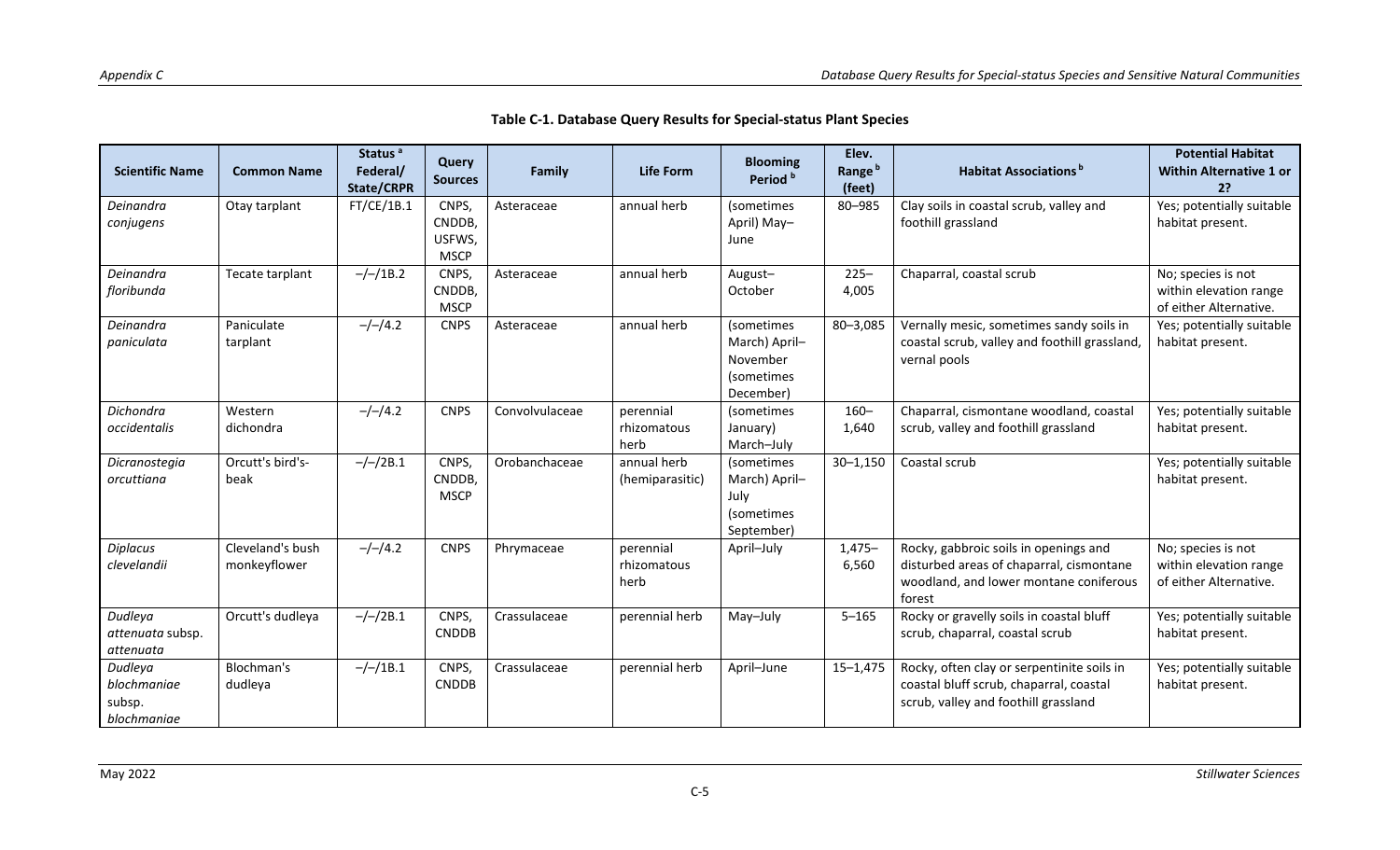| Appendix C |  |
|------------|--|

|                              |                            | Status <sup>a</sup>              | Query            |                     |                        | <b>Blooming</b>     | Elev.              |                                                                          | <b>Potential Habitat</b>                    |
|------------------------------|----------------------------|----------------------------------|------------------|---------------------|------------------------|---------------------|--------------------|--------------------------------------------------------------------------|---------------------------------------------|
| <b>Scientific Name</b>       | <b>Common Name</b>         | Federal/                         | <b>Sources</b>   | Family              | <b>Life Form</b>       | Period <sup>b</sup> | Range <sup>b</sup> | <b>Habitat Associations</b> b                                            | <b>Within Alternative 1 or</b>              |
| Dudleya brevifolia           | Short-leaved               | <b>State/CRPR</b><br>$-/CE/1B.1$ | <b>MSCP</b>      | Crassulaceae        | perennial herb         | April-May           | (feet)<br>100-820  | Maritime openings in chaparral, coastal                                  | 2?<br>Yes; potentially suitable             |
|                              | dudleya                    |                                  |                  |                     |                        |                     |                    | scrub                                                                    | habitat present.                            |
| Dudleya variegata            | Variegated                 | $-/-/1B.2$                       | CNPS,            | Crassulaceae        | perennial herb         | April-June          | $5 - 1,905$        | Clay soils in chaparral, cismontane                                      | Yes; potentially suitable                   |
|                              | dudleya                    |                                  | CNDDB,           |                     |                        |                     |                    | woodland, coastal scrub, valley and                                      | habitat present.                            |
|                              |                            |                                  | <b>MSCP</b>      |                     |                        |                     |                    | foothill grassland, vernal pools                                         |                                             |
| Dudleya viscida              | Sticky dudleya             | $-/-/1B.2$                       | CNPS,            | Crassulaceae        | perennial herb         | May-June            | $30 - 1,805$       | Rocky soils in coastal bluff scrub,                                      | Yes; potentially suitable                   |
|                              |                            |                                  | CNDDB,           |                     |                        |                     |                    | chaparral, cismontane woodland, coastal                                  | habitat present.                            |
|                              |                            |                                  | <b>MSCP</b>      |                     |                        |                     |                    | scrub                                                                    |                                             |
| Ericameria                   | Palmer's                   | $-/-/1B.1$                       | CNPS.            | Asteraceae          | perennial              | <i>(sometimes)</i>  | $95 - 1,970$       | Mesic soils in chaparral, coastal scrub                                  | Yes; potentially suitable                   |
| palmeri var.                 | goldenbush                 |                                  | <b>CNDDB</b>     |                     | evergreen shrub        | July)               |                    |                                                                          | habitat present.                            |
| palmeri                      |                            |                                  |                  |                     |                        | September-          |                    |                                                                          |                                             |
|                              |                            |                                  |                  |                     |                        | November            |                    |                                                                          |                                             |
| Eryngium                     | San Diego button-          | FE/CE/1B.1                       | CNPS,            | Apiaceae            | annual /               | April-June          | $65 - 2,035$       | Mesic soils in coastal scrub, valley and                                 | Yes; potentially suitable                   |
| aristulatum var.<br>parishii | celery                     |                                  | CNDDB,<br>USFWS, |                     | perennial herb         |                     |                    | foothill grassland, vernal pools                                         | habitat present.                            |
|                              |                            |                                  | <b>MSCP</b>      |                     |                        |                     |                    |                                                                          |                                             |
| Erysimum                     | Sand-loving                | $-/-/1B.2$                       | CNPS,            | <b>Brassicaceae</b> | perennial herb         | February-June       | $0 - 195$          | Sandy soils in openings in maritime                                      | Yes; potentially suitable                   |
| ammophilum                   | wallflower                 |                                  | <b>CNDDB</b>     |                     |                        |                     |                    | chaparral, coastal dunes, coastal scrub                                  | habitat present.                            |
| Erythranthe                  | Palomar                    | $-/-/4.3$                        | <b>CNPS</b>      | Phrymaceae          | annual herb            | April-June          | $4,005 -$          | Gravelly or sandy soils in chaparral and                                 | No; species is not                          |
| diffusa                      | monkeyflower               |                                  |                  |                     |                        |                     | 6,005              | lower montane coniferous forest                                          | within elevation range                      |
|                              |                            |                                  |                  |                     |                        |                     |                    |                                                                          | of either Alternative.                      |
| Euphorbia misera             | Cliff spurge               | $-/-/2B.2$                       | CNPS,            | Euphorbiaceae       | perennial shrub        | December-           | $30 - 1,640$       | Rocky soils in coastal bluff scrub, coastal                              | Yes; potentially suitable                   |
|                              |                            |                                  | <b>CNDDB</b>     |                     |                        | August              |                    | scrub, Mojavean Desert scrub                                             | habitat present.                            |
|                              |                            |                                  |                  |                     |                        | (sometimes          |                    |                                                                          |                                             |
|                              |                            |                                  |                  |                     |                        | October)            |                    |                                                                          |                                             |
| Ferocactus<br>viridescens    | San Diego barrel<br>cactus | $-/-/2B.1$                       | CNPS,<br>CNDDB,  | Cactaceae           | perennial<br>succulent | May-June            | $5 - 1,475$        | Chaparral, coastal scrub, valley and<br>foothill grassland, vernal pools | Yes; this species is<br>documented adjacent |
|                              |                            |                                  | <b>MSCP</b>      |                     |                        |                     |                    |                                                                          | to Alternatives 1 and 2                     |
|                              |                            |                                  |                  |                     |                        |                     |                    |                                                                          | (CDFW 2022).                                |
| Frankenia palmeri            | Palmer's                   | $-/-/2B.1$                       | CNPS,            | Frankeniaceae       | perennial herb         | May-July            | $0 - 35$           | Coastal dunes, coastal salt marshes and                                  | No; potential habitat                       |
|                              | frankenia                  |                                  | <b>CNDDB</b>     |                     |                        |                     |                    | swamps, playas                                                           | not present.                                |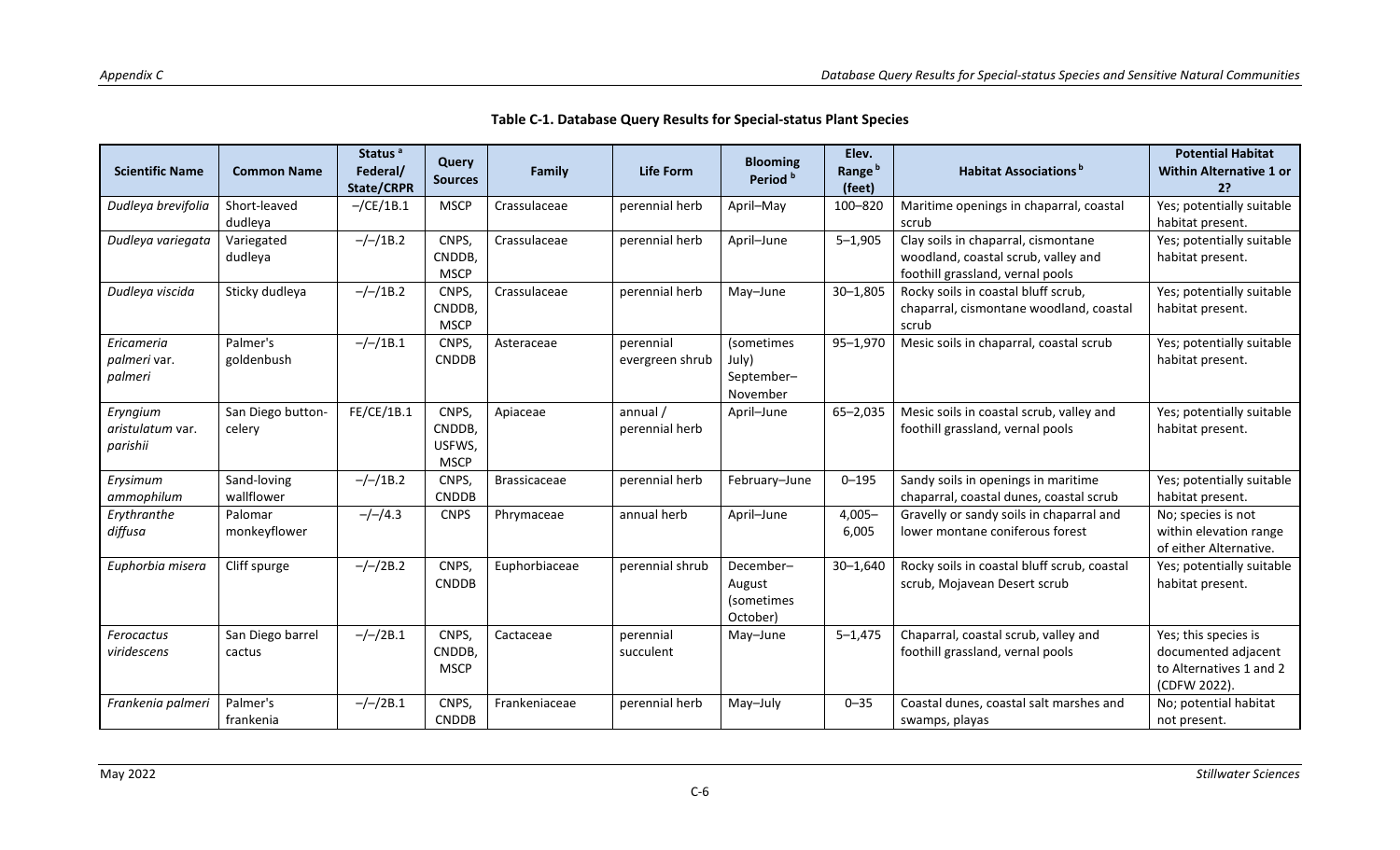|  |  |  | Appendix C |  |
|--|--|--|------------|--|
|  |  |  |            |  |

|  | Table C-1. Database Query Results for Special-status Plant Species |  |  |  |
|--|--------------------------------------------------------------------|--|--|--|
|--|--------------------------------------------------------------------|--|--|--|

| <b>Scientific Name</b> | <b>Common Name</b>   | Status <sup>a</sup><br>Federal/ | Query          | Family       | <b>Life Form</b> | <b>Blooming</b>     | Elev.<br>Range <sup>b</sup> | <b>Habitat Associations</b> b                 | <b>Potential Habitat</b><br><b>Within Alternative 1 or</b> |
|------------------------|----------------------|---------------------------------|----------------|--------------|------------------|---------------------|-----------------------------|-----------------------------------------------|------------------------------------------------------------|
|                        |                      | <b>State/CRPR</b>               | <b>Sources</b> |              |                  | Period <sup>b</sup> | (feet)                      |                                               | 22                                                         |
| Fremontodendron        | Mexican              | FE/CR/1B.1                      | CNPS,          | Malvaceae    | perennial        | March-June          | $30 - 2,350$                | Gabbroic, metavolcanic, or serpentinite       | No; potential habitat                                      |
| mexicanum              | flannelbush          |                                 | CNDDB,         |              | evergreen shrub  |                     |                             | soils in closed-cone coniferous forest,       | not present.                                               |
|                        |                      |                                 | USFWS,         |              |                  |                     |                             | chaparral, cismontane woodland                |                                                            |
|                        |                      |                                 | <b>MSCP</b>    |              |                  |                     |                             |                                               |                                                            |
| Galium proliferum      | Desert bedstraw      | $-/-/2B.2$                      | CNPS,          | Rubiaceae    | annual herb      | March-June          | $3,900 -$                   | Rocky and limestone carbonate soils in        | No; species is not                                         |
|                        |                      |                                 | <b>CNDDB</b>   |              |                  |                     | 5,350                       | Joshua tree woodland, Mojavean Desert         | within elevation range                                     |
|                        |                      |                                 |                |              |                  |                     |                             | scrub, pinyon and juniper woodland            | of either Alternative.                                     |
| Grindelia hallii       | San Diego            | $-/-/1B.2$                      | CNPS,          | Asteraceae   | perennial herb   | May-October         | $605 -$                     | Chaparral, lower montane coniferous           | No; species is not                                         |
|                        | gumplant             |                                 | <b>CNDDB</b>   |              |                  |                     | 5,725                       | forest, meadows and seeps, valley and         | within elevation range                                     |
|                        |                      |                                 |                |              |                  |                     |                             | foothill grassland                            | of either Alternative.                                     |
| Harpagonella           | Palmer's             | $-/-/4.2$                       | CNPS,          | Boraginaceae | annual herb      | March-May           | $65 - 3,135$                | Clay soils; open grassy areas within          | Yes; potentially suitable                                  |
| palmeri                | grapplinghook        |                                 | <b>CNDDB</b>   |              |                  |                     |                             | chaparral, coastal scrub; valley and foothill | habitat present.                                           |
|                        |                      |                                 |                |              |                  |                     |                             | grassland                                     |                                                            |
| Hesperevax             | Hogwallow            | $-/-/4.2$                       | <b>CNPS</b>    | Asteraceae   | annual herb      | March-June          | $0 - 1,655$                 | Usually in alkaline soils of valley and       | Yes; potentially suitable                                  |
| caulescens             | starfish             |                                 |                |              |                  |                     |                             | foothill grasslands and vernal pools          | habitat present.                                           |
| Hesperocyparis         | Tecate cypress       | $-/-/1B.1$                      | CNPS,          | Cupressaceae | perennial        | N/A                 | $260 -$                     | Clay, gabbroic or metavolcanic areas of       | No; species is not                                         |
| forbesii               |                      |                                 | CNDDB,         |              | evergreen tree   |                     | 4,920                       | closed-cone coniferous forest, chaparral      | within elevation range                                     |
|                        |                      |                                 | <b>MSCP</b>    |              |                  |                     |                             |                                               | of either Alternative.                                     |
| Heterotheca            | Beach                | $-/-/1B.1$                      | CNPS,          | Asteraceae   | perennial herb   | March-              | $0 - 4,020$                 | Coastal chaparral, coastal dunes, coastal     | Yes; this species is                                       |
| sessiliflora subsp.    | goldenaster          |                                 | <b>CNDDB</b>   |              |                  | December            |                             | scrub                                         | documented within                                          |
| sessiliflora           |                      |                                 |                |              |                  |                     |                             |                                               | Alternative 2 and                                          |
|                        |                      |                                 |                |              |                  |                     |                             |                                               | adjacent to Alternative                                    |
|                        |                      |                                 |                |              |                  |                     |                             |                                               | 1 (CDFW 2022).                                             |
| Holocarpha             | Graceful tarplant    | $-/-/4.2$                       | <b>CNPS</b>    | Asteraceae   | annual herb      | $May-$              | $195 -$                     | Chaparral, cismontane woodland, coastal       | No; species is not                                         |
| virgata subsp.         |                      |                                 |                |              |                  | November            | 3,610                       | scrub, valley and foothill grassland          | within elevation range                                     |
| elongata               |                      |                                 |                |              |                  |                     |                             |                                               | of either Alternative.                                     |
| Hordeum                | Vernal barley        | $-/-/3.2$                       | <b>CNPS</b>    | Poaceae      | annual herb      | March-June          | $15 - 3,280$                | Coastal dunes, coastal scrub, saline flats    | Yes; potentially suitable                                  |
| intercedens            |                      |                                 |                |              |                  |                     |                             | and depressions in valley and foothill        | habitat present.                                           |
|                        |                      |                                 |                |              |                  |                     |                             | grassland, vernal pools                       |                                                            |
| Hosackia               | <b>Otay Mountain</b> | $-/-/1B.1$                      | <b>CNPS</b>    | Fabaceae     | perennial herb   | May-August          | $1,245-$                    | Metavolcanic, often in disturbed areas of     | No; species is not                                         |
| crassifolia var.       | lotus                |                                 |                |              |                  |                     | 3,295                       | chaparral                                     | within elevation range                                     |
| otayensis              |                      |                                 |                |              |                  |                     |                             |                                               | of either Alternative.                                     |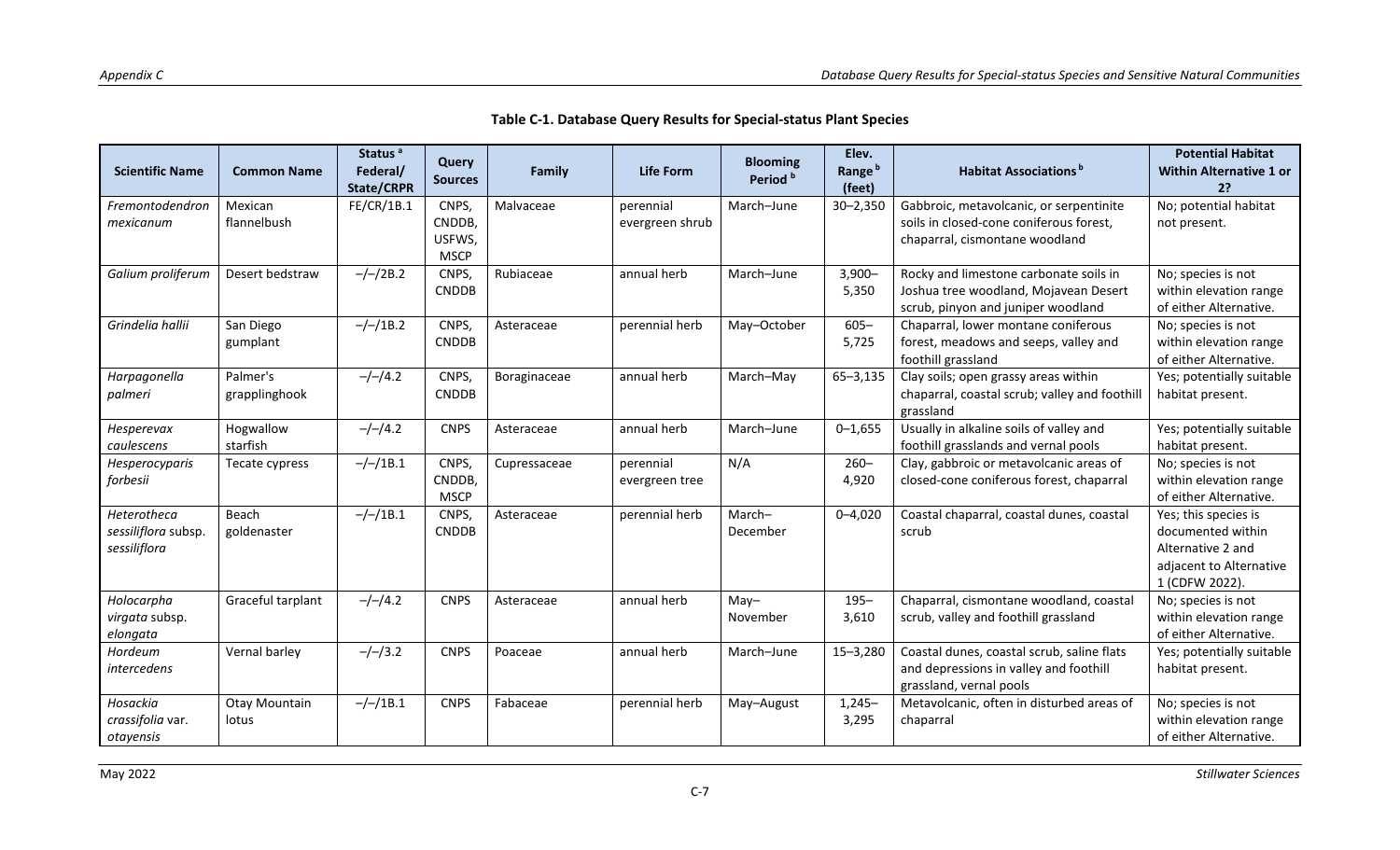|                                           |                                        | Status <sup>a</sup>           | Query                          |                     |                                  | <b>Blooming</b>                     | Elev.                        |                                                                                                                                 | <b>Potential Habitat</b>                                                                                    |
|-------------------------------------------|----------------------------------------|-------------------------------|--------------------------------|---------------------|----------------------------------|-------------------------------------|------------------------------|---------------------------------------------------------------------------------------------------------------------------------|-------------------------------------------------------------------------------------------------------------|
| <b>Scientific Name</b>                    | <b>Common Name</b>                     | Federal/<br><b>State/CRPR</b> | <b>Sources</b>                 | Family              | <b>Life Form</b>                 | Period <sup>b</sup>                 | Range <sup>b</sup><br>(feet) | <b>Habitat Associations</b> <sup>b</sup>                                                                                        | <b>Within Alternative 1 or</b><br>2?                                                                        |
| Isocoma menziesii                         | Decumbent                              | $-/-/1B.2$                    | CNPS,                          | Asteraceae          | perennial shrub                  | April-                              | $30 - 445$                   | Chaparral; sandy, often in disturbed areas                                                                                      | Yes; potentially suitable                                                                                   |
| var. decumbens                            | goldenbush                             |                               | <b>CNDDB</b>                   |                     |                                  | November                            |                              | coastal scrub                                                                                                                   | habitat present.                                                                                            |
| Iva hayesiana                             | San Diego marsh-<br>elder              | $-/-/2B.2$                    | CNPS,<br><b>CNDDB</b>          | Asteraceae          | perennial herb                   | April-October                       | $30 - 1,640$                 | Marshes and swamps, playas                                                                                                      | Yes; this species is<br>documented within<br>Alternative 2 and<br>adjacent to Alternative<br>1 (CDFW 2022). |
| Juglans californica                       | Southern<br>California black<br>walnut | $-/-/4.2$                     | <b>CNPS</b>                    | Juglandaceae        | perennial<br>deciduous tree      | March-August                        | $165 -$<br>2,955             | Chaparral, cismontane woodland, coastal<br>scrub, and riparian woodland                                                         | Yes; potentially suitable<br>habitat present.                                                               |
| Juncus acutus<br>subsp. leopoldii         | Southwestern<br>spiny rush             | $-/-/4.2$                     | <b>CNPS</b>                    | Juncaceae           | perennial<br>rhizomatous<br>herb | (sometimes<br>March) May-<br>June   | $5 - 2,955$                  | Mesic soils in coastal dunes, meadows and<br>alkaline seeps, coastal salt marshes and<br>swamps                                 | No; potential habitat<br>not present.                                                                       |
| Lasthenia<br>glabrata subsp.<br>coulteri  | Coulter's<br>goldfields                | $-/-/1B.1$                    | CNPS,<br><b>CNDDB</b>          | Asteraceae          | annual herb                      | February-June                       | $0 - 4,005$                  | Coastal salt marshes and swamps, playas,<br>vernal pools                                                                        | Yes; potentially suitable<br>habitat present.                                                               |
| Lathyrus<br>splendens                     | Pride-of-California                    | $-/-/4.3$                     | <b>CNPS</b>                    | Fabaceae            | perennial herb                   | March-June                          | $655 -$<br>5,005             | Chaparral                                                                                                                       | No; species is not<br>within elevation range<br>of either Alternative.                                      |
| Lepechinia<br>ganderi                     | Gander's pitcher<br>sage               | $-/-/1B.3$                    | CNPS,<br>CNDDB,<br><b>MSCP</b> | Lamiaceae           | perennial shrub                  | June-July                           | $1,000 -$<br>3,295           | Gabbroic or metavolcanic areas of closed-<br>cone coniferous forest, chaparral, coastal<br>scrub, valley and foothill grassland | No; species is not<br>within elevation range<br>of either Alternative.                                      |
| Lepidium<br>virginicum var.<br>robinsonii | Robinson's<br>pepper-grass             | $-/-/4.3$                     | CNPS,<br><b>CNDDB</b>          | <b>Brassicaceae</b> | annual herb                      | January-July                        | $0 - 2,905$                  | Chaparral, coastal scrub                                                                                                        | Yes; potentially suitable<br>habitat present.                                                               |
| Leptosyne<br>maritima                     | Sea dahlia                             | $-/-/2B.2$                    | CNPS,<br><b>CNDDB</b>          | Asteraceae          | perennial herb                   | March-May                           | 15-490                       | Coastal bluff scrub, coastal scrub                                                                                              | Yes; potentially suitable<br>habitat present.                                                               |
| Lilium humboldtii<br>subsp. ocellatum     | Ocellated<br>Humboldt lily             | $-/-/4.2$                     | <b>CNPS</b>                    | Liliaceae           | perennial<br>bulbiferous<br>herb | March-July<br>(sometimes<br>August) | 95-5,905                     | Openings in chaparral, cismontane<br>woodland, coastal scrub, lower montane<br>coniferous forest, riparian woodland             | Yes; potentially suitable<br>habitat present.                                                               |

 $\mathbb{R}^n$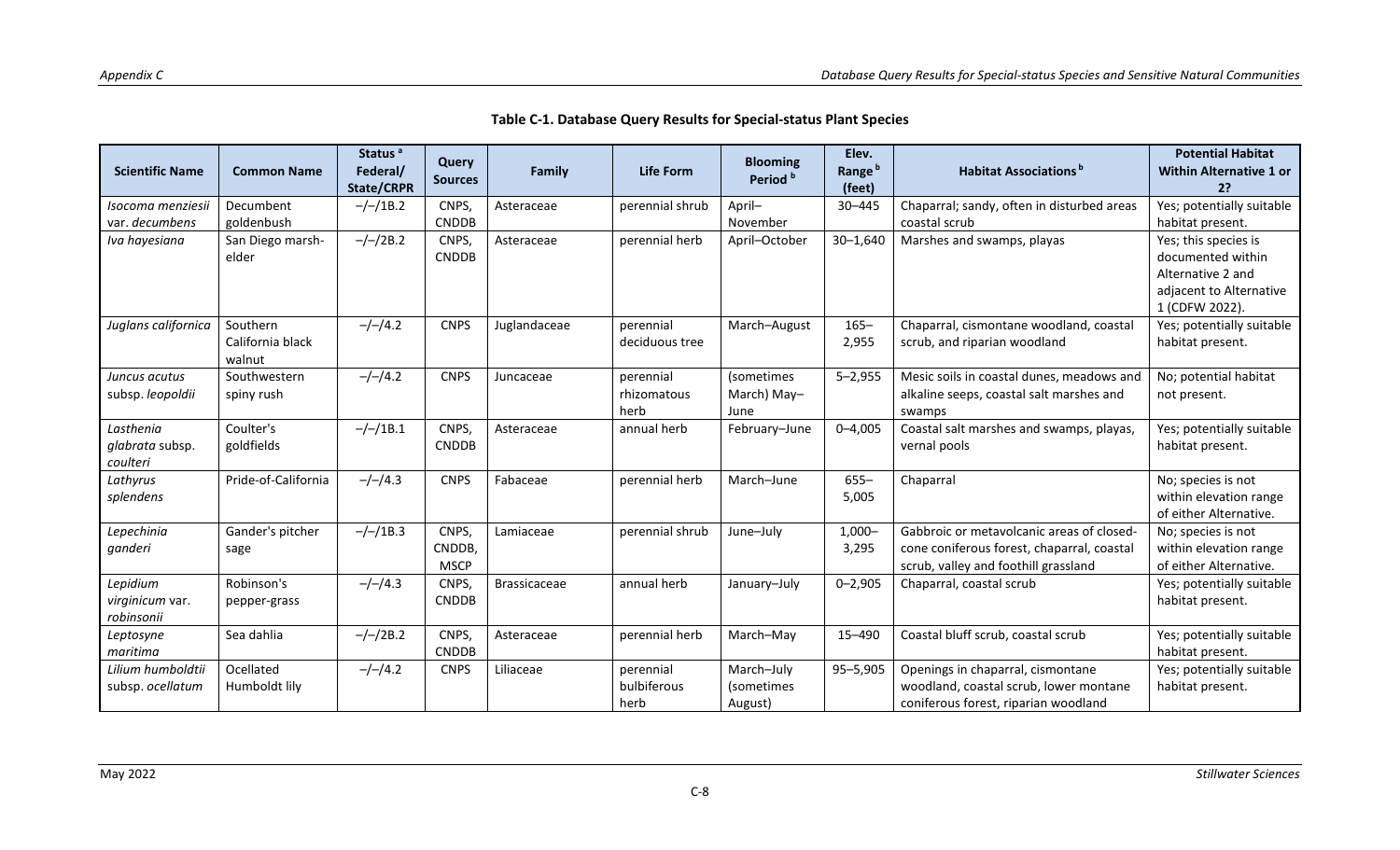| Table C-1. Database Query Results for Special-status Plant Species |  |
|--------------------------------------------------------------------|--|
|--------------------------------------------------------------------|--|

| <b>Scientific Name</b>                        | <b>Common Name</b>                  | Status <sup>a</sup><br>Federal/ | Query                                    | Family        | <b>Life Form</b>                 | <b>Blooming</b>                         | Elev.<br>Range <sup>b</sup> | <b>Habitat Associations</b> <sup>b</sup>                                                                                  | <b>Potential Habitat</b><br><b>Within Alternative 1 or</b>             |
|-----------------------------------------------|-------------------------------------|---------------------------------|------------------------------------------|---------------|----------------------------------|-----------------------------------------|-----------------------------|---------------------------------------------------------------------------------------------------------------------------|------------------------------------------------------------------------|
|                                               |                                     | State/CRPR                      | <b>Sources</b>                           |               |                                  | Period b                                | (feet)                      |                                                                                                                           | 2?                                                                     |
| Lycium<br>californicum                        | California box-<br>thorn            | $-/-/4.2$                       | <b>CNPS</b>                              | Solanaceae    | perennial shrub                  | (sometimes<br>December)<br>March, June, | 15-490                      | Coastal bluff scrub, coastal scrub                                                                                        | Yes; potentially suitable<br>habitat present.                          |
| Microseris<br>douglasii subsp.<br>platycarpha | Small-flowered<br>microseris        | $-/-/4.2$                       | <b>CNPS</b>                              | Asteraceae    | annual herb                      | July, August<br>March-May               | $45 - 3,510$                | Clay soils in cismontane woodland, coastal<br>scrub, valley and foothill grassland, vernal<br>pools                       | Yes; potentially suitable<br>habitat present.                          |
| Monardella<br>hypoleuca subsp.<br>lanata      | Felt-leaved<br>monardella           | $-/-/1B.2$                      | CNPS,<br>CNDDB,<br><b>MSCP</b>           | Lamiaceae     | perennial<br>rhizomatous<br>herb | June-August                             | $980 -$<br>5,165            | Chaparral, cismontane woodland                                                                                            | No; species is not<br>within elevation range<br>of either Alternative. |
| Monardella<br>stoneana                        | Jennifer's<br>monardella            | $-/-/1B.2$                      | CNPS,<br><b>CNDDB</b>                    | Lamiaceae     | perennial herb                   | June-<br>September                      | $30 - 2,590$                | Usually in rocky intermittent streambeds<br>in closed-cone coniferous forest,<br>chaparral, coastal scrub, riparian scrub | Yes; potentially suitable<br>habitat present.                          |
| Monardella<br>viminea                         | Willowy<br>monardella               | FE/CE/1B.1                      | CNPS,<br>CNDDB,<br>USFWS,<br><b>MSCP</b> | Lamiaceae     | perennial herb                   | June-August                             | 160-740                     | Alluvial ephemeral washes in chaparral,<br>coastal scrub, riparian forest, riparian<br>scrub, riparian woodland           | Yes; potentially suitable<br>habitat present.                          |
| Mucronea<br>californica                       | California<br>spineflower           | $-/-/4.2$                       | <b>CNPS</b>                              | Polygonaceae  | annual herb                      | March-July<br>(sometimes<br>August)     | $0 - 4,595$                 | Sandy soils in chaparral, cismontane<br>woodland, coastal dunes, coastal scrub,<br>valley and foothill grassland          | Yes; potentially suitable<br>habitat present.                          |
| <b>Myosurus</b><br>minimus subsp.<br>apus     | Little mousetail                    | $-/-/3.1$                       | CNPS,<br>CNDDB,<br><b>MSCP</b>           | Ranunculaceae | annual herb                      | March-June                              | $65 - 2,100$                | Valley and foothill grassland, alkaline<br>vernal pools                                                                   | Yes; potentially suitable<br>habitat present.                          |
| Nama stenocarpa                               | Mud nama                            | $-/-/2B.2$                      | CNPS,<br><b>CNDDB</b>                    | Namaceae      | annual /<br>perennial herb       | January-July                            | $15 - 1,640$                | Marshes and swamps on lake margins or<br>riverbanks                                                                       | Yes; potentially suitable<br>habitat present.                          |
| Navarretia<br>fossalis                        | Spreading<br>navarretia             | $FT/-/1B.1$                     | CNPS,<br>CNDDB,<br>USFWS,<br><b>MSCP</b> | Polemoniaceae | annual herb                      | April-June                              | $95 - 2,150$                | Chenopod scrub, shallow freshwater<br>marshes and swamps, playas, vernal pools                                            | Yes; potentially suitable<br>habitat present.                          |
| Navarretia<br>prostrata                       | Prostrate vernal<br>pool navarretia | $-/-/1B.1$                      | CNPS,<br><b>CNDDB</b>                    | Polemoniaceae | annual herb                      | April-July                              | $5 - 3,970$                 | Mesic soils in coastal scrub, meadows and<br>seeps; alkaline soils in valley and foothill<br>grassland, vernal pools      | Yes; potentially suitable<br>habitat present.                          |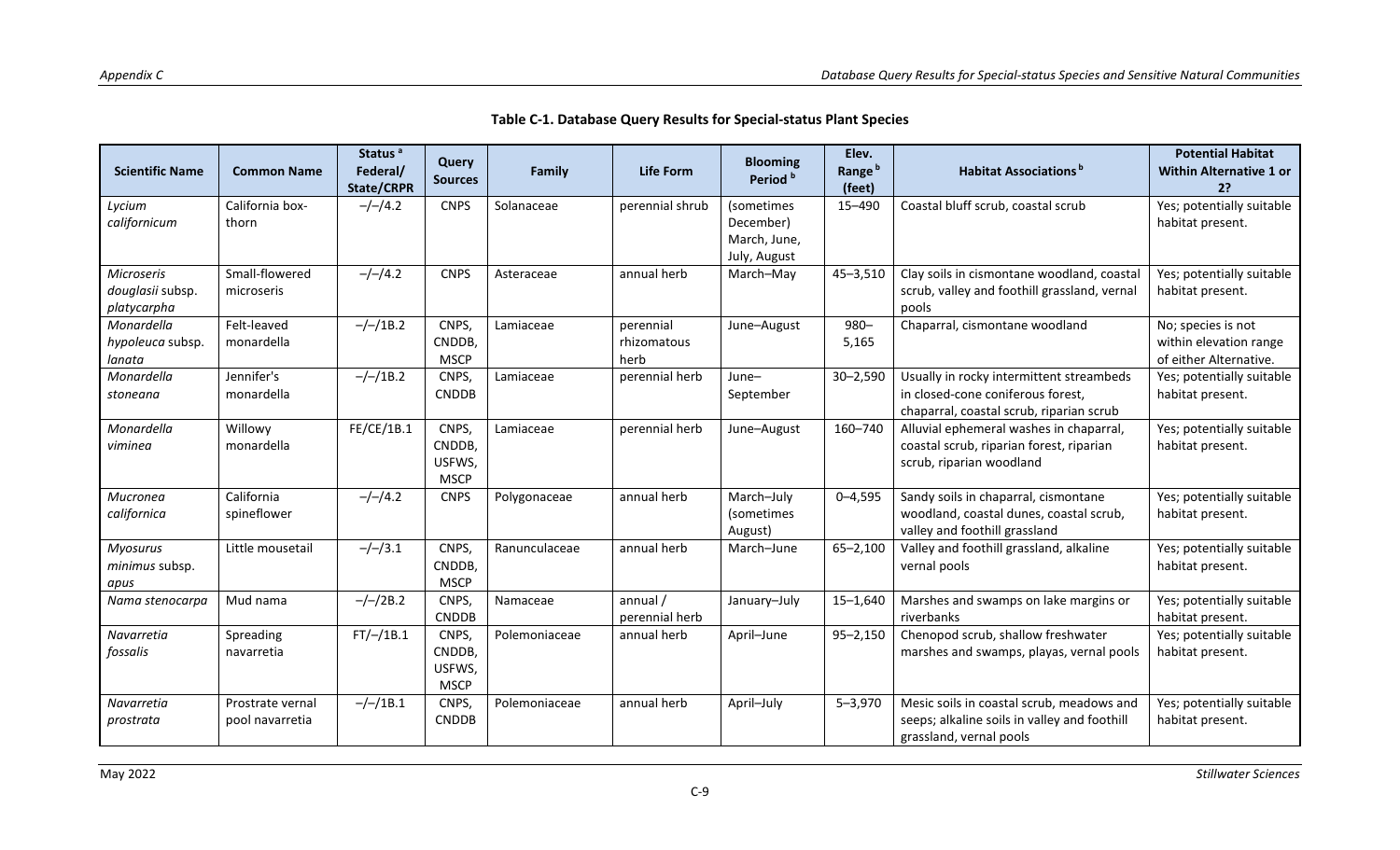| pendix C |  |  |  |
|----------|--|--|--|

|                                                |                               | Status <sup>a</sup>           | Query                                    |                 |                                  | <b>Blooming</b>                         | Elev.                        |                                                                                                                                           | <b>Potential Habitat</b>                                               |
|------------------------------------------------|-------------------------------|-------------------------------|------------------------------------------|-----------------|----------------------------------|-----------------------------------------|------------------------------|-------------------------------------------------------------------------------------------------------------------------------------------|------------------------------------------------------------------------|
| <b>Scientific Name</b>                         | <b>Common Name</b>            | Federal/<br><b>State/CRPR</b> | <b>Sources</b>                           | Family          | <b>Life Form</b>                 | Period <sup>b</sup>                     | Range <sup>b</sup><br>(feet) | <b>Habitat Associations</b> b                                                                                                             | <b>Within Alternative 1 or</b><br>2?                                   |
| <b>Nemacaulis</b><br>denudata var.<br>denudata | Coast woolly-<br>heads        | $-/-/1B.2$                    | CNPS,<br><b>CNDDB</b>                    | Polygonaceae    | annual herb                      | April-<br>September                     | $0 - 330$                    | Coastal dunes                                                                                                                             | No; potential habitat<br>not present.                                  |
| Nemacaulis<br>denudata var.<br>gracilis        | Slender<br>cottonheads        | $-/-/2B.2$                    | CNPS,<br><b>CNDDB</b>                    | Polygonaceae    | annual herb                      | (sometimes<br>March) April-<br>May      | $160 -$<br>1,310             | Coastal dunes, desert dunes, Sonoran<br>Desert scrub                                                                                      | Yes; documented<br>within Alternatives 1<br>and 2 (CDFW 2022).         |
| Nolina interrata                               | Dehesa bear-grass             | $-/CE/1B.1$                   | <b>MSCP</b>                              | Ruscaceae       | perennial herb                   | June-July                               | $605 -$<br>2,505             | Gabbroic, metavolcanic, and serpentinite<br>soils in chaparral                                                                            | No; species is not<br>within elevation range<br>of either Alternative. |
| Ophioglossum<br>californicum                   | California adder's-<br>tongue | $-/-/4.2$                     | <b>CNPS</b>                              | Ophioglossaceae | perennial<br>rhizomatous<br>herb | (sometimes<br>December)<br>January-June | $195 -$<br>1,720             | Mesic soils in chaparral, valley and foothill<br>grassland, margins of vernal pools                                                       | No; species is not<br>within elevation range<br>of either Alternative. |
| Orcuttia<br>californica                        | California Orcutt<br>grass    | FE/CE/1B.1                    | CNPS,<br>CNDDB,<br>USFWS,<br><b>MSCP</b> | Poaceae         | annual herb                      | April-August                            | $45 - 2,165$                 | Vernal pools                                                                                                                              | Yes; potentially suitable<br>habitat present.                          |
| Ornithostaphylos<br>oppositifolia              | Baja California<br>birdbush   | $-/CE/2B.1$                   | CNPS,<br><b>CNDDB</b>                    | Ericaceae       | perennial<br>evergreen shrub     | January-April                           | $180 -$<br>2,625             | Chaparral                                                                                                                                 | No; potential habitat<br>not present.                                  |
| Orobanche<br>parishii subsp.<br>brachyloba     | Short-lobed<br>broomrape      | $-/-/4.2$                     | CNPS,<br><b>CNDDB</b>                    | Orobanchaceae   | perennial herb<br>(parasitic)    | April-October                           | $5 - 1,000$                  | Sandy soils in coastal bluff scrub, coastal<br>dunes, coastal scrub                                                                       | Yes; potentially suitable<br>habitat present.                          |
| Packera ganderi                                | Gander's<br>butterweed        | $-/CR/1B.2$                   | <b>MSCP</b>                              | Asteraceae      | perennial herb                   | April-June                              | $1,310-$<br>3,935            | Burned areas and gabbroic outcrops of<br>chaparral                                                                                        | No; species is not<br>within elevation range<br>of either Alternative. |
| Pentachaeta<br>aurea subsp.<br>aurea           | Golden-rayed<br>pentachaeta   | $-/-/4.2$                     | <b>CNPS</b>                              | Asteraceae      | annual herb                      | March-July                              | $260 -$<br>6,070             | Chaparral, cismontane woodland, coastal<br>scrub, lower montane coniferous forest,<br>riparian woodland, valley and foothill<br>grassland | No; species is not<br>within elevation range<br>of either Alternative. |
| Phacelia stellaris                             | Brand's star<br>phacelia      | $-/-/1B.1$                    | CNPS,<br><b>CNDDB</b>                    | Hydrophyllaceae | annual herb                      | March-June                              | $0 - 1,310$                  | Coastal dunes, coastal scrub                                                                                                              | Yes; potentially suitable<br>habitat present.                          |

|  |  |  |  | Table C-1. Database Query Results for Special-status Plant Species |  |
|--|--|--|--|--------------------------------------------------------------------|--|
|--|--|--|--|--------------------------------------------------------------------|--|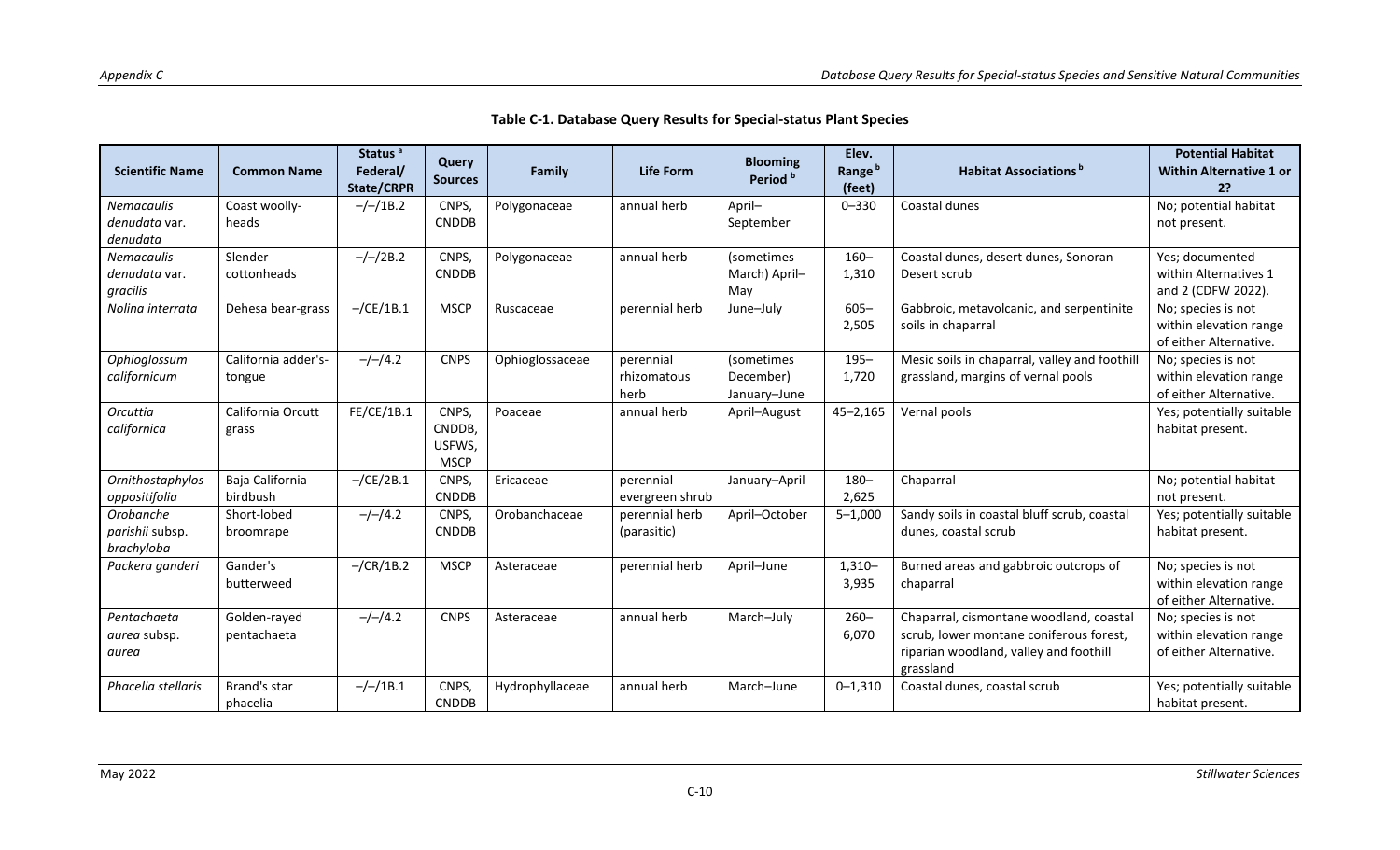|                        |                    |                                                      |                         | Table C-1. Database Query Results for Special-status Plant Species |                              |                                        |                                       |                   |
|------------------------|--------------------|------------------------------------------------------|-------------------------|--------------------------------------------------------------------|------------------------------|----------------------------------------|---------------------------------------|-------------------|
| <b>Scientific Name</b> | <b>Common Name</b> | Status <sup>a</sup><br>Federal/<br><b>State/CRPR</b> | Query<br><b>Sources</b> | Family                                                             | Life Form                    | <b>Blooming</b><br>Period <sup>b</sup> | Elev.<br>Range <sup>b</sup><br>(feet) | <b>Habitat</b>    |
| Pickeringia            | Moolly chanarral-  | $-/-/4$ 3                                            | <b>CNDS</b>             | <b>Eahareae</b>                                                    | Avergreen shruh   May-August |                                        | $0 - 5575$                            | Gabbroic granitic |

| <b>Scientific Name</b>                          | <b>Common Name</b>               | Status <sup>a</sup><br>Federal/<br><b>State/CRPR</b> | Query<br><b>Sources</b>                  | Family          | <b>Life Form</b>                 | <b>Blooming</b><br>Period <sup>b</sup>      | Elev.<br>Range <sup>b</sup><br>(feet) | <b>Habitat Associations</b> b                                                        | <b>Potential Habitat</b><br><b>Within Alternative 1 or</b><br>2?       |
|-------------------------------------------------|----------------------------------|------------------------------------------------------|------------------------------------------|-----------------|----------------------------------|---------------------------------------------|---------------------------------------|--------------------------------------------------------------------------------------|------------------------------------------------------------------------|
| Pickeringia<br><i>montana</i> var.<br>tomentosa | Woolly chaparral-<br>pea         | $-/-/4.3$                                            | <b>CNPS</b>                              | Fabaceae        | evergreen shrub                  | May-August                                  | $0 - 5,575$                           | Gabbroic, granitic, or clay soils in<br>chaparral                                    | No; potential habitat<br>not present.                                  |
| Pinus torreyana<br>ssp. torreyana               | Torrey pine                      | $-/-/1B.2$                                           | CNPS,<br><b>MSCP</b>                     | Pinaceae        | perennial<br>evergreen tree      | N/A                                         | 100-525                               | Chaparral and closed-cone coniferous<br>forest                                       | No; potential habitat<br>not present.                                  |
| Piperia cooperi                                 | Chaparral rein<br>orchid         | $-/-/4.2$                                            | <b>CNPS</b>                              | Orchidaceae     | perennial herb                   | March-June                                  | 45-5,200                              | Chaparral, cismontane woodland, valley<br>and foothill grassland                     | No; potential habitat<br>not present.                                  |
| Pogogyne<br>abramsii                            | San Diego mesa<br>mint           | FE/CE/1B.1                                           | CNPS,<br>CNDDB,<br>USFWS,<br><b>MSCP</b> | Lamiaceae       | annual herb                      | March-July                                  | 295-655                               | Vernal pools                                                                         | No; species is not<br>within elevation range<br>of either Alternative. |
| Pogogyne<br>nudiuscula                          | Otay Mesa mint                   | FE/CE/1B.1                                           | CNPS,<br>CNDDB,<br>USFWS,<br><b>MSCP</b> | Lamiaceae       | annual herb                      | May-July                                    | 295-820                               | Vernal pools                                                                         | No; species is not<br>within elevation range<br>of either Alternative. |
| Quercus dumosa                                  | Nuttall's scrub<br>oak           | $-/-/1B.1$                                           | CNPS,<br><b>CNDDB</b>                    | Fagaceae        | perennial<br>evergreen shrub     | February-April<br>(sometimes<br>May-August) | $45 - 1,310$                          | Sandy, clay loam soils in closed-cone<br>coniferous forest, chaparral, coastal scrub | Yes; potentially suitable<br>habitat present.                          |
| Quercus<br>engelmannii                          | Engelmann oak                    | $-/-/4.2$                                            | <b>CNPS</b>                              | Fagaceae        | perennial<br>deciduous tree      | March-June                                  | $160 -$<br>4,265                      | Chaparral, cismontane woodland, riparian<br>woodland, valley and foothill grassland  | No; potential habitat<br>not present.                                  |
| <b>Ribes</b><br>viburnifolium                   | Santa Catalina<br>Island currant | $-/-/1B.2$                                           | CNPS,<br><b>CNDDB</b>                    | Grossulariaceae | perennial<br>evergreen shrub     | February-April                              | $95 - 1,150$                          | Chaparral, cismontane woodland                                                       | No; potential habitat<br>not present.                                  |
| Romneya coulteri                                | Coulter's matilija<br>poppy      | $-/-/4.2$                                            | <b>CNPS</b>                              | Papaveraceae    | perennial<br>rhizomatous<br>herb | March-July<br>(sometimes<br>August)         | 65-3,935                              | Chaparral, coastal scrub, often in burned<br>areas                                   | Yes; potentially suitable<br>habitat present.                          |
| Rosa minutifolia                                | Small-leaved rose                | $-/CE/2B.1$                                          | CNPS,<br>CNDDB,<br><b>MSCP</b>           | Rosaceae        | perennial<br>deciduous shrub     | January-June                                | 490-525                               | Chaparral, coastal scrub                                                             | No; species is not<br>within elevation range<br>of either Alternative. |
| Salvia munzii                                   | Munz's sage                      | $-/-/2B.2$                                           | CNPS,<br><b>CNDDB</b>                    | Lamiaceae       | perennial<br>evergreen shrub     | February-April                              | $375 -$<br>3,495                      | Chaparral, coastal scrub                                                             | No; species is not<br>within elevation range<br>of either Alternative. |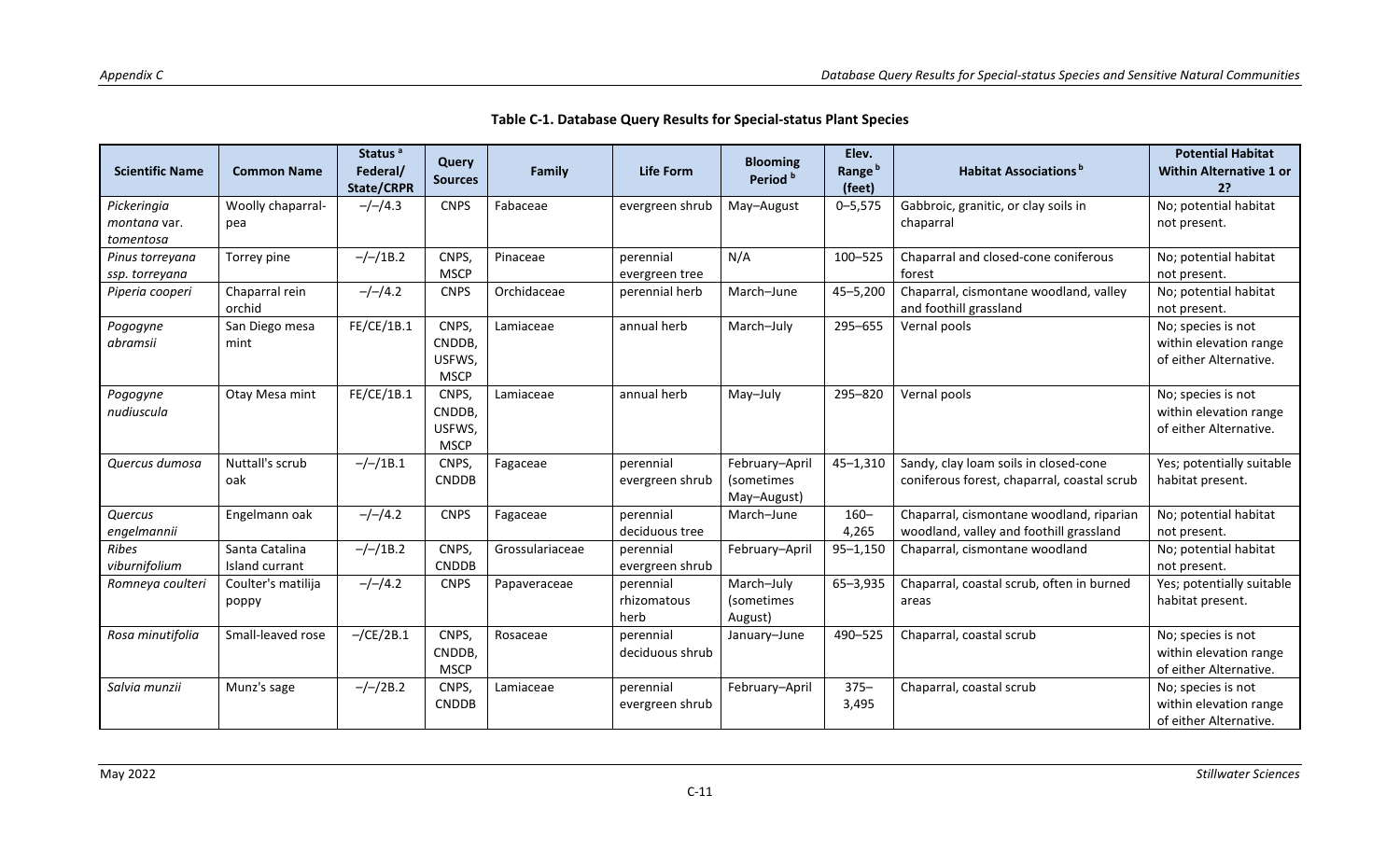| <b>Scientific Name</b>      | <b>Common Name</b>                        | Status <sup>a</sup><br>Federal/<br><b>State/CRPR</b> | Query<br><b>Sources</b> | Family              | <b>Life Form</b>                 | <b>Blooming</b><br>Period <sup>b</sup>                                               | Elev.<br>Range <sup>b</sup><br>(feet) | Habitat Associations <sup>b</sup>                                             | <b>Potential Habitat</b><br><b>Within Alternative 1 or</b><br>2?                  |
|-----------------------------|-------------------------------------------|------------------------------------------------------|-------------------------|---------------------|----------------------------------|--------------------------------------------------------------------------------------|---------------------------------------|-------------------------------------------------------------------------------|-----------------------------------------------------------------------------------|
| Selaginella<br>cinerascens  | Ashy spike-moss                           | $-/-/4.1$                                            | <b>CNPS</b>             | Selaginellaceae     | perennial<br>rhizomatous<br>herb | N/A                                                                                  | $65 - 2,100$                          | Chaparral, coastal scrub                                                      | Yes; potentially suitable<br>habitat present.                                     |
| Senecio<br>aphanactis       | Chaparral ragwort                         | $-/-/2B.2$                                           | CNPS,<br><b>CNDDB</b>   | Asteraceae          | annual herb                      | January-April<br>(sometimes<br>May)                                                  | $45 - 2,625$                          | Chaparral, cismontane woodland, coastal<br>scrub                              | Yes; potentially suitable<br>habitat present.                                     |
| Sphaerocarpos<br>drewiae    | Bottle liverwort                          | $-/-/1B.1$                                           | CNPS,<br><b>CNDDB</b>   | Sphaerocarpaceae    | ephemeral<br>liverwort           | N/A                                                                                  | $295 -$<br>1,970                      | On soil in openings in chaparral, coastal<br>scrub                            | Yes; this species is<br>documented within<br>Alternatives 1 and 2<br>(CDFW 2022). |
| Stemodia<br>durantifolia    | Purple stemodia                           | $-/-/2B.1$                                           | CNPS,<br><b>CNDDB</b>   | Plantaginaceae      | perennial herb                   | (sometimes<br>January) April,<br>June, August,<br>September,<br>October,<br>December | 590-985                               | Mesic, sandy soils in Sonoran Desert scrub                                    | No; species is not<br>within elevation range<br>of either Alternative.            |
| Stipa diegoensis            | San Diego County<br>needle grass          | $-/-/4.2$                                            | <b>CNPS</b>             | Poaceae             | perennial herb                   | February-June                                                                        | $30 - 2,625$                          | Rocky, often mesic soils in chaparral,<br>coastal scrub                       | Yes; potentially suitable<br>habitat present.                                     |
| Streptanthus<br>bernardinus | Laguna<br><b>Mountains</b><br>jewelflower | $-/-/4.3$                                            | CNPS,<br><b>CNDDB</b>   | <b>Brassicaceae</b> | perennial herb                   | May-August                                                                           | $2,195-$<br>8,200                     | Chaparral, lower montane coniferous<br>forest                                 | No; species is not<br>within elevation range<br>of either Alternative.            |
| Stylocline<br>citroleum     | Oil neststraw                             | $-/-/1B.1$                                           | CNPS,<br><b>CNDDB</b>   | Asteraceae          | annual herb                      | March-April                                                                          | $160 -$<br>1,310                      | Clay soils in chenopod scrub, coastal<br>scrub, valley and foothill grassland | Yes; potentially suitable<br>habitat present.                                     |
| Suaeda esteroa              | Estuary seablite                          | $-/-/1B.2$                                           | CNPS,<br><b>CNDDB</b>   | Chenopodiaceae      | perennial herb                   | (sometimes<br>May) July-<br>October<br><i>(sometimes)</i><br>January)                | $0 - 15$                              | Coastal salt marshes and swamps                                               | No; potential habitat<br>not present.                                             |
| Suaeda taxifolia            | Woolly seablite                           | $-/-/4.2$                                            | <b>CNPS</b>             | Chenopodiaceae      | perennial<br>evergreen shrub     | January-<br>December                                                                 | $0 - 165$                             | Coastal bluff scrub, coastal dunes,<br>marshes and swamps                     | No; potential habitat<br>not present.                                             |

|  |  |  |  |  | Table C-1. Database Query Results for Special-status Plant Species |  |  |
|--|--|--|--|--|--------------------------------------------------------------------|--|--|
|--|--|--|--|--|--------------------------------------------------------------------|--|--|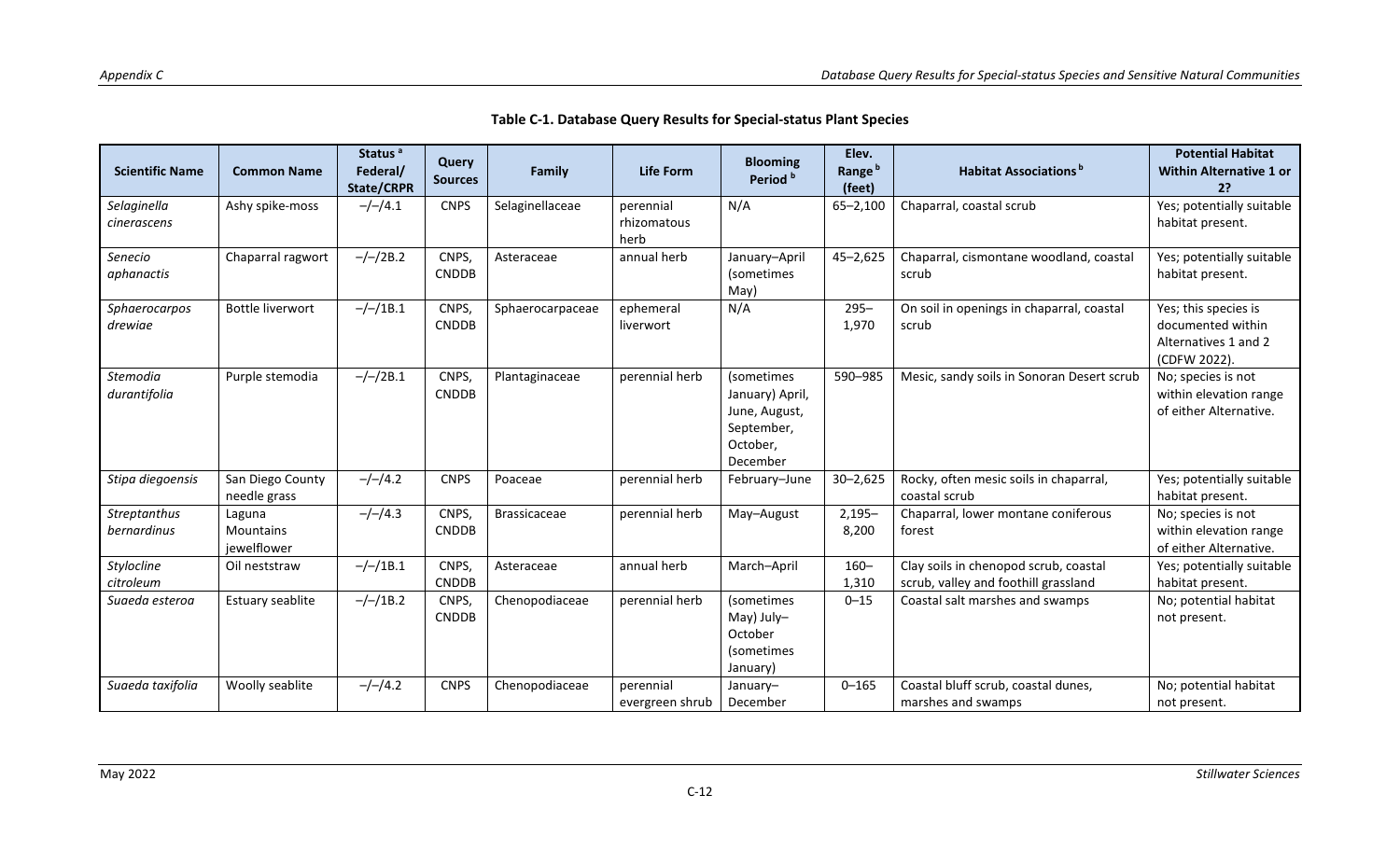| <b>Scientific Name</b>     | <b>Common Name</b> | Status <sup>a</sup><br>Federal/<br>State/CRPR | Query<br><b>Sources</b> | <b>Family</b>    | <b>Life Form</b> | <b>Blooming</b><br>Period <sup>b</sup> | Elev.<br>Range <sup>b</sup><br>(feet) | <b>Habitat Associations</b> b              | <b>Potential Habitat</b><br><b>Within Alternative 1 or</b><br>2? |
|----------------------------|--------------------|-----------------------------------------------|-------------------------|------------------|------------------|----------------------------------------|---------------------------------------|--------------------------------------------|------------------------------------------------------------------|
| <b>Tetracoccus</b>         | Parry's            | $-/-/1B.2$                                    | CNPS,                   | Picrodendraceae  | perennial        | April-May                              | $540 -$                               | Chaparral, coastal scrub                   | No; species is not                                               |
| dioicus                    | tetracoccus        |                                               | CNDDB,                  |                  | deciduous shrub  |                                        | 3,280                                 |                                            | within elevation range                                           |
|                            |                    |                                               | <b>MSCP</b>             |                  |                  |                                        |                                       |                                            | of either Alternative.                                           |
| Viguiera laciniata         | San Diego County   | $-/-/4.3$                                     | <b>CNPS</b>             | Asteraceae       | perennial shrub  | February-June                          | $195 -$                               | Chaparral, coastal scrub                   | Yes; species is                                                  |
|                            | viguiera           |                                               |                         |                  |                  | (sometimes)                            | 2,460                                 |                                            | documented adjacent                                              |
|                            |                    |                                               |                         |                  |                  | August)                                |                                       |                                            | to Alternatives 1 and 2                                          |
|                            |                    |                                               |                         |                  |                  |                                        |                                       |                                            | (Stillwater Sciences)                                            |
|                            |                    |                                               |                         |                  |                  |                                        |                                       |                                            | $2021$ ).                                                        |
| <b>Non-vascular plants</b> |                    |                                               |                         |                  |                  |                                        |                                       |                                            |                                                                  |
| Geothallus                 | Campbell's         | $-/-/1B.1$                                    | CNPS,                   | Sphaerocarpaceae | ephemeral        | N/A                                    | $30 - 1,970$                          | Mesic soils in coastal scrub, vernal pools | Yes; potentially suitable                                        |
| tuberosus                  | liverwort          |                                               | <b>CNDDB</b>            |                  | liverwort        |                                        |                                       |                                            | habitat present.                                                 |
| Mobergia                   | Light gray lichen  | $-/-/3$                                       | CNPS,                   | Physciaceae      | crustose lichen  | N/A                                    | $30 - 35$                             | Potentially occurs on rocks in coastal     | Yes; potentially suitable                                        |
| calculiformis              |                    |                                               | <b>CNDDB</b>            |                  | (saxicolous)     |                                        |                                       | scrub                                      | habitat present.                                                 |
| Tortula californica        | California screw-  | $-/-/1B.2$                                    | CNPS,                   | Pottiaceae       | moss             | N/A                                    | $30 - 4,790$                          | On sandy soils in chenopod scrub, valley   | Yes; potentially suitable                                        |
|                            | moss               |                                               | <b>CNDDB</b>            |                  |                  |                                        |                                       | and foothill grassland                     | habitat present.                                                 |

#### **Table C-1. Database Query Results for Special-status Plant Species**

a - Status: Federal: FE = Federally listed as endangered, FT = Federally listed as threatened, - = No federal status; State: CE = California State listed as endangered, CT = California State listed as threatened, CR = California State listed as rare, - = No state status; CRPR (California Rare Plant Rank) List Ranks: List 1B = Plants rare, threatened, or endangered in California and elsewhere, List 2B = Plants rare, threatened, or endangered in California, but more common elsewhere, List 3 = More information needed about this plant, a review list, List 4 = Plants of limited distribution, a watch list; **CRPR Threat Ranks:** 0.1 = Seriously threatened in California (high degree/immediacy of threat), 0.2 = Fairly threatened in California (moderate degree/immediacy of threat), 0.3 = Not very threatened in California (low degree/immediacy of threats or no current threats known)

b – CNPS (2020) unless otherwise cited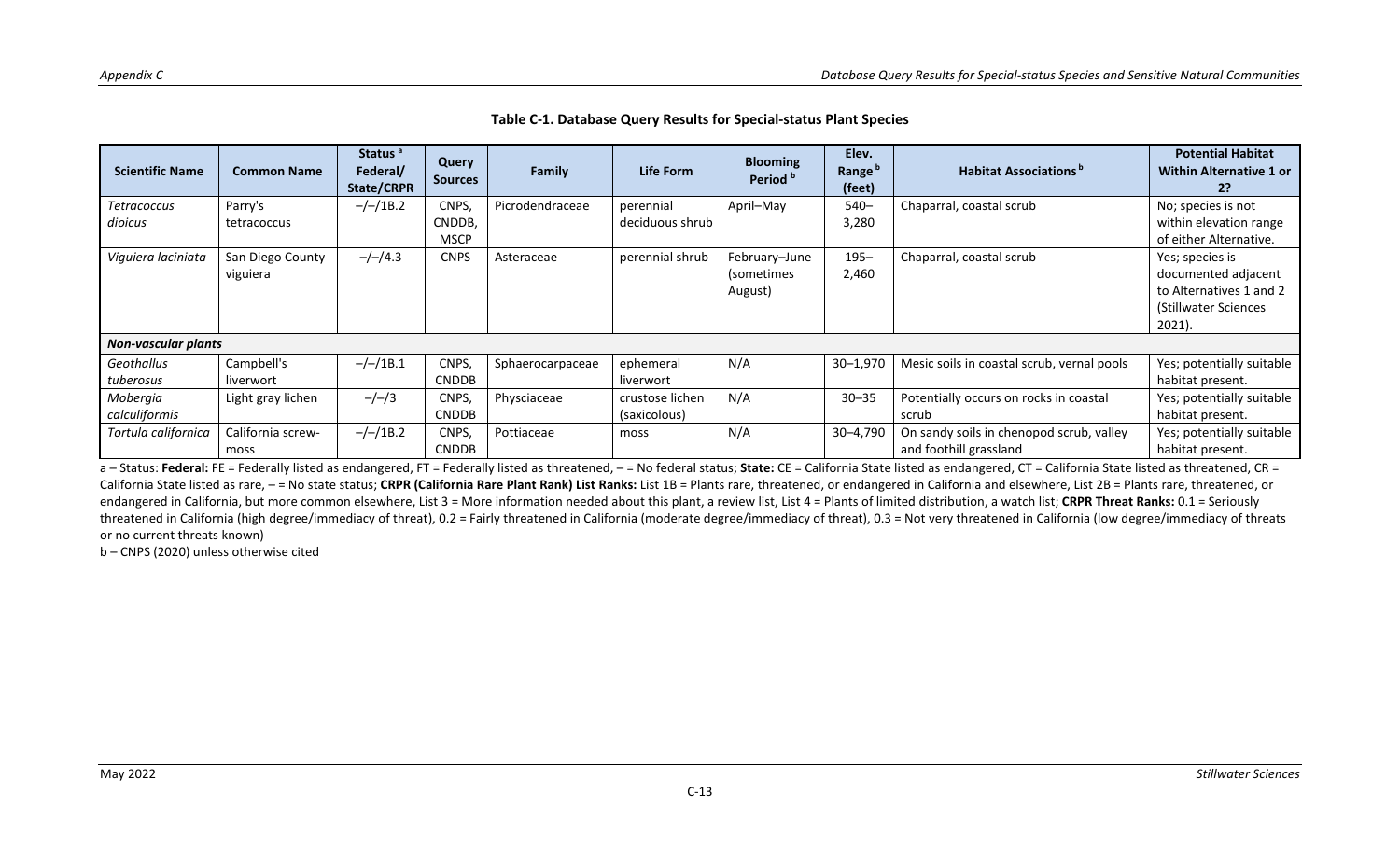| <b>Natural Community</b><br>(Holland 1986) | Rank <sup>a</sup><br>(Global/State) | <b>Habitat Description</b> <sup>b</sup>                                                                                                                                                                                                                                                                                                                                                                                                                                                                                |
|--------------------------------------------|-------------------------------------|------------------------------------------------------------------------------------------------------------------------------------------------------------------------------------------------------------------------------------------------------------------------------------------------------------------------------------------------------------------------------------------------------------------------------------------------------------------------------------------------------------------------|
| Southern Interior Cypress                  | G2/S2.1                             | A dense, fire-maintained, low forest dominated by either Cupressus nevadensis, C. forbesii, or C. stephensonii. Many stands are even-aged due to fire history.                                                                                                                                                                                                                                                                                                                                                         |
| Forest                                     |                                     |                                                                                                                                                                                                                                                                                                                                                                                                                                                                                                                        |
| San Diego Mesa Claypan<br>Vernal Pool      | G2/S2.1                             | Similar to Northern Claypan Vernal Pools, but less saline/alkaline. Soils are finer textured and greyer than San Diego Mesa Hardpan Vernal Pools and lack an iron<br>cemented hardpan.                                                                                                                                                                                                                                                                                                                                 |
| Southern Coastal Salt<br>Marsh             | G2/S2.1                             | Similar to Northern Coastal Salt Marsh but with a longer growing season and a greater abundance of suffrutescent species. Associated species include Atriplex<br>watsonii, Batis maritima, Lycium californicum, Monanthochloe littoralis, Suaeda californica, and Salicornia subterminalis. Frankenia, Suaeda, and/or Salicornia<br>subterminalis often occur along the upper edges of the marshes; Salicornia bigelovii, S. virginica and Batis maritima at middle elevations; and Spartina closest to<br>open water. |
| Southern Riparian Scrub                    | G3/S3.2                             | None provided.                                                                                                                                                                                                                                                                                                                                                                                                                                                                                                         |
| Southern Willow Scrub                      | G3/S2.1                             | Dense, broadleafed, winter-deciduous riparian thickets dominated by Salix spp.; associates include Populus fremontii and Platanus racemosa with sparse<br>understory. Soils are sandy or fine gravelly alluvium. Requires repeated flooding to prevent succession.                                                                                                                                                                                                                                                     |
| Maritime Succulent Scrub                   | G2/S1.1                             | A low, open scrub dominated by drought deciduous, subligneous, malacophyllous shrubs with very little understory. Occurs on thin rocky or sandy soils, often on<br>steep slopes of coastal headlands and bluffs.                                                                                                                                                                                                                                                                                                       |

#### **Table C-2. CNDDB Query Results for Sensitive Natural Communities**

a – Rank: **Global Rank:** G2 = Imperiled, G3 = Vulnerable; **State Rank:** S1 = Critically imperiled, S2 = Imperiled, S3 = Vulnerable; **Additional Threat Ranks:** 0.1 = Very threatened, 0.2 = Threatened

b – Holland (1986)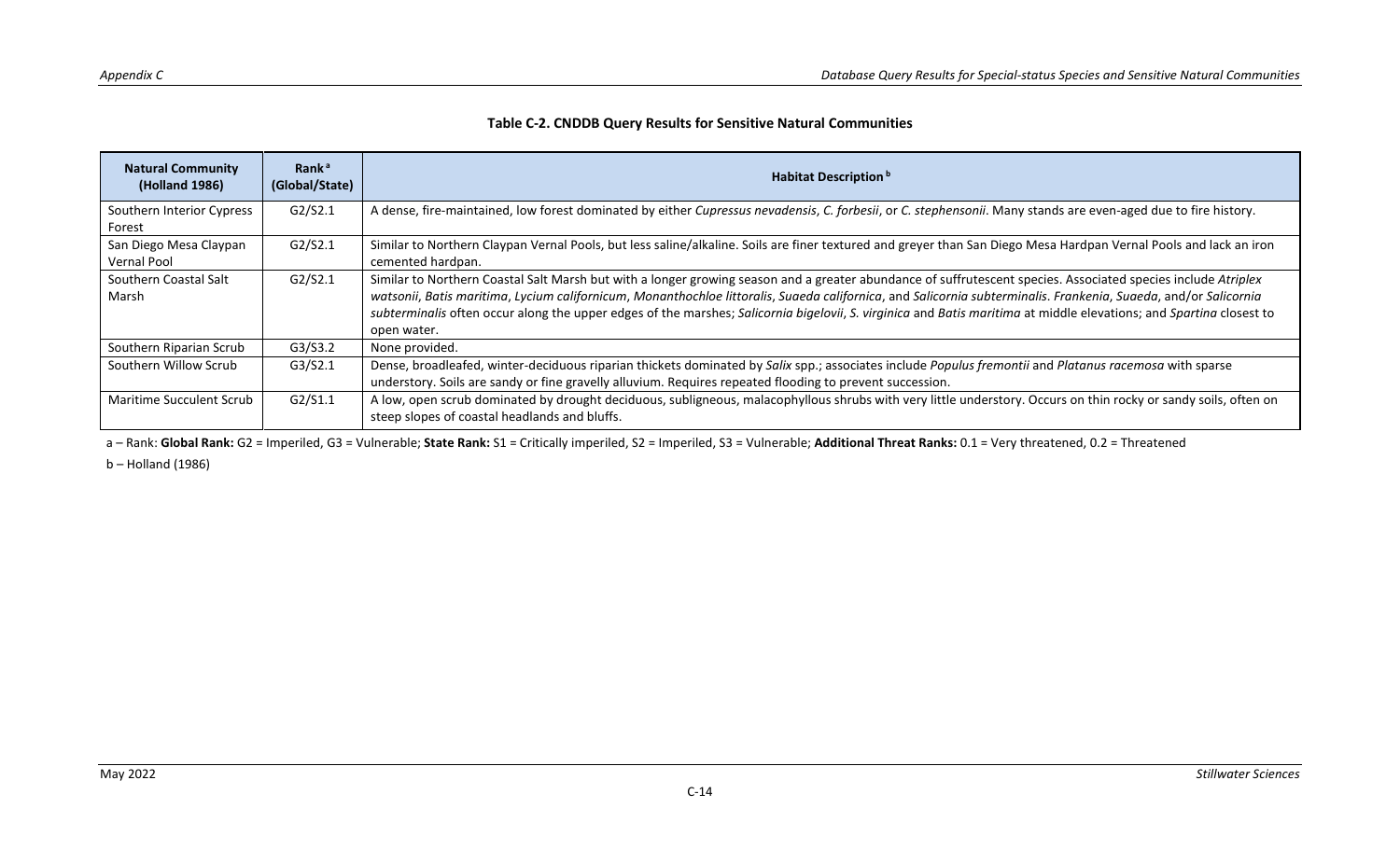| <b>Common Name</b><br><b>Scientific Name</b> | Query<br><b>Sources</b> | Status <sup>a</sup><br>Federal/<br><b>State</b> | <b>Distribution in California</b>      | <b>Habitat Associations</b>                                 | Likelihood to Occur in the Tijuana River<br>Watershed   |
|----------------------------------------------|-------------------------|-------------------------------------------------|----------------------------------------|-------------------------------------------------------------|---------------------------------------------------------|
| Pacific lamprey                              | N/A                     | $-\sqrt{SSC}$                                   | Coastal rivers and stream with access  | Spawning in gravel riffles with fast moving currents and    | Not documented. Moderate potential to                   |
| Entosphenus tridentatus                      |                         |                                                 | to the ocean                           | rearing in soft sand or mud                                 | occur; limited by habitat availability and<br>barriers. |
| North American green sturgeon:               | <b>NMFS</b>             | FT/SSC                                          | San Francisco, San Pablo, Suisun, and  | Spawns in pools of large freshwater river mainstems         | Not documented. No potential to occur in                |
| southern Distinct Population                 |                         |                                                 | Humboldt bays; Sacramento-San          | with cool water and cobble, clean sand, or bedrock          | the Tijuana River because habitat and water             |
| Segment (DPS)                                |                         |                                                 | Joaquin Delta, Sacramento and          |                                                             | conditions are not suitable for the species.            |
| Acipenser medirostris                        |                         |                                                 | Klamath rivers                         |                                                             | Low potential to occur in marine waters.                |
| Steelhead, Southern California DPS           | CNDDB,                  | $FE$ –                                          | Federal listing refers to populations  | Flowing waters, riffles and pools in streams and rivers     | Not documented. Moderate potential to                   |
| Oncorhynchus mykiss <sup>b</sup>             | <b>NMFS</b>             |                                                 | from the Santa Maria River in San Luis | that connect with the ocean and have high dissolved         | occur; limited by habitat availability, water           |
|                                              |                         |                                                 | Obispo County south to the U.S-        | oxygen                                                      | conditions and barriers, and predatory non-             |
|                                              |                         |                                                 | Mexico border                          |                                                             | native species.                                         |
| Coastal rainbow trout                        | <b>CNDDB</b>            | FE (below                                       | Western slopes of the Sierra Nevada    | Flowing waters, riffles and pools in streams and rivers     | Rare or extirpated from much of watershed               |
| Oncorhynchus mykiss b                        |                         | barriers                                        | in waters draining to the Pacific      | that connect with the ocean and have high dissolved         | but observed recently or have potential to              |
|                                              |                         | only)/ $-$                                      | Ocean. Below barriers are considered   | oxygen                                                      | occur in tributaries.                                   |
|                                              |                         |                                                 | steelhead in Southern California       |                                                             |                                                         |
| Tidewater goby                               | CNDDB,                  | FE/SSC                                          | San Diego County north to the mouth    | Coastal lagoons and uppermost zone of brackish large        | Not documented. Low potential to occur;                 |
| Eucyclogobius newberryi                      | <b>USFWS</b>            |                                                 | of the Smith River in Del Norte County | estuaries consisting of fairly still but not stagnant water | too far from suitable coastal habitats and              |
|                                              |                         |                                                 |                                        | and high oxygen levels; prefer sandy substrate for          | fish barriers that preclude movement                    |
|                                              |                         |                                                 |                                        | spawning, but can be found on silt, mud, or rocky           | upstream to project areas.                              |
|                                              |                         |                                                 |                                        | substrates; can occur in water up to 4.6 m in lagoons       |                                                         |
|                                              |                         |                                                 |                                        | and within a wide range of salinities (0-42 ppt)            |                                                         |
| Unarmored threespine stickleback             | <b>CNDDB</b>            | FE/SE                                           | Federal listing refers to Upper Santa  | Cool (<75.2°F [24°C]), clear water with abundant            | Not documented. Moderate potential to                   |
| Gasterosteus aculeatus williamsoni           |                         |                                                 | Clara River, Bouquet Creek and         | vegetation                                                  | occur.                                                  |
|                                              |                         |                                                 | Soledad Canyon Creek                   |                                                             |                                                         |

#### **Table C-3. Database Query Results for Special-status Fish Species**

a – Status Codes: **Federal:** FE = Listed as endangered under the federal Endangered Species Act; **State:** SE = Listed as Endangered under the California Endangered Species Act, SSC = CDFW Species of Special Concern

b – Note that *O. mykiss* are separated into two groups, coastal rainbow trout and steelhead, based on life history differences, management implications, and the focus of this document.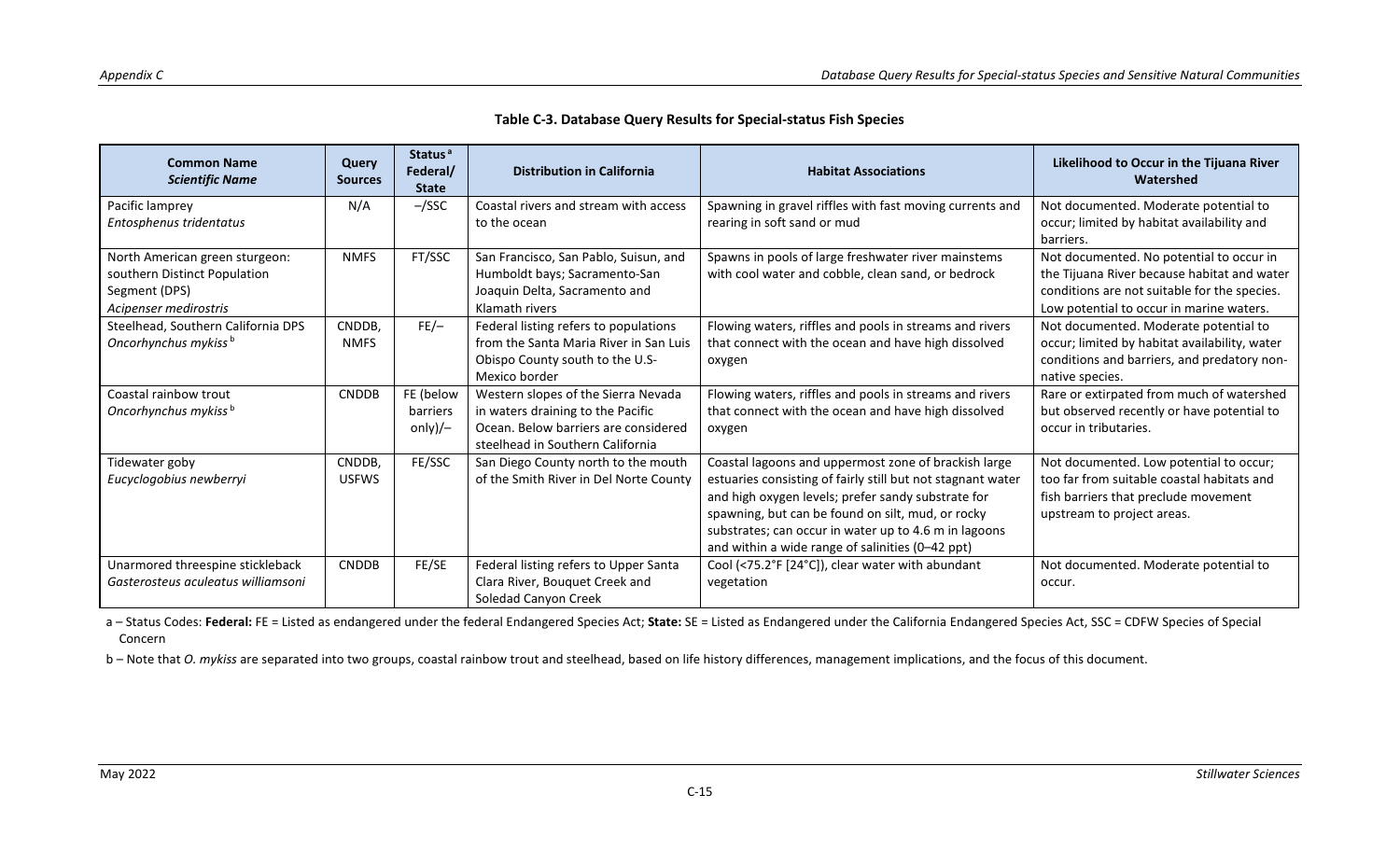| <b>Common Name</b><br><b>Scientific Name</b>                             | Query<br><b>Sources</b>         | Status <sup>a</sup><br>Federal/<br><b>State</b> | <b>Distribution in California</b>                                                                                                          | <b>Habitat Associations</b>                                                                                                                                                                                                                 | Likelihood to Occur and Nearest Documented Occurrences to<br><b>Project Areas</b>                                                                                                                                                                                                                                                                                                             |
|--------------------------------------------------------------------------|---------------------------------|-------------------------------------------------|--------------------------------------------------------------------------------------------------------------------------------------------|---------------------------------------------------------------------------------------------------------------------------------------------------------------------------------------------------------------------------------------------|-----------------------------------------------------------------------------------------------------------------------------------------------------------------------------------------------------------------------------------------------------------------------------------------------------------------------------------------------------------------------------------------------|
| <b>Invertebrates</b>                                                     |                                 |                                                 |                                                                                                                                            |                                                                                                                                                                                                                                             |                                                                                                                                                                                                                                                                                                                                                                                               |
| San Diego fairy shrimp<br><b>Branchinecta</b><br>sandiegonensis          | CNDDB,<br>USFWS,<br><b>MSCP</b> | $FE$ –                                          | Southern California coastal mesa system<br>in Orange and San Diego counties                                                                | Occupies coastal vernal pool complexes and<br>similar ephemeral wetland types                                                                                                                                                               | Low; documented occurrence near Oneonta Slough (in designated<br>critical habitat), approximately 2.5 miles north of Smuggler's Gulch<br>(from 2008 and an undated observation) (SDMMP 2010, CDFW<br>2022); known to occupy vernal pool complexes in the TRNERR<br>(IDEALS-AGEISS 2016); suitable coastal vernal pool habitat is not<br>suspected to be present in the project areas.         |
| Riverside fairy shrimp<br>Streptocephalus<br>woottoni                    | CNDDB,<br>USFWS,<br><b>MSCP</b> | $FE$ –                                          | Santa Barbara to San Diego; critical<br>habitat designated in Ventura County,<br>Orange County, and San Diego County                       | Occupies vernal pools, ponds, and other<br>ephemeral pools or pool complexes                                                                                                                                                                | Low; multiple documented occurrences between 2002 and 2017 in<br>the canyon complexes of Otay Mesa (Moody Canyon, Dillon<br>Canyon, and Spring Canyon), indicating a possible population<br>within 2 miles of the project areas, but separated by urban<br>development and highways (CDFW 2022); suitable coastal vernal<br>pool habitat is not suspected to be present in the project areas. |
| Crotch's bumble bee<br>Bombus crotchii                                   | <b>CNDDB</b>                    | $-\sqrt{SCE}$                                   | Mediterranean region, Pacific Coast,<br>Western Desert, Great Valley, and<br>adjacent foothills through most of<br>southwestern California | Inhabits open grassland and scrub habitats;<br>nests are often located underground in<br>abandoned rodent burrows, or above ground<br>in tufts of grass, rock piles, or tree cavities                                                       | Low; documented occurrence from 2017 near Tijuana River<br>National Estuarine Research Reserve, approximately 2 miles from<br>Smuggler's Gulch (CDFW 2022); potentially suitable scrub and<br>grassland habitat present in Smuggler's Gulch.                                                                                                                                                  |
| Monarch butterfly<br>(Western North<br>American ACU)<br>Danaus plexippus | <b>USFWS</b>                    | FC                                              | Coastal California                                                                                                                         | Coastal California groves of blue gum<br>eucalyptus (Eucalyptus globulus), Monterey<br>pine (Pinus radiata), and Monterey cypress<br>(Cupressus macrocarpa); milkweed (Asclepias<br>spp.) is a host plant required for species'<br>breeding | None/Low; no suitable overwintering groves in the project areas.                                                                                                                                                                                                                                                                                                                              |
| Hermes copper<br>butterfly<br>Lycaena Hermes                             | <b>CNDDB</b>                    | $FPT$ /-                                        | From the vicinity of Fallbrook in<br>northern San Diego County south to<br>near Santo Tomás in Baja California,<br>Mexico                  | Host plants include spiny redberry (Rhamnus<br>crocea) in coastal sage scrub and chaparral<br>vegetation; primary nectar source is California<br>buckwheat (Eriogonum fasciculatum)                                                         | Low; project areas outside of species' known range; documented<br>occurrences from 2004 and 2006 near Sweetwater Reservoir,<br>approximately 10 miles from project areas (CDFW 2022).                                                                                                                                                                                                         |
| Quino checkerspot<br>butterfly<br>Euphydryas editha<br>quino             | CNDDB,<br><b>USFWS</b>          | $FE$ –                                          | Coastal slopes of southern California,<br>from Los Angeles, Orange, Riverside,<br>San Bernardino, and San Diego counties                   | Grasslands, coastal sage scrub, chamise<br>chaparral, red shank chaparral, juniper<br>woodland, and semi-desert scrub; primary<br>host plants are native species of plantain                                                                | Low/Moderate; documented occurrence from 2018 and 2020 in<br>the Nelson Sloan Quarry Property between the ITP and Smuggler's<br>Gulch (Dudek 2021); additional occurrences have been<br>documented in 2001 near Otay Valley Regional Park,<br>approximately 6 miles from project areas (CDFW 2022); suitable<br>habitat on the mesa slopes near Smuggler's Gulch.                             |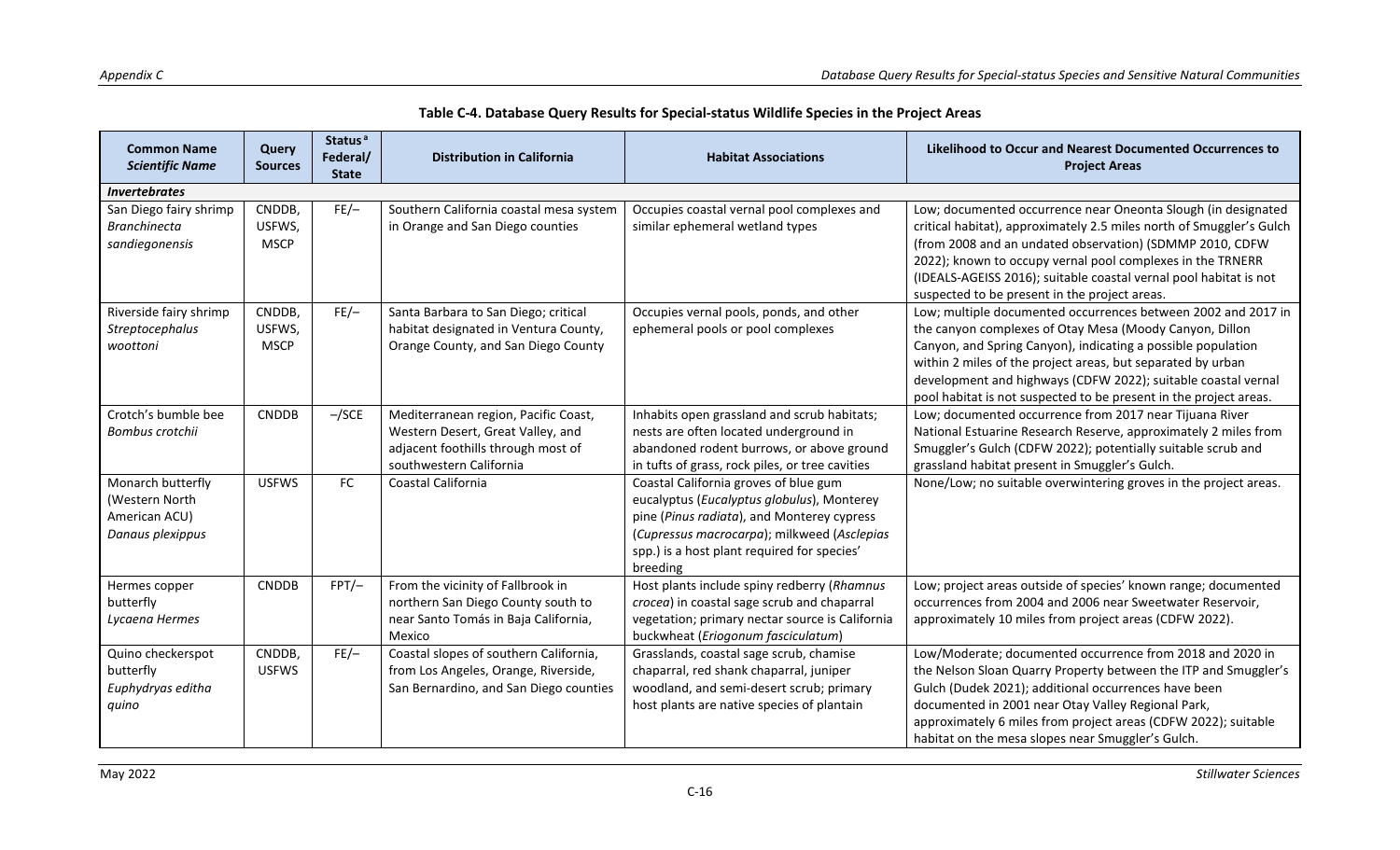| <b>Common Name</b><br><b>Scientific Name</b> | Query<br><b>Sources</b> | Status <sup>a</sup><br>Federal/<br><b>State</b> | <b>Distribution in California</b>        | <b>Habitat Associations</b>                       | Likelihood to Occur and Nearest Documented Occurrences to<br><b>Project Areas</b> |
|----------------------------------------------|-------------------------|-------------------------------------------------|------------------------------------------|---------------------------------------------------|-----------------------------------------------------------------------------------|
| <b>Amphibians</b>                            |                         |                                                 |                                          |                                                   |                                                                                   |
| Western spadefoot                            | <b>CNDDB</b>            | Status                                          | Near Redding, south throughout the       | Areas with sparse vegetation and/or short         | Low; historical occurrences documented approximately 1 mile                       |
| Spea hammondii                               |                         | Review <sup>b</sup> /                           | Central Valley and nearby foothills;     | grasses in sandy or gravelly soils; primarily in  | from project areas, most recent occurrence from 2004 was                          |
|                                              |                         | <b>SSC</b>                                      | Coast Ranges south of Monterey Bay;      | washes, river floodplains, alluvial fans, playas, | documented less than 1 mile from Smuggler's Gulch (CDFW 2022);                    |
|                                              |                         |                                                 | and coastal southern California south of | alkali flats, among grasslands, chaparral, or     | No suitable habitat identified in the project areas.                              |
|                                              |                         |                                                 | the Transverse Mountains and west of     | pine-oak woodlands; breeds in ephemeral rain      |                                                                                   |
|                                              |                         |                                                 | the Peninsular Mountains                 | pools with no predators                           |                                                                                   |
| Arroyo toad                                  | CNDDB,                  | FE/SSC                                          | San Luis Obispo County to Baja           | Washes, arroyos, sandy riverbanks, riparian       | Low; documented occurrences near Sweetwater Reservoir (in                         |
| <b>Bufo californicus</b>                     | USFWS,                  |                                                 | California                               | areas with willows, sycamores, oaks,              | 2003), and Sweetwater River downstream of Loveland Reservoir                      |
|                                              | <b>MSCP</b>             |                                                 |                                          | cottonwoods; needs exposed sandy                  | (in 2001 and 2005), over 10 miles from the Action Area (CDFW                      |
|                                              |                         |                                                 |                                          | streamsides with stable terraces for              | $2022$ ).                                                                         |
|                                              |                         |                                                 |                                          | burrowing, with scattered vegetation for          |                                                                                   |
|                                              |                         |                                                 |                                          | shelter, and areas of quiet water or pools free   |                                                                                   |
|                                              |                         |                                                 |                                          | of predatory fishes with sandy or gravel          |                                                                                   |
|                                              |                         |                                                 |                                          | bottoms without silt for breeding                 |                                                                                   |
| California red-legged                        | <b>MSCP</b>             | FT/SSC                                          | Largely restricted to coastal drainages  | Breeds in still or slow-moving water with         | None; no suitable habitat in project areas; species' is presumed                  |
| frog                                         |                         |                                                 | on the central coast from Mendocino      | emergent and overhanging vegetation,              | extirpated from southern California coastal historical range (Nafis               |
| Rana draytonii                               |                         |                                                 | County to Baja California; in the Sierra | including wetlands, wet meadows, ponds,           | $2022$ ).                                                                         |
|                                              |                         |                                                 | foothills south to Tulare and possibly   | lakes, and low-gradient, slow moving stream       |                                                                                   |
|                                              |                         |                                                 | Kern counties                            | reaches with permanent pools; uses adjacent       |                                                                                   |
|                                              |                         |                                                 |                                          | uplands for dispersal and summer retreat          |                                                                                   |
| <b>Reptiles</b>                              |                         |                                                 |                                          |                                                   |                                                                                   |
| Western pond turtle                          | <b>MSCP</b>             | $-\sqrt{SSC}$                                   | From the Oregon border along the coast   | Permanent, slow-moving fresh or brackish          | Low; marginally suitable habitat in project areas, most likely to use             |
| Actinemys marmorata                          |                         |                                                 | ranges to the Mexican border, and west   | water with available basking sites and adjacent   | gravel burrow pits and ponded areas outside of the project areas.                 |
|                                              |                         |                                                 | of the crest of the Cascades and Sierras | open habitats or forest for nesting               |                                                                                   |
| Coast horned lizard                          | CNDDB,                  | $-\sqrt{SSC}$                                   | West of deserts and Cascade-Sierran      | Open areas with sandy soil and/or patches of      | Moderate; documented research grade sightings near Yogurt                         |
| Phrynosoma blainvillii                       | <b>MSCP</b>             |                                                 | highlands, as far north as Shasta        | loose soil and low/scattered vegetation in        | Canyon (iNaturalist 2022); suitable habitat is present in all project             |
|                                              |                         |                                                 | Reservoir                                | scrublands, grasslands, conifer forests, and      | areas.                                                                            |
|                                              |                         |                                                 |                                          | woodlands; frequently found near ant hills        |                                                                                   |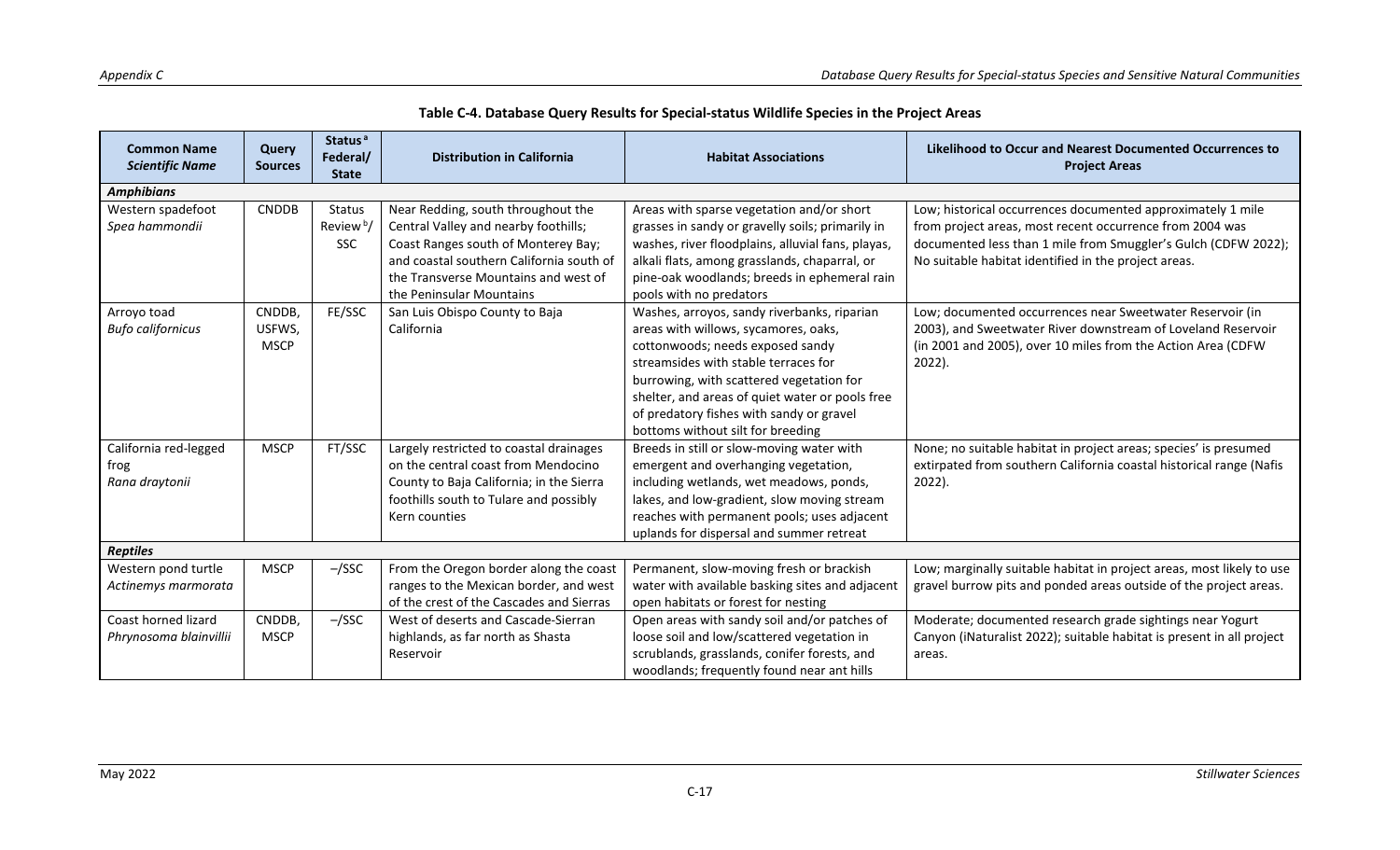| <b>Common Name</b><br><b>Scientific Name</b>                      | Query<br><b>Sources</b> | Status <sup>a</sup><br>Federal/<br><b>State</b> | <b>Distribution in California</b>                                                                                                                                            | <b>Habitat Associations</b>                                                                                                                                                                                             | Likelihood to Occur and Nearest Documented Occurrences to<br><b>Project Areas</b>                                                                                                                                                      |
|-------------------------------------------------------------------|-------------------------|-------------------------------------------------|------------------------------------------------------------------------------------------------------------------------------------------------------------------------------|-------------------------------------------------------------------------------------------------------------------------------------------------------------------------------------------------------------------------|----------------------------------------------------------------------------------------------------------------------------------------------------------------------------------------------------------------------------------------|
| Southern California<br>legless lizard<br>Anniella stebbinsi       | <b>CNDDB</b>            | $-/SCC$                                         | Throughout Southern California south of<br><b>Transverse Ranges</b>                                                                                                          | Frequents sparsely vegetated beaches,<br>chaparral, pine-oak woodland, and streamside<br>growth of sycamores, cottonwoods, and oaks;<br>occasionally enters desert scrub; requires<br>loose soil habitats for burrowing | Moderate; documented occurrences within 1 mile of project areas<br>along Tijuana River from 2012, 2014, 2016, and 2017 (CDFW<br>2022); potential habitat within Smuggler's Gulch and Tijuana River<br>Basin.                           |
| California glossy snake<br>Arizona elegans<br>occidentalis        | <b>CNDDB</b>            | $-\sqrt{SSC}$                                   | Inland areas South of San Francisco Bay<br>to Santa Barbara, where distribution<br>extends along coastal regions to Baja<br>California, Mexico                               | Most common in desert habitats, prefers scrub<br>and grassland with loose or sandy soils                                                                                                                                | Low; historical occurrences documented within 1 mile of project<br>areas east of the Tijuana River and in Border Field State Park from<br>1916 and 1999, respectively (CDFW 2022); marginally suitable<br>habitat in Smuggler's Gulch. |
| Coastal whiptail<br>Aspidoscelis tigris<br>stejnegeri             | <b>CNDDB</b>            | $-\sqrt{SSC}$                                   | Along coastal ranges from Ventura<br>County to Baja California, Mexico                                                                                                       | Habitat generalists found in desert, woodland,<br>and riparian communities                                                                                                                                              | None; documented occurrence near the California/Mexico<br>International Border, approximately 8 miles east of Tijuana River<br>Basin area (dated in the early 2000's) (CDFW 2022); no suitable<br>habitat in project areas.            |
| Baja California<br>coachwhip<br><b>Masticophis</b><br>fuliginosus | <b>CNDDB</b>            | $-\sqrt{SSC}$                                   | Along the border of Southern California<br>and Mexico, though mostly occurs in<br>Baja California, Mexico                                                                    | Occupies a variety of habitats, including<br>desert, prairie, scrubland, juniper-grassland,<br>woodland, thornforest, and farmland; usually<br>avoids dense vegetation                                                  | Moderate; research grade community observations documented<br>in 2020 near Tijuana River Valley Regional Park (iNaturalist 2022);<br>suitable coastal scrub, sage scrub, and succulent scrub habitats<br>available in project areas.   |
| Two-striped garter<br>snake<br>Thamnophis<br>hammondii            | <b>CNDDB</b>            | $-\sqrt{SSC}$                                   | Along the coast of California from<br>Salinas, Monterey County to Baja<br>California, Mexico                                                                                 | In or near permanent fresh water, often along<br>streams with rocky beds and riparian<br>vegetation                                                                                                                     | Low; documented occurrence from 2004 near Tijuana River, less<br>than 2 miles Smuggler's Gulch (CDFW 2022); marginally suitable<br>habitat along Tijuana River and in Tijuana River Basin due to urban<br>runoff and brackish water.   |
| Red diamond<br>rattlesnake<br>Crotalus ruber                      | <b>CNDDB</b>            | $-\sqrt{SSC}$                                   | Southwestern California, from the<br>Morongo Valley west to the coast and<br>south along the peninsular ranges to<br>mid Baja California                                     | Arid scrub, coastal chaparral, oak and pine<br>woodlands, rocky grassland, cultivated areas;<br>on the desert slopes of the mountains, it<br>ranges into rocky desert flats                                             | None; documented occurrence from 2006 west of Rock Mountain,<br>approximately 5 miles from project areas (CDFW 2022); no<br>suitable habitat in project areas.                                                                         |
| Coast patch-nosed<br>snake<br>Salvadora hexalepis<br>virgultea    | <b>CNDDB</b>            | $-\sqrt{SSC}$                                   | From the northern Carrizo Plains in San<br>Luis Obispo County, south through the<br>coastal zone, south and west of the<br>deserts, into coastal northern Baja<br>California | Coastal chaparral, desert scrub, washes, sandy<br>flats and rocky areas                                                                                                                                                 | None; documented occurrence from 2004 near O'Neal Canyon,<br>approximately 10 miles east of Tijuana River Basin (CDFW 2022);<br>no suitable habitat in project areas.                                                                  |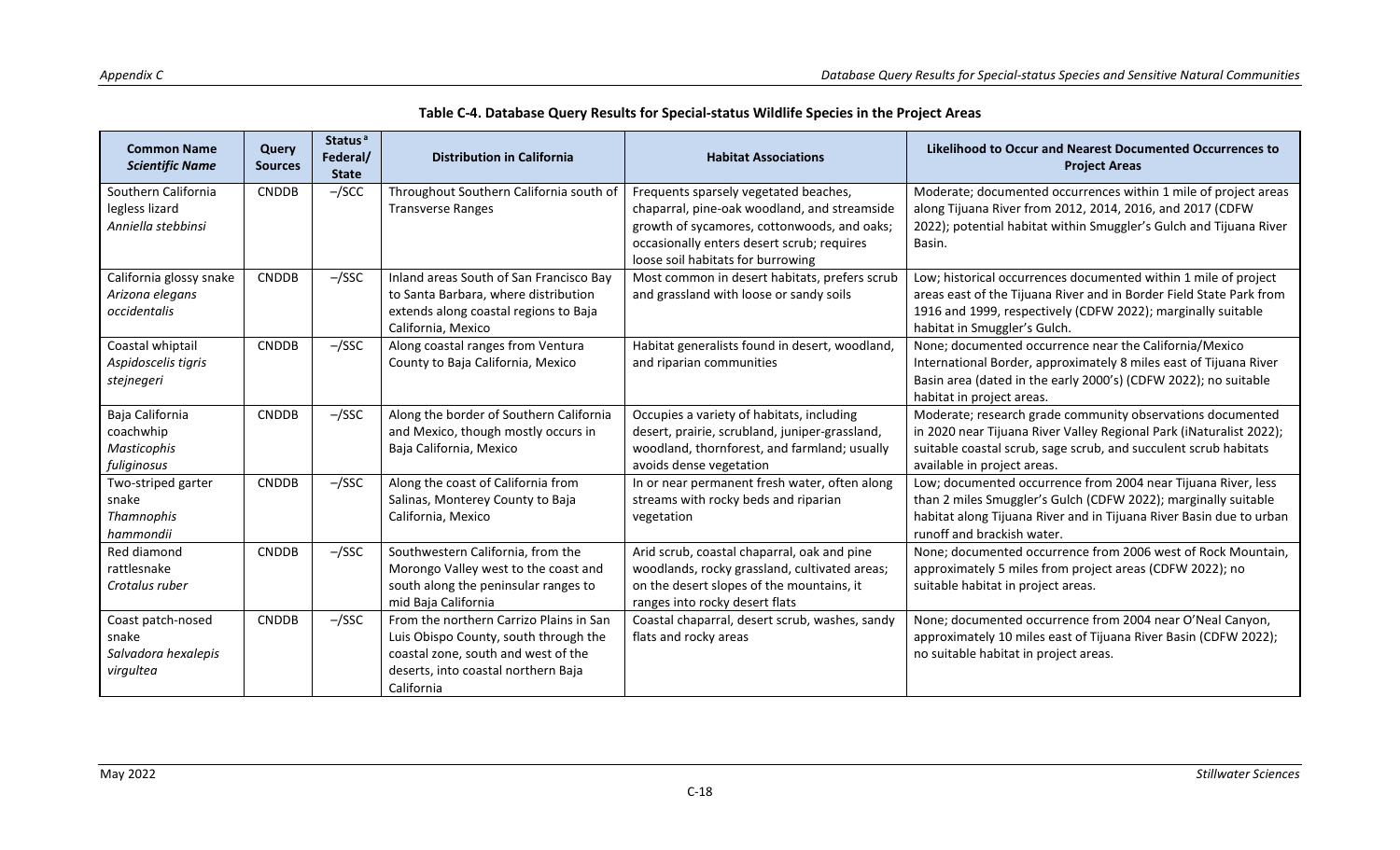| <b>Common Name</b><br><b>Scientific Name</b>          | Query<br><b>Sources</b> | Status <sup>a</sup><br>Federal/<br><b>State</b> | <b>Distribution in California</b>                                                                                                                                                                               | <b>Habitat Associations</b>                                                                                                                                                                                                                         | Likelihood to Occur and Nearest Documented Occurrences to<br><b>Project Areas</b>                                                                                                                                                                                                                                                             |
|-------------------------------------------------------|-------------------------|-------------------------------------------------|-----------------------------------------------------------------------------------------------------------------------------------------------------------------------------------------------------------------|-----------------------------------------------------------------------------------------------------------------------------------------------------------------------------------------------------------------------------------------------------|-----------------------------------------------------------------------------------------------------------------------------------------------------------------------------------------------------------------------------------------------------------------------------------------------------------------------------------------------|
| <b>Birds</b>                                          |                         |                                                 |                                                                                                                                                                                                                 |                                                                                                                                                                                                                                                     |                                                                                                                                                                                                                                                                                                                                               |
| California brown<br>pelican<br>Pelecanus occidentalis | CNDDB,<br><b>MSCP</b>   | FD/SD,<br><b>SFP</b>                            | Nests in the Gulf of California and along<br>the coast to West Anacapa and Santa<br>Barbara Islands; non-nesting range<br>along entire California coast                                                         | Nests on low rocky or brushy slopes of<br>undisturbed islands; rarely seen inland or far<br>out at sea; roost habitat includes islands,<br>offshore rocks, beaches, mudflats, wharfs,<br>piers, breakwaters, and jetties                            | High; <sup>c</sup> documented occurrences from 2015 and 2018 in Smuggler's<br>Gulch and Tijuana River project areas, respectively (eBird 2022).                                                                                                                                                                                               |
| California condor<br>Gymnogyps<br>californianus       | <b>USFWS</b>            | FE/SE                                           | The Coast ranges from Santa Clara<br>County south to Los Angeles County, the<br>Transverse Ranges, Tehachapi<br>mountains., and southern Sierra Nevada                                                          | Require vast expanses of open savannah,<br>grasslands, and foothill chaparral in mountain<br>ranges of moderate altitude; deep canyons<br>containing clefts in the rocky walls provide<br>nesting sites; forages up to 100 miles from<br>roost/nest | None; outside of species' range.                                                                                                                                                                                                                                                                                                              |
| Bald eagle<br>Haliaeetus                              | <b>MSCP</b>             | FD,<br>BGEPA/                                   | Permanent resident and uncommon<br>winter migrant, found nesting primarily                                                                                                                                      | Large bodies of water or rivers with abundant<br>fish, uses snags or other perches; nests in                                                                                                                                                        | Low; <sup>c</sup> documented foraging in 2019 near Tijuana River project<br>areas (eBird 2022); no suitable nesting habitat and marginally                                                                                                                                                                                                    |
| leucocephalus                                         |                         | SE, SFP                                         | in Butte, Lake, Lassen, Modoc, Plumas,<br>Shasta, Siskiyou, and Trinity counties                                                                                                                                | advanced-successional conifer forest near<br>open water                                                                                                                                                                                             | suitable foraging habitat in project areas.                                                                                                                                                                                                                                                                                                   |
| Northern harrier<br>Circus cyaneus                    | CNDDB,<br><b>MSCP</b>   | $-\sqrt{SSC}$                                   | Year-round resident; scattered<br>throughout California; in the northwest,<br>nests largely within coastal lowlands<br>from Del Norte County south to Bodega<br>Head in Sonoma County, inland to Napa<br>County | Nests, forages, and roosts in wetlands or along<br>rivers or lakes, but also in grasslands,<br>meadows, or grain fields                                                                                                                             | High; recent documented occurrences throughout all project areas<br>(eBird 2022); documented occurrence from 2004 less than 1 mile<br>from Smuggler's Gulch (CDFW 2022); suitable foraging and<br>roosting habitat present in project areas; no suitable nesting<br>habitat in project areas.                                                 |
| White-tailed kite<br>Elanus leucurus                  | Parsons<br>2005         | $-\sqrt{SFP}$                                   | Year-round resident; found in nearly all<br>lowlands of California west of the Sierra<br>Nevada mountains and the southeast<br>deserts                                                                          | Lowland grasslands and wetlands with open<br>areas; nests in trees near open foraging areas                                                                                                                                                         | High; documented occurrences in project areas (2019-2020) and<br>throughout the Tijuana River Estuary (eBird 2022); observations in<br>the ITP and SBWRP parcels in 2004 (Parsons 2005) and during the<br>April 2021 site visit by Stillwater Sciences.                                                                                       |
| Swainson's hawk<br>Buteo swainsoni                    | CNDDB,<br><b>MSCP</b>   | $-\sqrt{ST}$                                    | Summer resident; breeds in lower<br>Sacramento and San Joaquin valleys, the<br>Klamath Basin, and Butte Valley; highest<br>nesting densities occur near Davis and<br>Woodland, Yolo County                      | Nests in oaks or cottonwoods in or near<br>riparian habitats; forages in grasslands,<br>irrigated pastures, and grain fields                                                                                                                        | Low/Moderate <sup>c</sup> (rare migrant); documented flyovers from 2019<br>and 2021 approximately 1 mile from Smuggler's Gulch and Tijuana<br>River project areas (eBird 2022); project areas may be visited by<br>rare migrants during pre-breeding migration in the late winter and<br>spring, project areas are outside of breeding range. |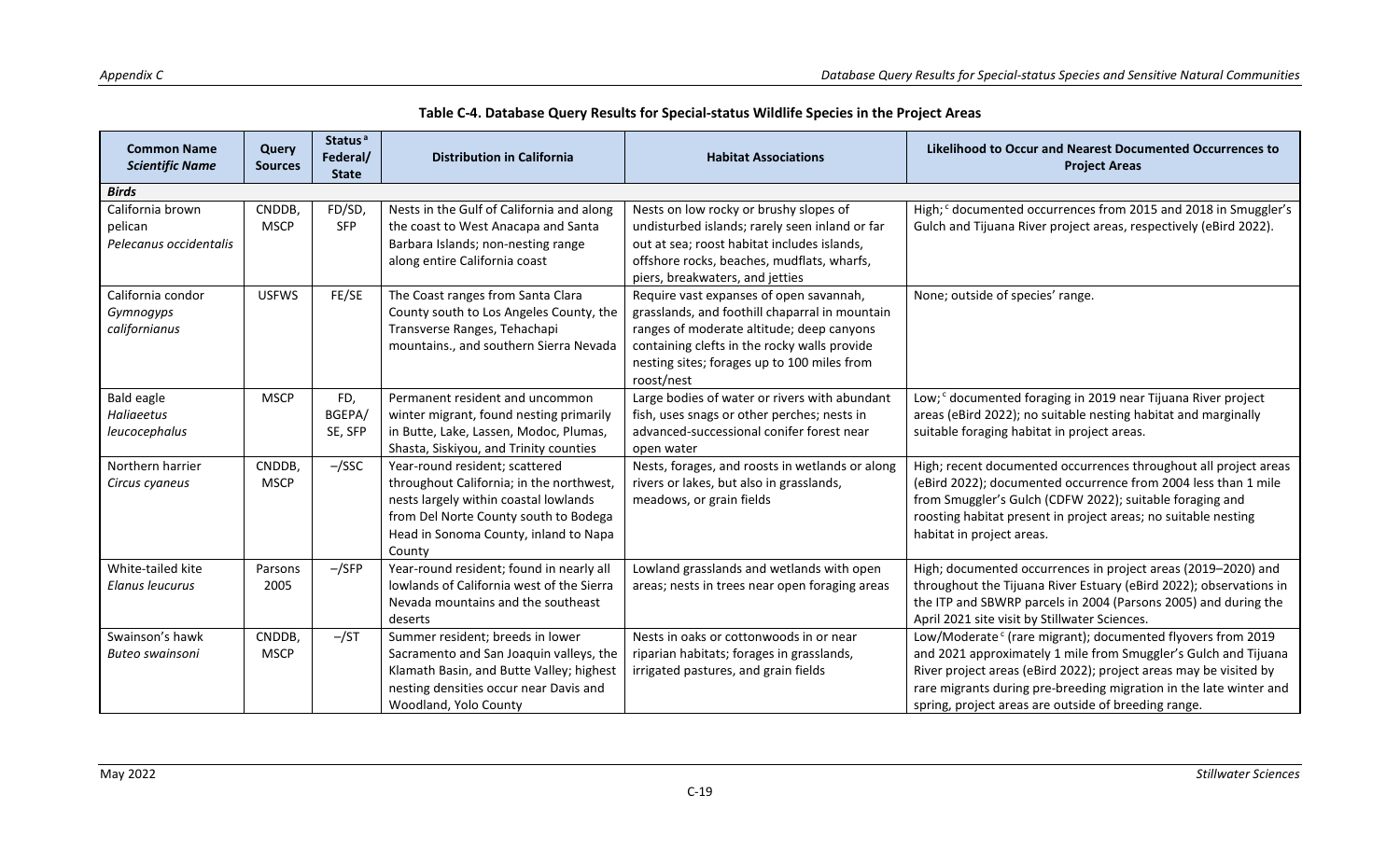| <b>Common Name</b><br><b>Scientific Name</b>                   | Query<br><b>Sources</b>         | Status <sup>a</sup><br>Federal/<br><b>State</b> | <b>Distribution in California</b>                                                                                                                                                                                                                                                 | <b>Habitat Associations</b>                                                                                                                                                                                                                                                                                                                                                                    | Likelihood to Occur and Nearest Documented Occurrences to<br><b>Project Areas</b>                                                                                                                                                                                 |
|----------------------------------------------------------------|---------------------------------|-------------------------------------------------|-----------------------------------------------------------------------------------------------------------------------------------------------------------------------------------------------------------------------------------------------------------------------------------|------------------------------------------------------------------------------------------------------------------------------------------------------------------------------------------------------------------------------------------------------------------------------------------------------------------------------------------------------------------------------------------------|-------------------------------------------------------------------------------------------------------------------------------------------------------------------------------------------------------------------------------------------------------------------|
| Golden eagle<br>Aquila chrysaetos                              | <b>MSCP</b>                     | BGEPA/-                                         | Uncommon permanent resident and<br>migrant throughout California, except<br>center of Central Valley                                                                                                                                                                              | Open woodlands and oak savannahs,<br>grasslands, chaparral, sagebrush flats; nests on<br>steep cliffs or medium to tall trees                                                                                                                                                                                                                                                                  | Low; <sup>c</sup> documented foraging near Tijuana River project areas in<br>2016 (eBird 2022); no suitable nesting habitat and marginally<br>suitable foraging habitat in project areas.                                                                         |
| American peregrine<br>falcon<br>Falco peregrinus<br>anatum     | CNDDB,<br><b>MSCP</b>           | FD/SD,<br><b>SFP</b>                            | Most of California during migrations and<br>in winter; nests primarily in the Coast<br>Ranges, northern Sierra Nevada<br>Mountains, and other mountainous<br>areas of northern California                                                                                         | Wetlands, woodlands, cities, agricultural lands,<br>and coastal areas with cliffs (and rarely<br>broken-top, predominant trees) for nesting;<br>often forages near water                                                                                                                                                                                                                       | Moderate; <sup>c</sup> documented flyovers in Smuggler's Gulch and Tijuana<br>River project areas in 2021 (eBird 2022); suitable foraging habitat,<br>including wetlands, agricultural lands, and marshes present in<br>project areas; outside of breeding range. |
| Yellow rail<br>Coturnicops<br>noveboracensis                   | <b>CNDDB</b>                    | $-\sqrt{SSC}$                                   | <b>Extremely rare</b>                                                                                                                                                                                                                                                             | Marshes                                                                                                                                                                                                                                                                                                                                                                                        | None; outside of species' range.                                                                                                                                                                                                                                  |
| California black rail<br>Laterallus jamaicenis<br>coturniculus | <b>CNDDB</b>                    | $-\sqrt{ST}$ , SFP                              | Northern San Francisco Bay area<br>(primarily San Pablo Bay, Suisun Bay,<br>and Sacramento-San Joaquin Delta)<br>south to San Diego (California/ Mexico<br>border)                                                                                                                | Large tidally influenced marshes with saline to<br>brackish water, typically with a high proportion<br>of pickleweed (Salicornia virginica); also can be<br>associated with bulrush (Schoenoplectus spp.),<br>cattail (Typha spp.), or rushes (Juncus spp.);<br>peripheral vegetation at and above mean high<br>higher water necessary to protect nesting<br>birds during extremely high tides | Low; documented historical occurrence from 1966 in downstream<br>end of Tijuana River (CDFW 2022).                                                                                                                                                                |
| Light-footed<br>Ridgway's rail<br>Rallus obsoletus<br>levipes  | CNDDB,<br><b>USFWS</b>          | FE/SE,<br><b>SFP</b>                            | Coastal Santa Barbara to Baja California                                                                                                                                                                                                                                          | Coastal salt marshes with tall dense California<br>cordgrass, wrack deposits, and available high<br>marsh zones to provide refugia during high<br>tides                                                                                                                                                                                                                                        | Moderate; nests in the Tijuana River Estuary, potentially the<br>second largest population in the U.S. (CA DPR, USFWS, and NOAA,<br>2010); suitable nesting habitat downstream of project areas.                                                                  |
| Western snowy plover<br>Charadrius nivosus<br>nivosus          | CNDDB,<br>USFWS,<br><b>MSCP</b> | FT/SSC                                          | Nests in locations along the California<br>coast, including the Eel River in<br>Humboldt County; nests in the interior<br>of the state in the Central Valley,<br>Klamath Basin, Modoc Plateau, and<br>Great Basin, Mojave, and Colorado<br>deserts; winters primarily along coast | Barren to sparsely vegetated beaches, barrier<br>beaches, salt-evaporation pond levees, and<br>shores of alkali lakes; also nests on gravel bars<br>in rivers with wide flood plains; needs sandy,<br>gravelly, or friable soils for nesting                                                                                                                                                   | Low; <sup>c</sup> nesting documented in 2006 near the Tijuana River mouth<br>area and surrounding dunes (CA DPR, USFWS, and NOAA, 2010);<br>no suitable nesting habitat in project areas.                                                                         |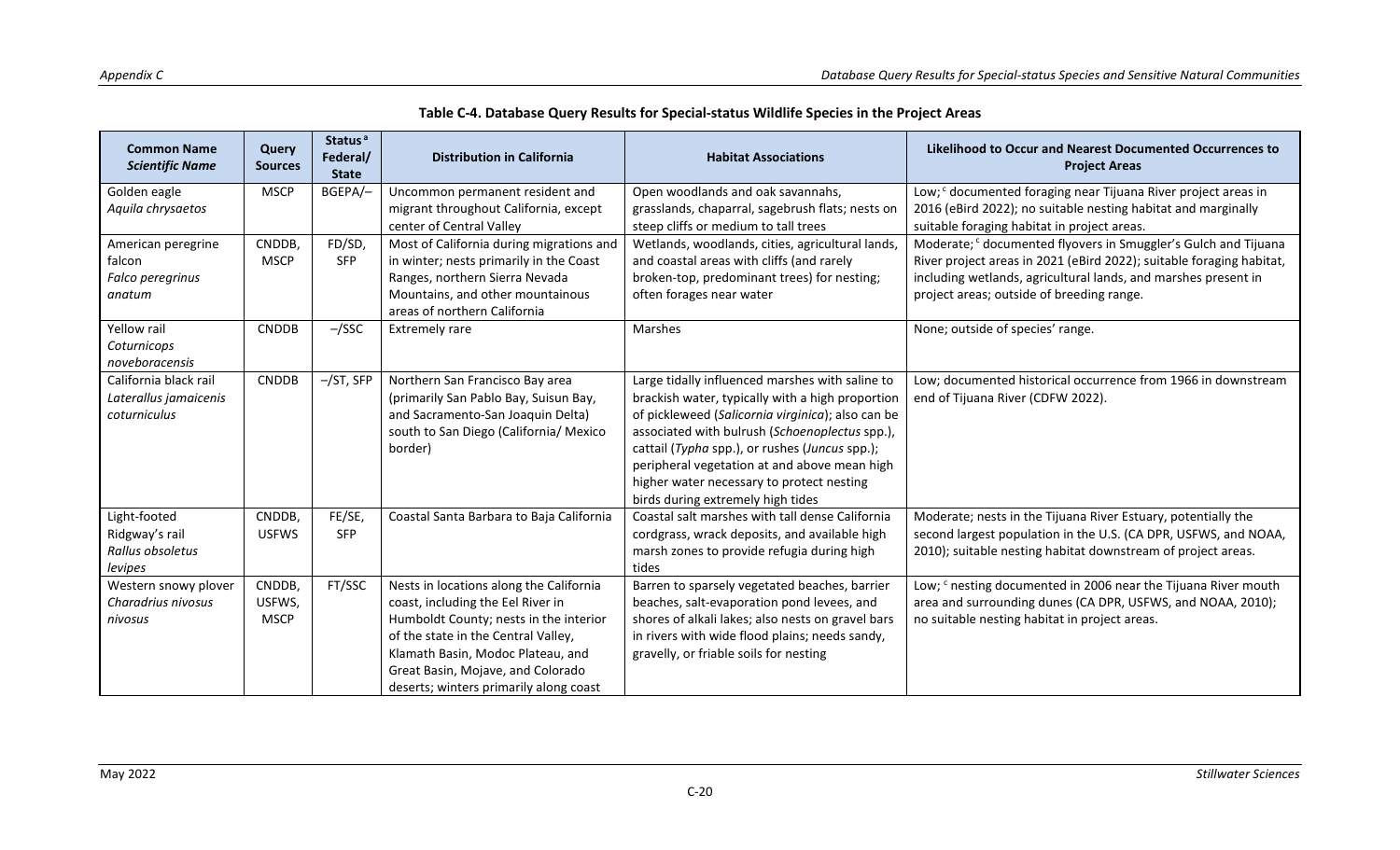| <b>Common Name</b><br><b>Scientific Name</b>                              | Query<br><b>Sources</b>         | Status <sup>a</sup><br>Federal/<br><b>State</b> | <b>Distribution in California</b>                                                                                                                                                                                                          | <b>Habitat Associations</b>                                                                                                                                                        | Likelihood to Occur and Nearest Documented Occurrences to<br><b>Project Areas</b>                                                                                                                                                                                                                                                                                               |
|---------------------------------------------------------------------------|---------------------------------|-------------------------------------------------|--------------------------------------------------------------------------------------------------------------------------------------------------------------------------------------------------------------------------------------------|------------------------------------------------------------------------------------------------------------------------------------------------------------------------------------|---------------------------------------------------------------------------------------------------------------------------------------------------------------------------------------------------------------------------------------------------------------------------------------------------------------------------------------------------------------------------------|
| Mountain plover<br>Charadrius montanus                                    | <b>MSCP</b>                     | $-\sqrt{SSC}$                                   | Winter visitor; found in the Central<br>Valley south of Yuba County, along the<br>coast in parts of San Luis Obispo, Santa<br>Barbara, Ventura, and San Diego<br>counties; parts of Imperial, Riverside,<br>Kern, and Los Angeles counties | Occupies open plains or rolling hills with short<br>grasses or very sparse vegetation; nearby<br>bodies of water are not needed; may use<br>newly plowed or sprouting grain fields | Moderate; <sup>c</sup> documented occurrences in 2020 in the sod fields<br>near Tijuana River project areas (eBird 2022); species does not<br>breed in area, winter migrant only.                                                                                                                                                                                               |
| California least tern<br>Sternula antillarum<br>browni                    | CNDDB,<br>USFWS,<br><b>MSCP</b> | FE/SE,<br><b>SFP</b>                            | Pacific coast from San Francisco to Baja<br>California                                                                                                                                                                                     | Sparsely vegetated coastal beaches and<br>estuaries near shallow waters, above high tide<br>line                                                                                   | Low; <sup>c</sup> eBird sightings from 2021 and 2019 near Goat Canyon<br>(approximately 1 mile from Smuggler's Gulch), and downstream of<br>Tijuana River project areas, respectively (eBird 2022); nesting has<br>been documented in 2006 on the beaches of the Tijuana River<br>Estuary (CA DPR, USFWS, and NOAA, 2010); no suitable nesting<br>habitat in the project areas. |
| Western yellow-billed<br>cuckoo<br>Coccyzus americanus                    | <b>CNDDB</b>                    | FT/SE                                           | Breeds in limited portions of the<br>Sacramento River and the South Fork<br>Kern River; small populations may nest<br>in Butte, Yuba, Sutter, San Bernardino,<br>Riverside, Inyo, Los Angeles, and<br>Imperial counties                    | Summer resident of valley foothill and desert<br>riparian habitats; nests in open woodland with<br>clearings and low, dense, scrubby vegetation                                    | None; documented occurrence from 2015 near Lower Otay<br>Reservoir, approximately 8 miles from Tijuana River Basin (CDFW<br>2021); outside of species' known range.                                                                                                                                                                                                             |
| Western burrowing<br>owl<br>Athene cunicularia<br>hypugaea                | CNDDB,<br><b>MSCP</b>           | $-\sqrt{SSC}$                                   | Year-round resident throughout much<br>of the state; Central Valley,<br>northeastern plateau, southeastern<br>deserts, and coastal areas; rare along<br>south coast                                                                        | Level, open, dry, heavily grazed, or low-<br>stature grassland or desert vegetation with<br>available burrows                                                                      | Low; documented occurrences from 2013 near Tijuana River (in<br>the sod farms east of Dairy Mart Road), historical occurrences<br>(1978-1985) within 1 mile of Smuggler's Gulch (eBird 2022);<br>potential population exists along Oneonta Slough with occurrences<br>documented in 2018-2021 (eBird 2022); no suitable nesting<br>habitat in the project areas.                |
| Coastal cactus wren<br>Campylorhynchus<br>brunneicapillus<br>sandiegensis | CNDDB,<br><b>MSCP</b>           | $-\sqrt{SSC}$                                   | From extreme northwestern Baja<br>California north through the coastal<br>lowlands of San Diego County and<br>apparently into southern Orange<br>County                                                                                    | Thickets of chollas (Opuntia prolifera) or<br>prickly-pear cacti (O. littoralis, O. oricola), and<br>coastal sage scrub tall enough to support and<br>protect the birds' nests     | None; historical occurrences from 1983 and 1985 near Wruck<br>Canyon, approximately 2 miles east of Tijuana River Basin (CDFW<br>2022); potentially suitable coastal sage scrub habitat in Smuggler's<br>Gulch, Goat Canyon, and Tijuana River Basin, but no occurrences<br>near project areas in 20 years.                                                                     |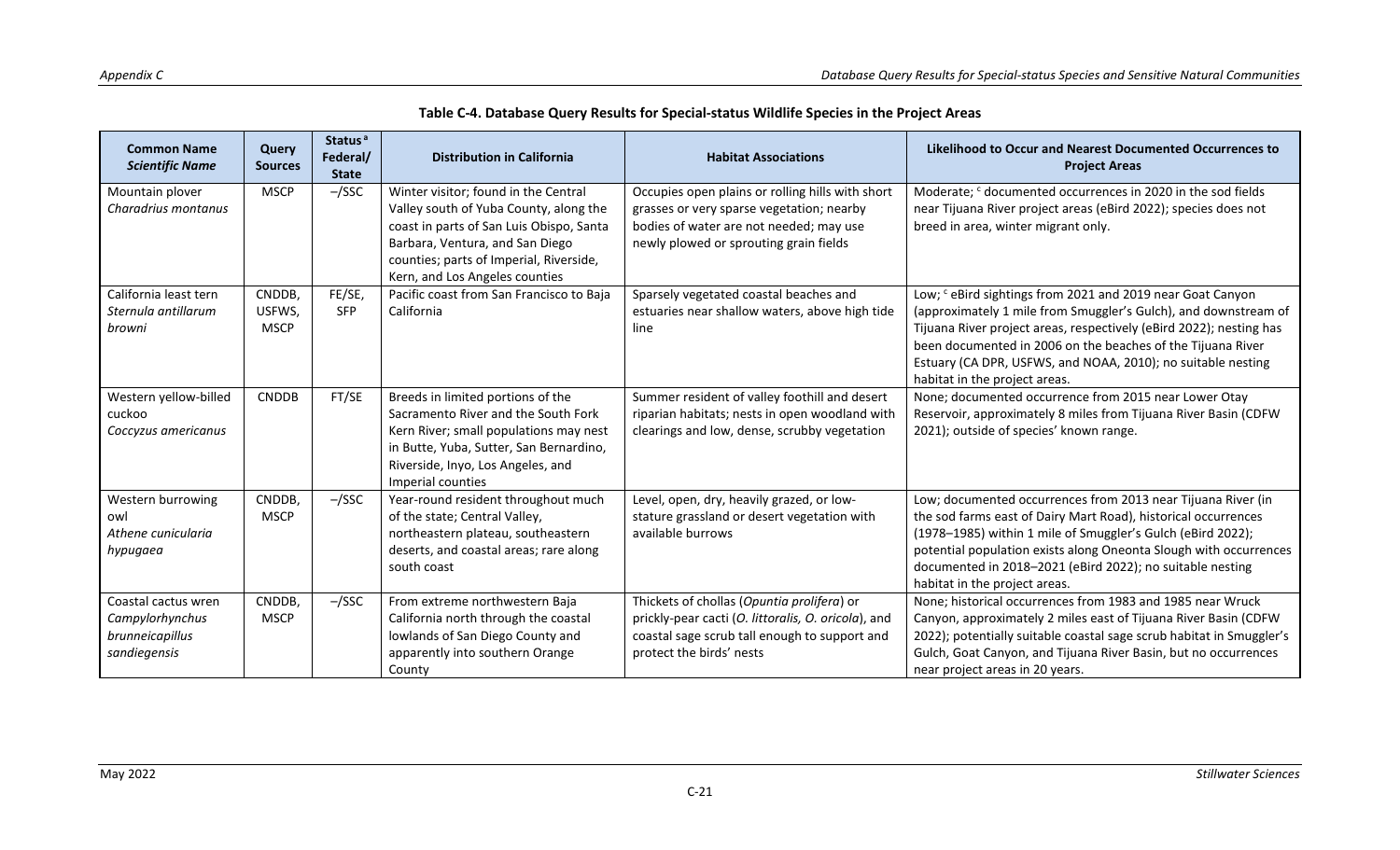| <b>Common Name</b><br><b>Scientific Name</b>                               | Query<br><b>Sources</b>         | Status <sup>a</sup><br>Federal/<br><b>State</b> | <b>Distribution in California</b>                                                                                                                                 | <b>Habitat Associations</b>                                                                                                                                                                       | Likelihood to Occur and Nearest Documented Occurrences to<br><b>Project Areas</b>                                                                                                                                                                                                                                                                                                                                                                                   |
|----------------------------------------------------------------------------|---------------------------------|-------------------------------------------------|-------------------------------------------------------------------------------------------------------------------------------------------------------------------|---------------------------------------------------------------------------------------------------------------------------------------------------------------------------------------------------|---------------------------------------------------------------------------------------------------------------------------------------------------------------------------------------------------------------------------------------------------------------------------------------------------------------------------------------------------------------------------------------------------------------------------------------------------------------------|
| Southwestern willow<br>flycatcher<br>Empidonax traillii<br>extimus         | CNDDB,<br>USFWS,<br><b>MSCP</b> | FE/SE                                           | In lowland southern California, breeds<br>on the San Luis Rey River, San Diego<br>County; on Camp Pendleton; and on the<br>Santa Ynez River, Santa Barbara County | Riparian habitat, commonly wider than 10<br>meters; nesting occurs in native willow (Salix<br>spp), nonnative tamarisk (Tamarix spp.), and<br>other riparian vegetation stands 4-7 meters<br>high | High; <sup>c</sup> documented sightings along the Tijuana River 2018-2021<br>(eBird 2022); observed near Dairy Mart Road during the April 2021<br>site visit by Stillwater Sciences; suitable foraging habitat upstream<br>of Dairy Mart Road; project areas are outside of species' breeding<br>range.                                                                                                                                                             |
| Least Bell's vireo<br>Vireo bellii pusillus                                | CNDDB,<br>USFWS,<br><b>MSCP</b> | FE/SE                                           | Summer resident; breeds in scattered<br>locations around southern California                                                                                      | Nests in dense vegetative cover of riparian<br>areas; often nests in willow or mulefat; forages<br>in dense, stratified canopy                                                                    | High; nesting individuals documented along Tijuana River and<br>Smuggler's Gulch (CDFW 2022, eBird 2022, CA DPR, USFWS, and<br>NOAA, 2010); observed in Smuggler's Gulch and downstream<br>areas of Tijuana River (near Sunset Road, the Gravel/Duck Ponds,<br>and along the Sunset trail to Tijuana River) during the April 2021<br>site visit by Stillwater Sciences; designated critical habitat in the<br>project areas near Tijuana River and Dairy Mart Road. |
| Coastal California<br>gnatcatcher<br>Polioptila californica<br>californica | CNDDB,<br><b>USFWS</b>          | FT/SSC                                          | Permanent resident of Southern<br>California                                                                                                                      | Low, coastal sage scrub in arid washes, on<br>mesas, and on slopes                                                                                                                                | High; documented occurrences from 2021 in Smuggler's Gulch<br>(eBird 2022); additional occurrences from 2020 within 1 mile of<br>the Action Area, and throughout access roads to Tijuana River<br>National Estuarine Research Reserve (Monument Road) (eBird<br>$2022$ ).                                                                                                                                                                                           |
| Yellow warbler<br>Setophaga petechia                                       | <b>CNDDB</b>                    | $-\sqrt{SSC}$                                   | Summer resident; nests in most of<br>California, except most of the Central<br>Valley, high Sierras, and Mojave and<br>Colorado deserts                           | Open canopy, deciduous riparian woodland<br>close to water, along streams or wet meadows                                                                                                          | High; documented occurrences from 2020 in Smuggler's Gulch and<br>Tijuana River Basin (eBird 2022); observed near Hollister Street<br>(north of Dairy Mart Road) during the April 2021 site visit by<br>Stillwater Sciences; suitable riparian habitat in Tijuana River north<br>of Dairy Mart Road; marginally suitable riparian habitat in<br>Smuggler's Gulch.                                                                                                   |
| Yellow-breasted chat<br>Icteria virens                                     | <b>CNDDB</b>                    | $-\sqrt{SSC}$                                   | Uncommon summer resident and<br>migrant in coastal California and in<br>foothills of the Sierra Nevada                                                            | Early successional riparian habitats with a<br>dense shrub layer and an open canopy                                                                                                               | High; documented occurrences from 2020 in Smuggler's Gulch and<br>throughout Tijuana River National Estuarine Research Reserve<br>(eBird 2022); multiple observations north of Dairy Mart Road<br>(Dairy Mart Ponds, Hollister Street, and Sunset Road) during the<br>April 2021 site visit by Stillwater Sciences; suitable riparian habitat<br>in Tijuana River north of Dairy Mart Road and Smuggler's Gulch.                                                    |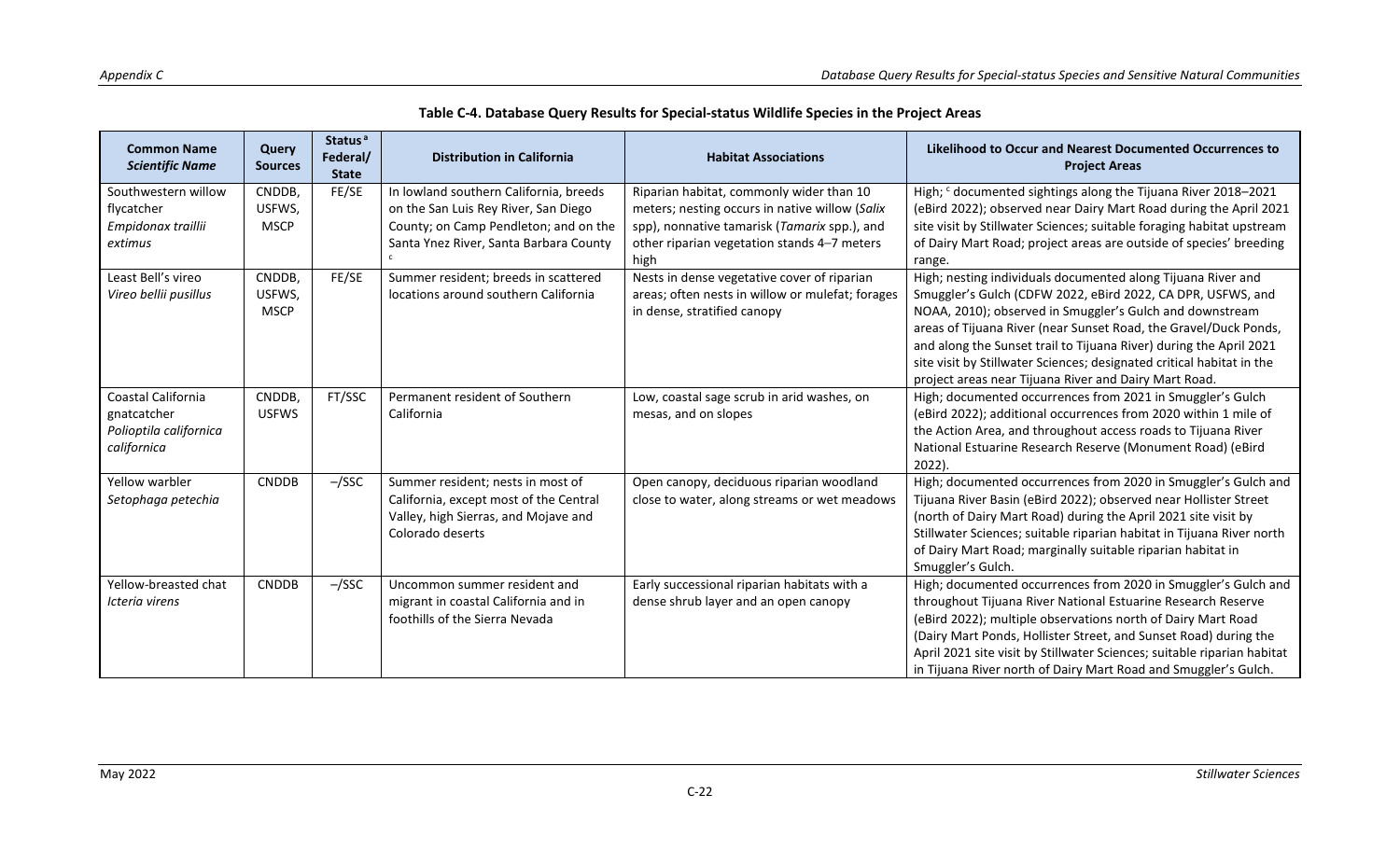| <b>Common Name</b><br><b>Scientific Name</b> | Query<br><b>Sources</b> | Status <sup>a</sup><br>Federal/<br><b>State</b> | <b>Distribution in California</b>        | <b>Habitat Associations</b>                     | Likelihood to Occur and Nearest Documented Occurrences to<br><b>Project Areas</b> |
|----------------------------------------------|-------------------------|-------------------------------------------------|------------------------------------------|-------------------------------------------------|-----------------------------------------------------------------------------------|
| Belding's savannah                           | CNDDB,                  | $-\sqrt{SE}$                                    | From Santa Barbara south through San     | Inhabits coastal salt marshes; nests in         | Moderate; documented occurrences from 2017 in Tijuana River                       |
| sparrow                                      | <b>MSCP</b>             |                                                 | Diego County                             | pickleweed (Salicornia) on and about margins    | upstream of Dairy Mart Road (eBird 2022); nesting has been                        |
| Passerculus                                  |                         |                                                 |                                          | of tidal flats                                  | documented in the Oneonta Lagoon (north of Tijuana River), and                    |
| sandwichensis beldingi                       |                         |                                                 |                                          |                                                 | in the southern edges of the wetlands of the Tijuana River Estuary                |
|                                              |                         |                                                 |                                          |                                                 | (CA DPR, USFWS, and NOAA, 2010); suitable foraging habitat in                     |
|                                              |                         |                                                 |                                          |                                                 | Tijuana River; no suitable nesting habitat in the project areas.                  |
| Large-billed savannah                        | <b>MSCP</b>             | $-\sqrt{SSC}$                                   | Post-breeding dispersants regularly      | Inhabits coastal salt marshes; breeds in salt   | Low $c$ (rare migrant); documented occurrences in the Tijuana River               |
| sparrow                                      |                         |                                                 | reach southeastern (Salton Sea) and      | marshes and alkaline sumps                      | Estuary from 2018 and 2019 (eBird 2022); marginally suitable                      |
| Passerculus                                  |                         |                                                 | south-coastal California, generally from |                                                 | habitat in project areas; considered a rare migrant to San Diego                  |
| sandwichensis                                |                         |                                                 | July through February                    |                                                 | area and breeds in northeastern Baja California and northwestern                  |
| rostratus                                    |                         |                                                 |                                          |                                                 | Sonora (Wheelwright and Rising 2020).                                             |
| <b>Tricolored blackbird</b>                  | CNDDB,                  | $-\sqrt{ST}$ , SSC                              | Permanent resident, but makes            | Feeds in grasslands and agriculture fields;     | Moderate; documented in 2014 near Tijuana River Valley Park                       |
| Agelaius tricolor                            | <b>MSCP</b>             |                                                 | extensive migrations both in breeding    | nesting habitat components include open         | (CDFW 2022); sightings from 2014-2020 throughout the Tijuana                      |
|                                              |                         |                                                 | season and winter; common locally        | accessible water, a protected nesting substrate | River National Estuarine Research Reserve (eBird 2022).                           |
|                                              |                         |                                                 | throughout Central Valley and in coastal | (including flooded or thorny vegetation), and a |                                                                                   |
|                                              |                         |                                                 | areas from Sonoma County south           | suitable nearby foraging space with adequate    |                                                                                   |
|                                              |                         |                                                 |                                          | insect prey                                     |                                                                                   |
| <b>Mammals</b>                               |                         |                                                 |                                          |                                                 |                                                                                   |
| San Diego desert                             | <b>CNDDB</b>            | $-\sqrt{SSC}$                                   | Found throughout southern and            | Rocky areas within several habitats, including  | Low; documented occurrence from 2003 near Dennery Canyon                          |
| woodrat                                      |                         |                                                 | southeastern California                  | Joshua tree, pinyon-juniper, chaparral,         | and Otay River, approximately 3 miles from the Tijuana River                      |
| Neotoma lepida                               |                         |                                                 |                                          | sagebrush, and desert habitats                  | (CDFW 2022); may occur in sagebrush habitat in Smuggler's Gulch                   |
| intermedia                                   |                         |                                                 |                                          |                                                 | but not expected.                                                                 |
| Northwestern San                             | <b>CNDDB</b>            | $-\sqrt{SSC}$                                   | Eastern portion of Los Angeles County,   | Occurs mainly in arid coastal and desert        | Moderate; documented near Nolf airport and Tijuana River in                       |
| Diego pocket mouse                           |                         |                                                 | southwestern San Bernardino county,      | borders; sandy herbaceous areas with rocks or   | 2002, approximately 2 miles from Smuggler's Gulch (CDFW 2022).                    |
| Chaetodipus fallax                           |                         |                                                 | western Riverside county, Orange and     | coarse gravel within chaparral, coastal scrub,  |                                                                                   |
|                                              |                         |                                                 | San Diego counties                       | and grassland communities                       |                                                                                   |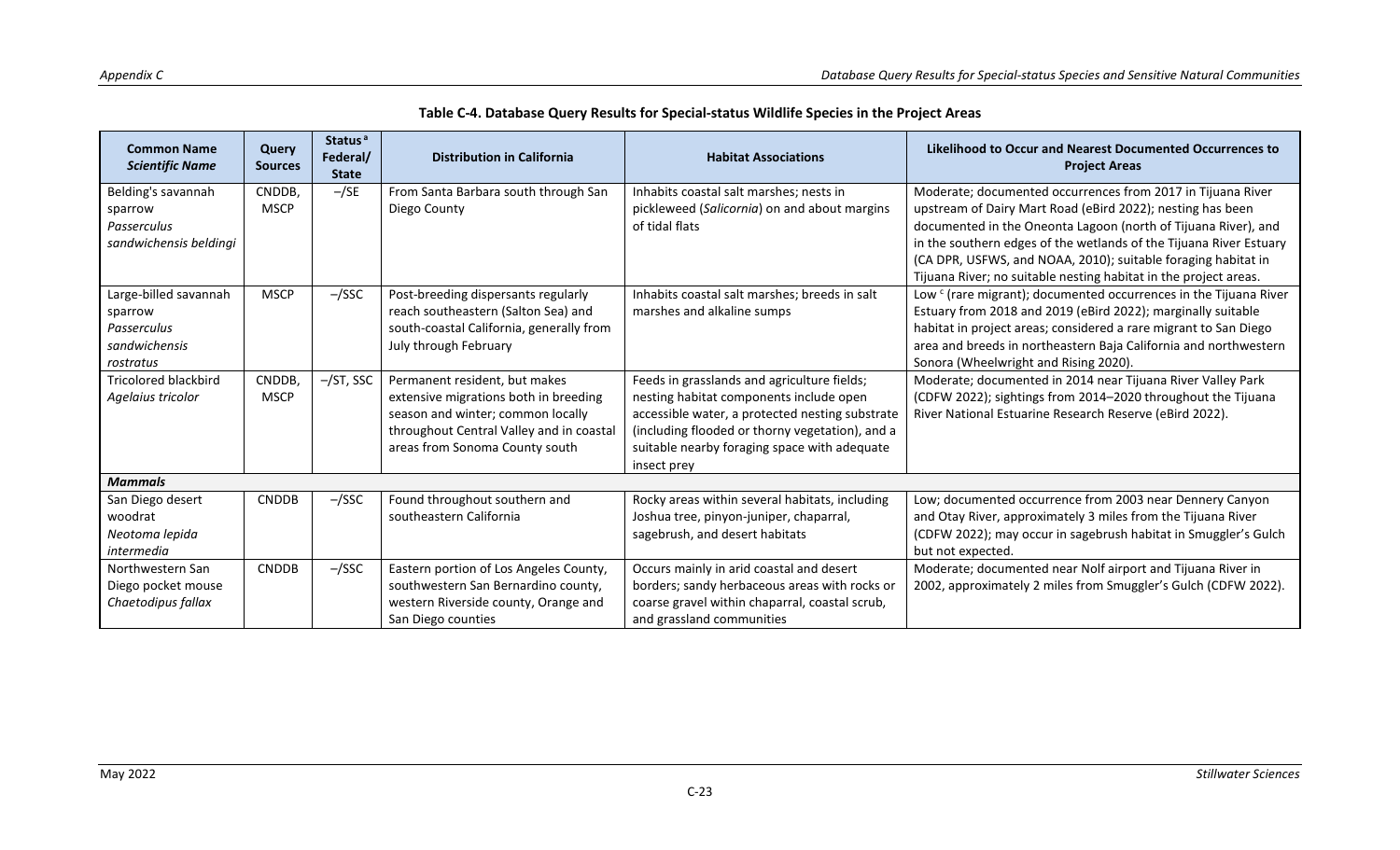| Table C-4. Database Query Results for Special-status Wildlife Species in the Project Areas |  |  |
|--------------------------------------------------------------------------------------------|--|--|
|                                                                                            |  |  |

| <b>Common Name</b><br><b>Scientific Name</b> | Query<br><b>Sources</b> | Status <sup>a</sup><br>Federal/<br><b>State</b> | <b>Distribution in California</b>       | <b>Habitat Associations</b>                      | Likelihood to Occur and Nearest Documented Occurrences to<br><b>Project Areas</b> |
|----------------------------------------------|-------------------------|-------------------------------------------------|-----------------------------------------|--------------------------------------------------|-----------------------------------------------------------------------------------|
| Pacific pocket mouse                         | CNDDB,                  | FE/SSC                                          | Southern coast from Marina del Rey and  | Fine-grain, sandy, or gravelly substrates in the | None; species presumed extirpated (CDFW 2022).                                    |
| Perognathus                                  | <b>USFWS</b>            |                                                 | El Segundo in Los Angeles County, south | immediate vicinity of the Pacific Ocean          |                                                                                   |
| longimembris                                 |                         |                                                 | to the Mexican border in San Diego      |                                                  |                                                                                   |
| pacificus                                    |                         |                                                 | County; only three small wild           |                                                  |                                                                                   |
|                                              |                         |                                                 | populations presumed to remain, one in  |                                                  |                                                                                   |
|                                              |                         |                                                 | Dana Point Headlands (Orange County)    |                                                  |                                                                                   |
|                                              |                         |                                                 | and two in Marine Corps Base Camp       |                                                  |                                                                                   |
|                                              |                         |                                                 | Pendleton (Northern San Diego County);  |                                                  |                                                                                   |
|                                              |                         |                                                 | one reintroduced population in Laguna   |                                                  |                                                                                   |
|                                              |                         |                                                 | Coast Wilderness Park (Laguna Beach)    |                                                  |                                                                                   |
| San Diego black-tailed                       | <b>CNDDB</b>            | $-\sqrt{SSC}$                                   | Coastal sage belt along the base of the | Open or sparse grasslands, coastal scrub, and    | Moderate; observations throughout the Tijuana River National                      |
| jackrabbit                                   |                         |                                                 | San Gabriel Mountains from Cajon        | agricultural fields; not typically found in high | Estuarine Research Area (2018-2020), near Smuggler's Gulch                        |
| Lepus californicus ssp.                      |                         |                                                 | Wash west to San Gabriel Canyon; Los    | grass or dense brush                             | (WRA 2018, iNaturalist 2021); documented inhabiting the                           |
| bennettii                                    |                         |                                                 | Padres National Forest southward and    |                                                  | southern portion of the Tijuana River Estuary (CA DPR, USFWS, and                 |
|                                              |                         |                                                 | west of the peninsular range into       |                                                  | NOAA, 2010); suitable coastal scrub habitat present in Smuggler's                 |
|                                              |                         |                                                 | northwestern Baja California            |                                                  | Gulch.                                                                            |
| Mexican long-tongued                         | <b>CNDDB</b>            | $-\sqrt{SSC}$                                   | Rarely found in southern California,    | Desert, montane, riparian, and pinyon-juniper    | Low; documented occurrence from 2002 near Silver Strand State                     |
| bat                                          |                         |                                                 | most common in Mexico                   | habitats; roosts in desert canyons, deep caves,  | Beach in Coronado, approximately 6 miles from the project areas                   |
| Choeronycteris                               |                         |                                                 |                                         | mines, rock crevices, or abandoned buildings     | (CDFW 2022); marginally suitable roosting habitat on structures in                |
| mexicana                                     |                         |                                                 |                                         | (in urban environments)                          | project areas; however, buildings are actively used.                              |
| Big free-tailed bat                          | <b>CNDDB</b>            | $-\sqrt{SSC}$                                   | Low-lying arid areas in southern        | High cliffs or rocky outcrops for roosting sites | None; documented occurrence from 2002 near Point Loma                             |
| Nyctinomops macrotis                         |                         |                                                 | California                              |                                                  | (Cabrillo National Monument), over 10 miles from the project                      |
|                                              |                         |                                                 |                                         |                                                  | areas (CDFW 2022); no suitable roosting habitat in project areas.                 |
| Western mastiff bat                          | <b>CNDDB</b>            | $-\sqrt{SSC}$                                   | Found mostly in southern half of        | Primarily a cliff-dwelling species though may    | None; historical occurrences documented in Point Loma,                            |
| Eumops perotis                               |                         |                                                 | California                              | be found in crevices in large boulders and       | Coronado, and near Otay Valley Regional Park, dated from 1989-                    |
| californicus                                 |                         |                                                 |                                         | buildings                                        | 1995 (one occurrence has no recorded date), between 3 and 10                      |
|                                              |                         |                                                 |                                         |                                                  | miles from the project areas (CDFW 2022); no roosting habitat in                  |
|                                              |                         |                                                 |                                         |                                                  | project areas.                                                                    |
| Western red bat                              | <b>CNDDB</b>            | $-\sqrt{SSC}$                                   | Near the Pacific Coast, Central Valley, | Riparian forests, woodlands near streams,        | Low; documented occurrence from 2003 near Otay River and                          |
| Lasiurus blossevillii                        |                         |                                                 | and the Sierra Nevada                   | fields, and orchards                             | Lower Otay Reservoir, over 8 miles from the project areas (CDFW                   |
|                                              |                         |                                                 |                                         |                                                  | 2022); riparian habitat downstream of Tijuana River project areas.                |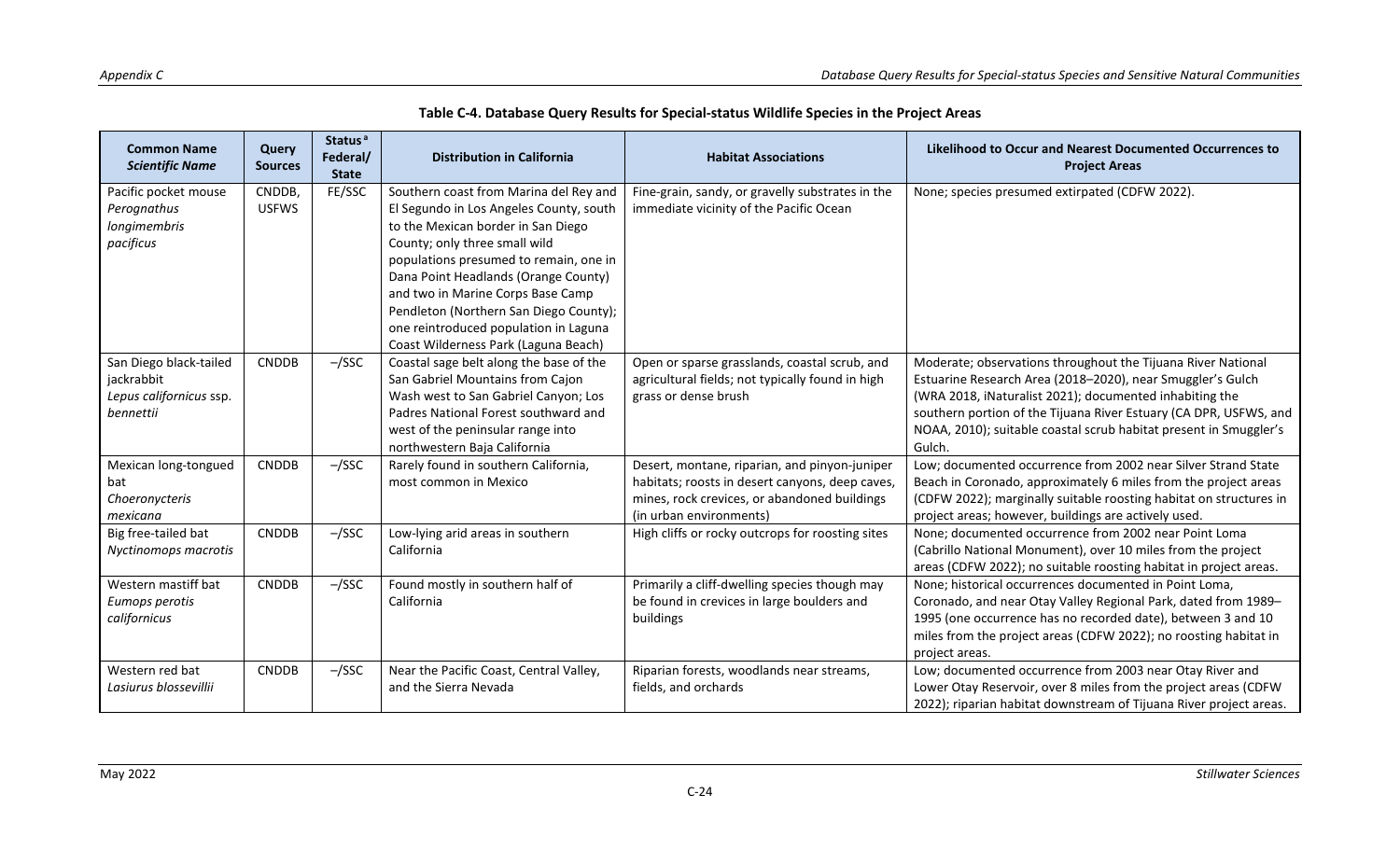| <b>Common Name</b><br><b>Scientific Name</b>                      | Query<br><b>Sources</b> | Status <sup>a</sup><br>Federal/<br><b>State</b> | <b>Distribution in California</b>                                                                                                         | <b>Habitat Associations</b>                                                                                                                                                                                  | Likelihood to Occur and Nearest Documented Occurrences to<br><b>Project Areas</b>                                                                                                                                                                                                                                       |
|-------------------------------------------------------------------|-------------------------|-------------------------------------------------|-------------------------------------------------------------------------------------------------------------------------------------------|--------------------------------------------------------------------------------------------------------------------------------------------------------------------------------------------------------------|-------------------------------------------------------------------------------------------------------------------------------------------------------------------------------------------------------------------------------------------------------------------------------------------------------------------------|
| Western yellow bat<br>Lasiurus xanthinus                          | <b>CNDDB</b>            | $-\sqrt{SSC}$                                   | Los Angeles and San Bernardino<br>counties south to Baja Mexico                                                                           | Roosts in trees within desert wash, valley<br>foothill riparian, desert riparian, palm oasis                                                                                                                 | None; historical occurrence documented in 1985 near Balboa Park,<br>over 13 miles from the project areas (CDFW 2022); no suitable<br>roosting habitat in project areas.                                                                                                                                                 |
| Townsend's western<br>big-eared bat<br>Corynorhinus<br>townsendii | <b>CNDDB</b>            | $-\sqrt{SSC}$                                   | Throughout California, found in all but<br>subalpine and alpine habitats, details of<br>distribution not well known                       | Most abundant in mesic habitats, also found in<br>oak woodlands, desert, vegetated drainages,<br>caves or cave-like structures (including basal<br>hollows in large trees, mines, tunnels, and<br>buildings) | None; documented occurrence from 2002 along Sweetwater River,<br>upstream of Sweetwater Reservoir, over 12 miles from the project<br>areas (CDFW 2022); no suitable roosting habitat in project areas.                                                                                                                  |
| Pallid bat<br>Antrozous pallidus                                  | <b>CNDDB</b>            | $-\sqrt{SSC}$                                   | Throughout California except for<br>elevations greater than 3,000 m in the<br>Sierra Nevada                                               | Roosts in rock crevices, tree hollows, mines,<br>caves, and a variety of vacant and occupied<br>buildings; feeds in a variety of open woodland<br>habitats                                                   | Low; historical occurrences documented in 1946 near Imperial<br>Beach, less than 4 miles from the project areas (CDFW 2022); no<br>recent occurrences documented within 10 miles of the project<br>areas; marginally suitable roosting habitat on structures in project<br>areas; however, buildings are actively used. |
| Pocketed free-tailed<br>bat<br>Nyctinomops<br>femorosaccus        | <b>CNDDB</b>            | $-\sqrt{SSC}$                                   | Riverside, San Diego, and Imperial<br>counties                                                                                            | Roosts in rock crevices, caverns, or buildings in<br>proximity to pinyon pine and juniper<br>woodlands, desert scrub, desert riparian,<br>desert wash, and palm oasis habitats                               | None; documented occurrence from 2003 along Otay River,<br>downstream of Lower Otay Reservoir, over 8 miles from the<br>project areas (CDFW 2022); no suitable woodland or desert habitat<br>in project areas.                                                                                                          |
| American badger<br>Taxidea taxus                                  | CNDDB,<br><b>MSCP</b>   | $-\sqrt{SSC}$                                   | Throughout the state except in the<br>humid coastal forests of Del Norte<br>County and the northwest portion of<br><b>Humboldt County</b> | Shrubland, open grasslands, fields, and alpine<br>meadows with friable soils                                                                                                                                 | Low/Moderate; documented occurrence in Yogurt Canyon area,<br>approximately 2 miles from Smuggler's Gulch (no date recorded)<br>(CDFW 2022); widespread species; marginally suitable shrubland,<br>grassland, and fields present in or near project areas.                                                              |

a – Status Codes: Federal: FE = Listed as endangered under the federal Endangered Species Act, FT = Listed as threatened under the federal Endangered Species Act, FPT = Federally proposed as threatened, FC = Federal candidate species, FD = Federally delisted, BGEPA = Federally protected under the Bald and Golden Eagle Protection Act; State: SE = Listed as endangered under the California Endangered Species Act, ST = Listed as threatened under the California Endangered Species Act, SD = State delisted, SSC = CDFW Species of Special Concern, SFP = CDFW Fully Protected species

b - In July 2015, after a 90-day review in response to a petition to list the western spadefoot toad, USFWS determined that there was sufficient evidence to support the potential listing of the species (FWS-R8-ES-2015-0066). In January 2020, the USFWS initiated a status review (12-month finding), requesting information to support a Species Status Assessment and inform a possible future critical habitat determination. Although the species in not an official candidate for listing at this time, it has been included in this section in anticipation of possible future listing.

c – Potential for foraging, loafing, fly-over, or stopover during migration; no potential for nesting because project areas are outside of species' nesting range, or there is a lack of suitable nesting habitat.